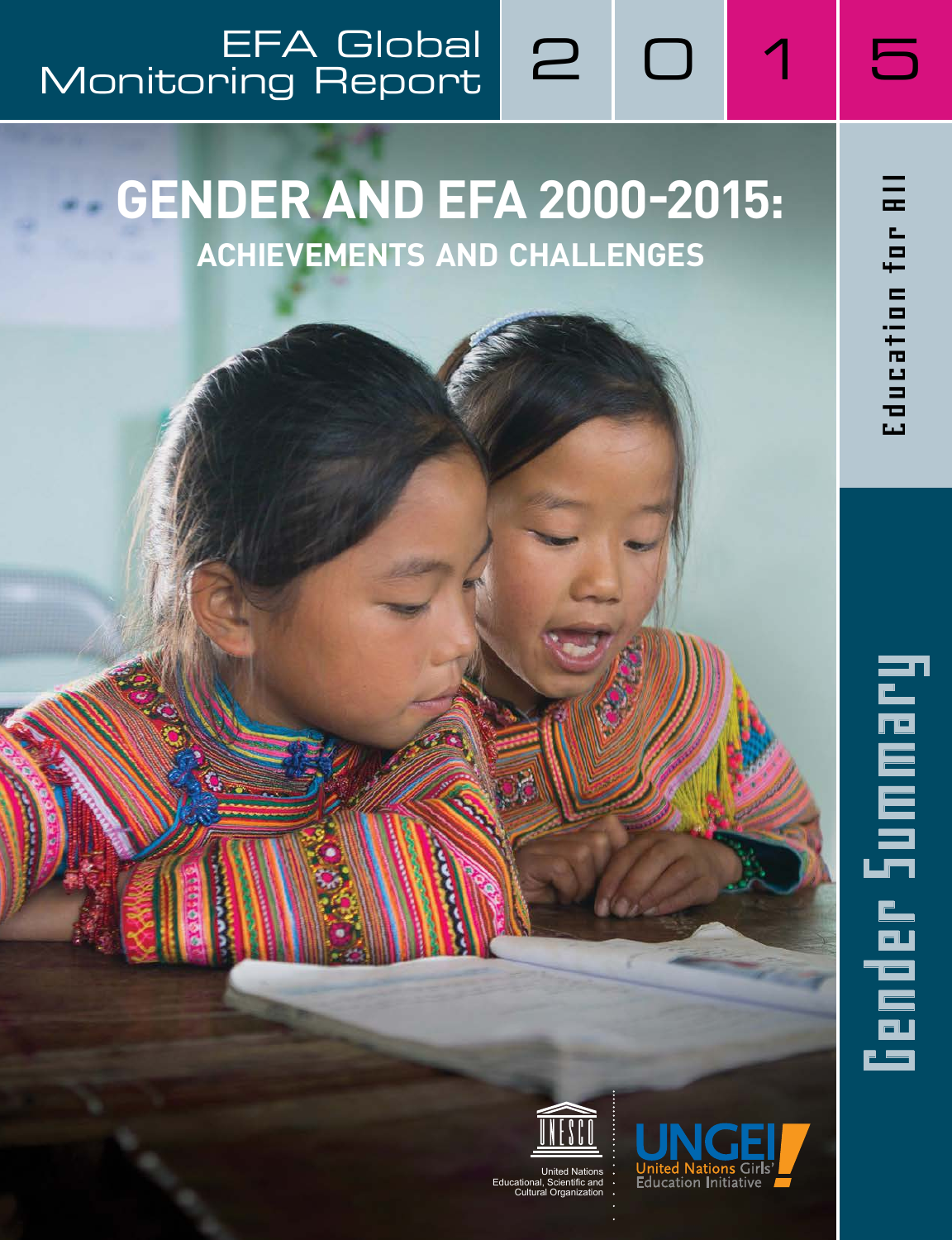## **GENDER AND EFA 2000-2015: achievements and challenges**

# Gender Summary



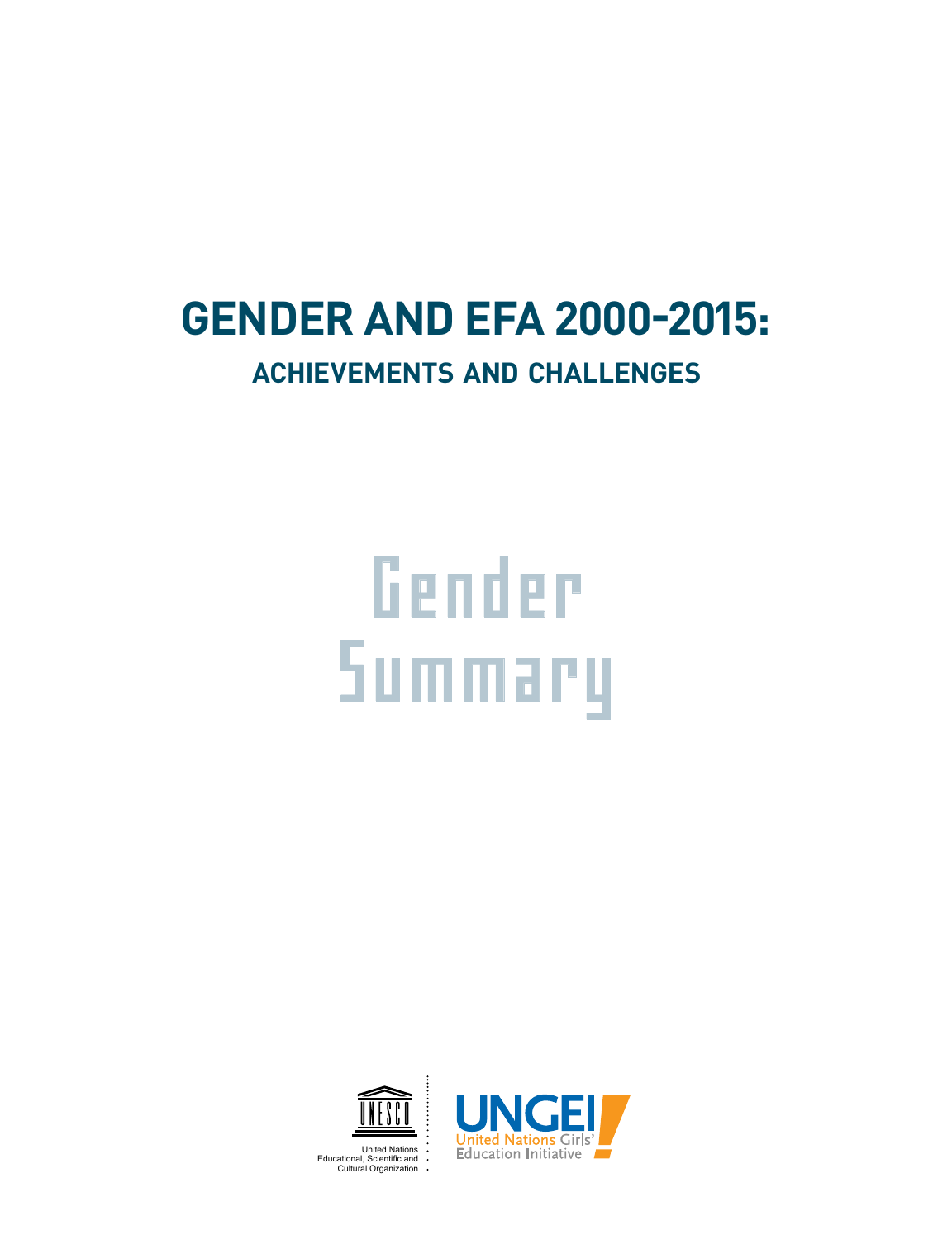The *EFA Global Monitoring Report* is an independent publication commissioned by UNESCO on behalf of the international community. It is the product of a collaborative effort involving members of the Report Team and many other people, agencies, institutions and governments.

The designations employed and the presentation of the material in this publication do not imply the expression of any opinion whatsoever on the part of UNESCO concerning the legal status of any country, territory, city or area, or of its authorities, or concerning the delimitation of its frontiers or boundaries.

The *EFA Global Monitoring Report* team is responsible for the choice and the presentation of the facts contained in this publication and for the opinions expressed therein, which are not necessarily those of UNESCO and do not commit the Organization. Overall responsibility for the views and opinions expressed in the Report is taken by its Director.

### The 2015 EFA Global Monitoring Report team

*Director: Aaron Benavot*

Manos Antoninis, Ashley Baldwin, Madeleine Barry, Nicole Bella, Nihan Köseleci Blanchy, Emeline Brylinski, Erin Chemery, Marcos Delprato, Joanna Härmä, Cornelia Hauke, Glen Hertelendy, Catherine Jere, Andrew Johnston, Priyadarshani Joshi, Helen Longlands, Leila Loupis, Giorgia Magni, Alasdair McWilliam, Anissa Mechtar, Claudine Mukizwa, David Post, Judith Randrianatoavina, Kate Redman, Maria Rojnov, Martina Simeti, Emily Subden, Felix Zimmermann and Asma Zubairi.

#### *Past team members*

We would like to acknowledge the past GMR directors and team members who have made invaluable contributions to the report since 2002. Thanks to past directors Nicholas Burnett, Christopher Colclough, Pauline Rose and Kevin Watkins, and to past team members Carlos Aggio, Kwame Akyeampong, Samer Al-Samarrai, Marc Philippe Boua Liebnitz, Mariela Buonomo, Lene Buchert, Fadila Caillaud, Stuart Cameron, Vittoria Cavicchioni, Mariana Cifuentes-Montoya, Alison Clayson, Hans Cosson-Eide, Roser Cusso, Valérie Djioze, Simon Ellis, Ana Font-Giner, Jude Fransman, Catherine Ginisty, Cynthia Guttman, Anna Haas, Elizabeth Heen, Julia Heiss, Keith Hinchliffe, Diederick de Jongh, Alison Kennedy, Léna Krichewsky, François Leclercq, Elise Legault, Agneta Lind, Anaïs Loizillon, Patrick Montjourides, Karen Moore, Albert Motivans, Hilaire Mputu, Michelle J. Neuman, Delphine Nsengimana, Banday Nzomini, Steve Packer, Ulrika Peppler Barry, Michelle Phillips, Liliane Phuong, Pascale Pinceau, Paula Razquin, Isabelle Reullon, Riho Sakurai, Marisol Sanjines, Yusuf Sayed, Sophie Schlondorff, Céline Steer, Ramya Subrahmanian, Ikuko Suzuki, Jan Van Ravens, Suhad Varin, Peter Wallet and Edna Yahil.

This paper was produced in partnership with the United Nations Girls' Education Initiative (UNGEI), a multi-stakeholder partnership in support of the Millennium Development Goals (MDGs) and EFA goals on girls' education and gender equality.

#### **For more information, please contact:**

EFA Global Monitoring Report team c/o UNESCO, 7, place de Fontenoy 75352 Paris 07 SP, France Email: efareport@unesco.org Tel.: +33 1 45 68 07 41 www.unesco.org/gemreport efareport.wordpress.com

Any errors or omissions found subsequent to printing will be corrected in the online version at unesco.org/gemreport.

© UNESCO, 2015 All rights reserved First edition Published in 2015 by the United Nations Educational, Scientific and Cultural Organization 7, Place de Fontenoy, 75352 Paris 07 SP, France

Library of Congress Cataloging in Publication Data Data available

#### *Previous EFA Global Monitoring Reports*

- 2015 Education for All 2000-2015: Achievements and Challenges
- 2013/4 Teaching and learning: Achieving quality for all
- 2012 Youth and skills: Putting education to work
- 2011 The hidden crisis: Armed conflict and education
- 2010 Reaching the marginalized
- 2009 Overcoming inequality: Why governance matters
- 2008 Education for All by 2015: Will we make it?
- 2007 Strong foundations: Early childhood care and education 2006 Literacy for life
- 
- 2005 Education for All: The quality imperative
- 2003/4 Gender and Education for All: The leap to equality
- 2002 Education for All: Is the world on track?

Graphic design by FHI 360 Layout by FHI 360

*Cover photo:* Tuan Nguyen / EFA Report UNESCO

ED-2015/WS/24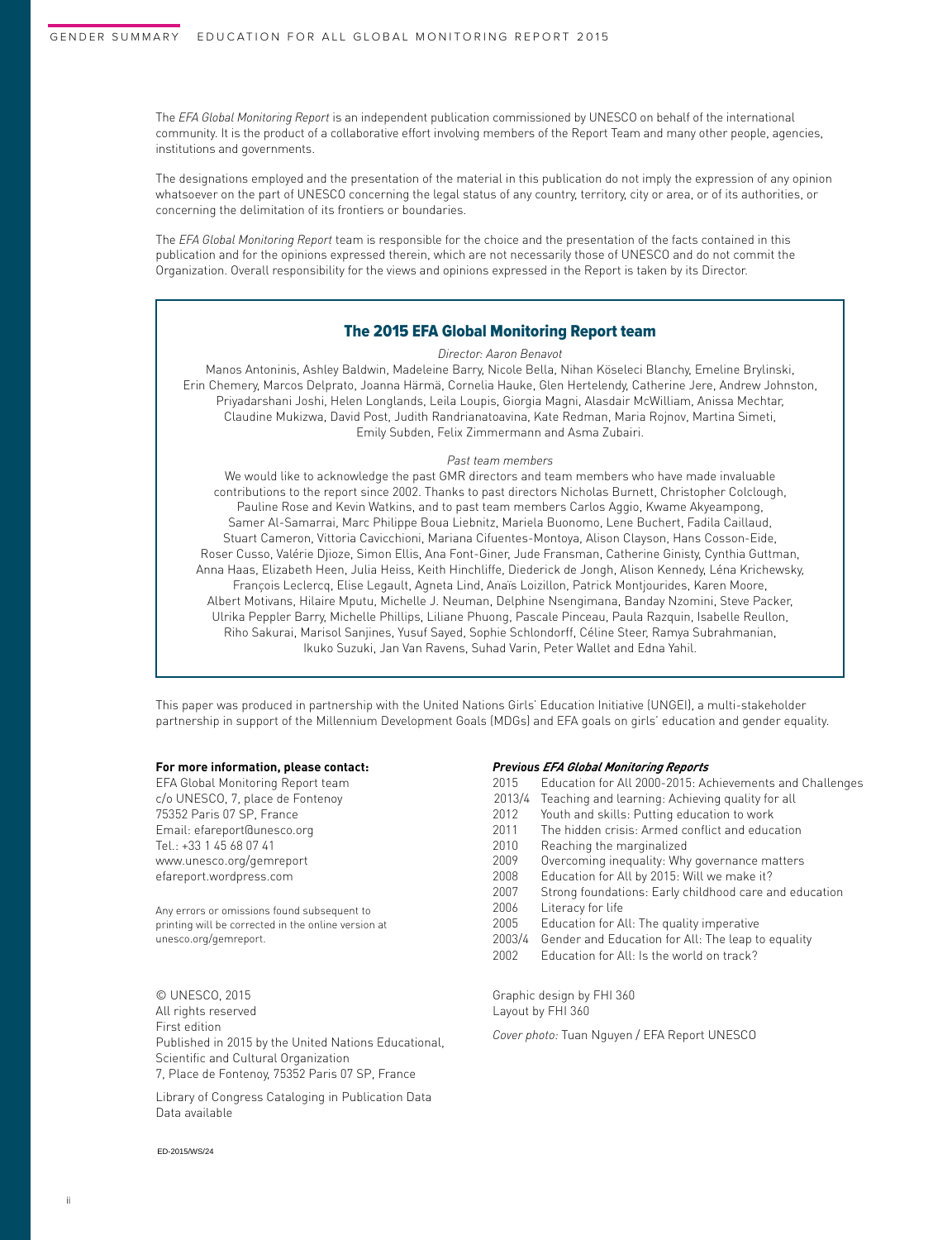## **Contents**

| Global progress towards gender parity and equality 2000-2015  5                        |  |
|----------------------------------------------------------------------------------------|--|
| Growing international commitment to gender parity and                                  |  |
|                                                                                        |  |
|                                                                                        |  |
|                                                                                        |  |
|                                                                                        |  |
| Progress has been made in countries where girls faced the greatest disadvantage 10     |  |
|                                                                                        |  |
|                                                                                        |  |
|                                                                                        |  |
|                                                                                        |  |
| Poor primary attainment and dropout from secondary education reinforce disparity 17    |  |
|                                                                                        |  |
|                                                                                        |  |
|                                                                                        |  |
|                                                                                        |  |
|                                                                                        |  |
|                                                                                        |  |
|                                                                                        |  |
| Challenges and policy solutions to achieve gender equality post-2015  26               |  |
|                                                                                        |  |
|                                                                                        |  |
| Legislation has been strengthened but is not sufficient to eliminate child marriage 26 |  |
|                                                                                        |  |
|                                                                                        |  |
|                                                                                        |  |
| Achieving gender parity and equality in education:                                     |  |
|                                                                                        |  |
|                                                                                        |  |
| Comprehensive policy frameworks have supported progress in girls' education  32        |  |
|                                                                                        |  |
|                                                                                        |  |
|                                                                                        |  |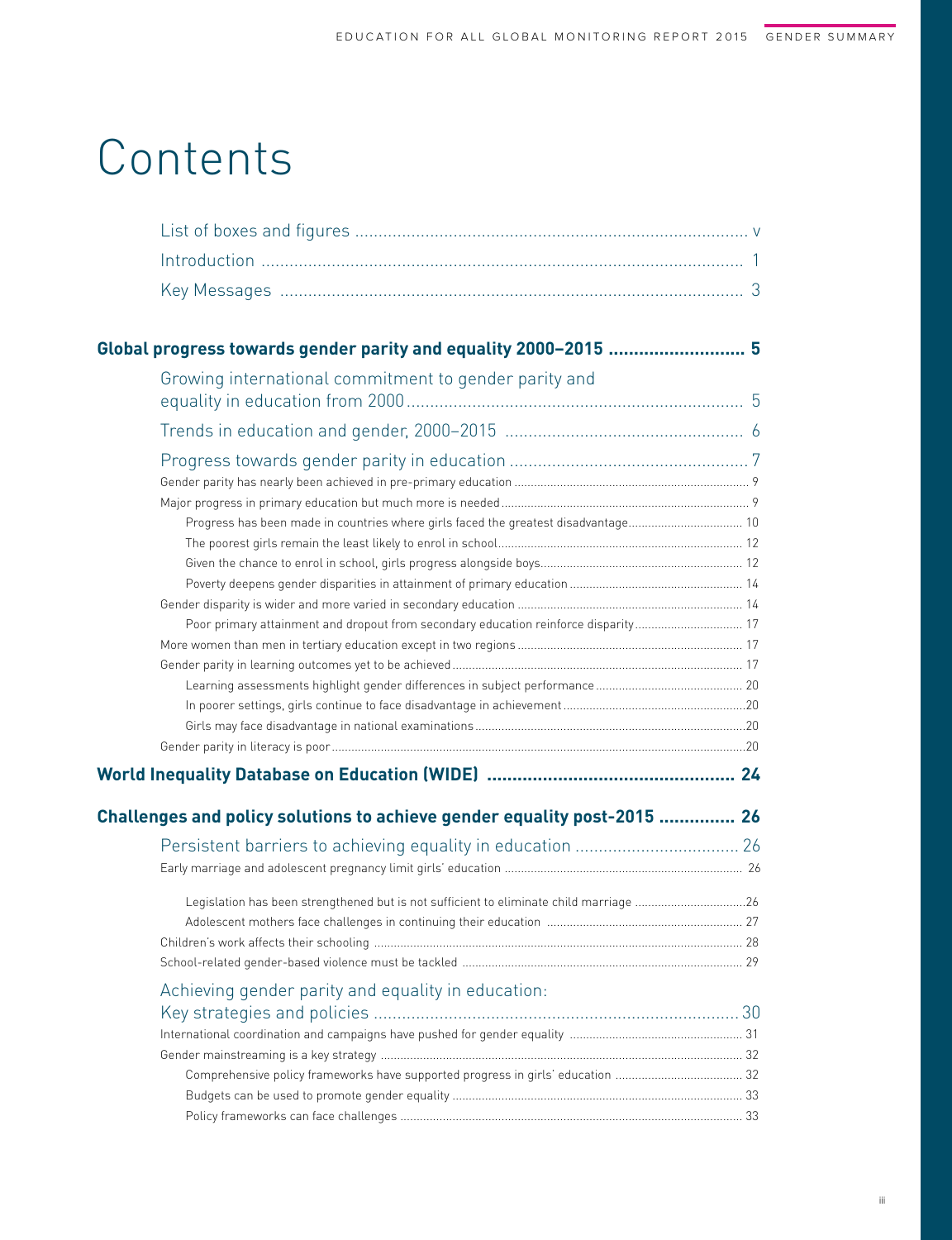| Girls' participation and performance in mathematics and science can be encouraged 44                |    |
|-----------------------------------------------------------------------------------------------------|----|
| Young people who are out of school should be able to access alternative education opportunities  45 |    |
|                                                                                                     |    |
|                                                                                                     | 48 |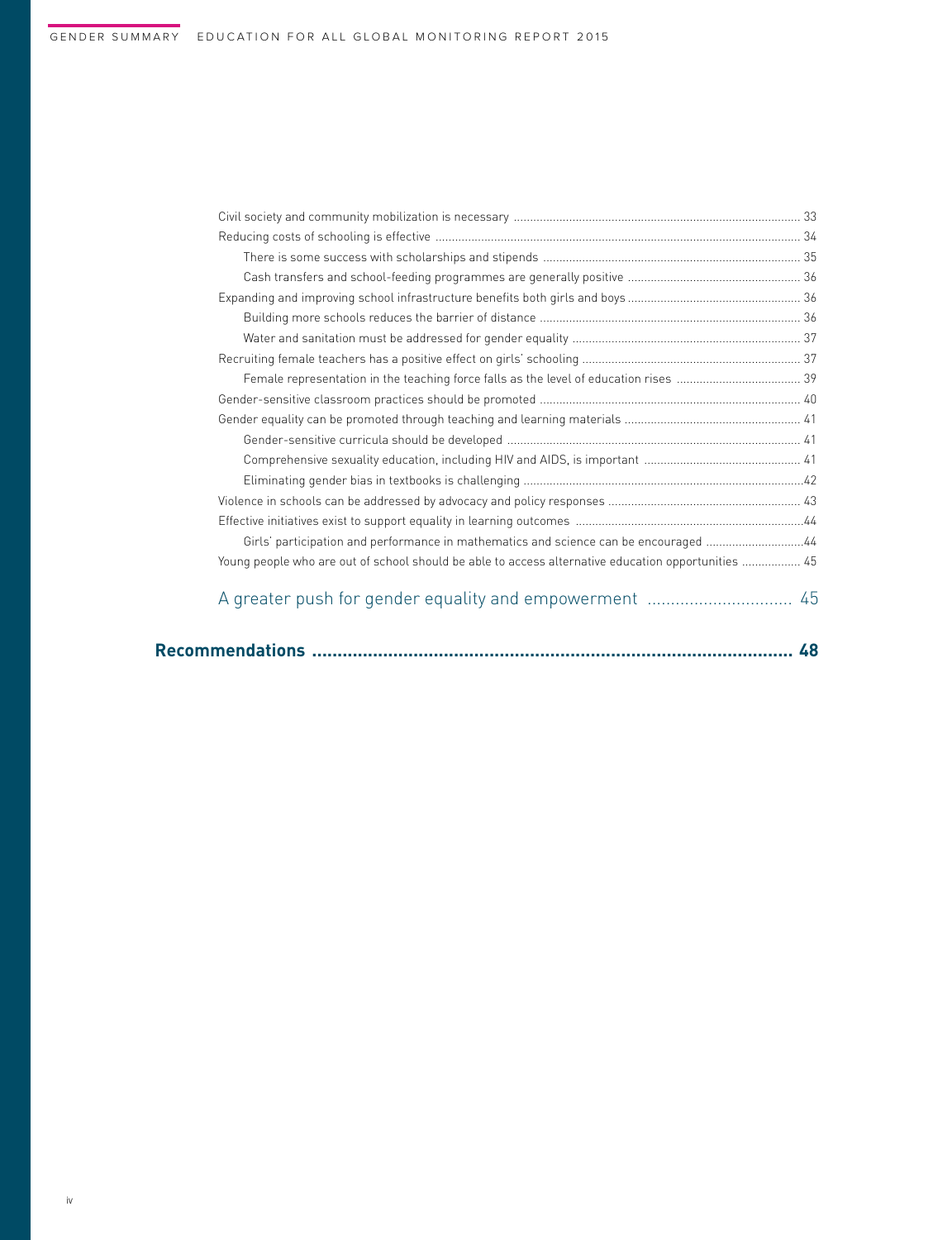## <span id="page-5-0"></span>List of boxes and figures

## Boxes

| Box 3: Fewer than half of countries will have achieved parity in both primary and secondary education by 2015 8 |  |
|-----------------------------------------------------------------------------------------------------------------|--|
|                                                                                                                 |  |
|                                                                                                                 |  |
|                                                                                                                 |  |
|                                                                                                                 |  |
|                                                                                                                 |  |

## Figures

| Figure 3: Regional gender disparities in primary education have narrowed,                                       |  |
|-----------------------------------------------------------------------------------------------------------------|--|
|                                                                                                                 |  |
| Figure 4: Gender disparity in primary enrolment has been reduced, but wide gaps remain in several countries  10 |  |
| Figure 5: Despite progress in reducing severe gender disparity.                                                 |  |
|                                                                                                                 |  |
|                                                                                                                 |  |
| Figure 7: In most countries with high numbers of children out of school,                                        |  |
|                                                                                                                 |  |
|                                                                                                                 |  |
| Figure 9: While progress has been made, gender disparity in attaining                                           |  |
|                                                                                                                 |  |
| Figure 10: While some regions have shown remarkable progress in reducing                                        |  |
|                                                                                                                 |  |
| Figure 11: Gender gaps in secondary education have improved, but remain wide in some regions 18                 |  |
|                                                                                                                 |  |
|                                                                                                                 |  |
| Figure 14: Although learning gender gaps are narrowing, boys outperform girls in mathematics,                   |  |
|                                                                                                                 |  |
|                                                                                                                 |  |
|                                                                                                                 |  |
|                                                                                                                 |  |
| Figure 18: Since 1999, women's share of the primary teaching force has increased, and they                      |  |
|                                                                                                                 |  |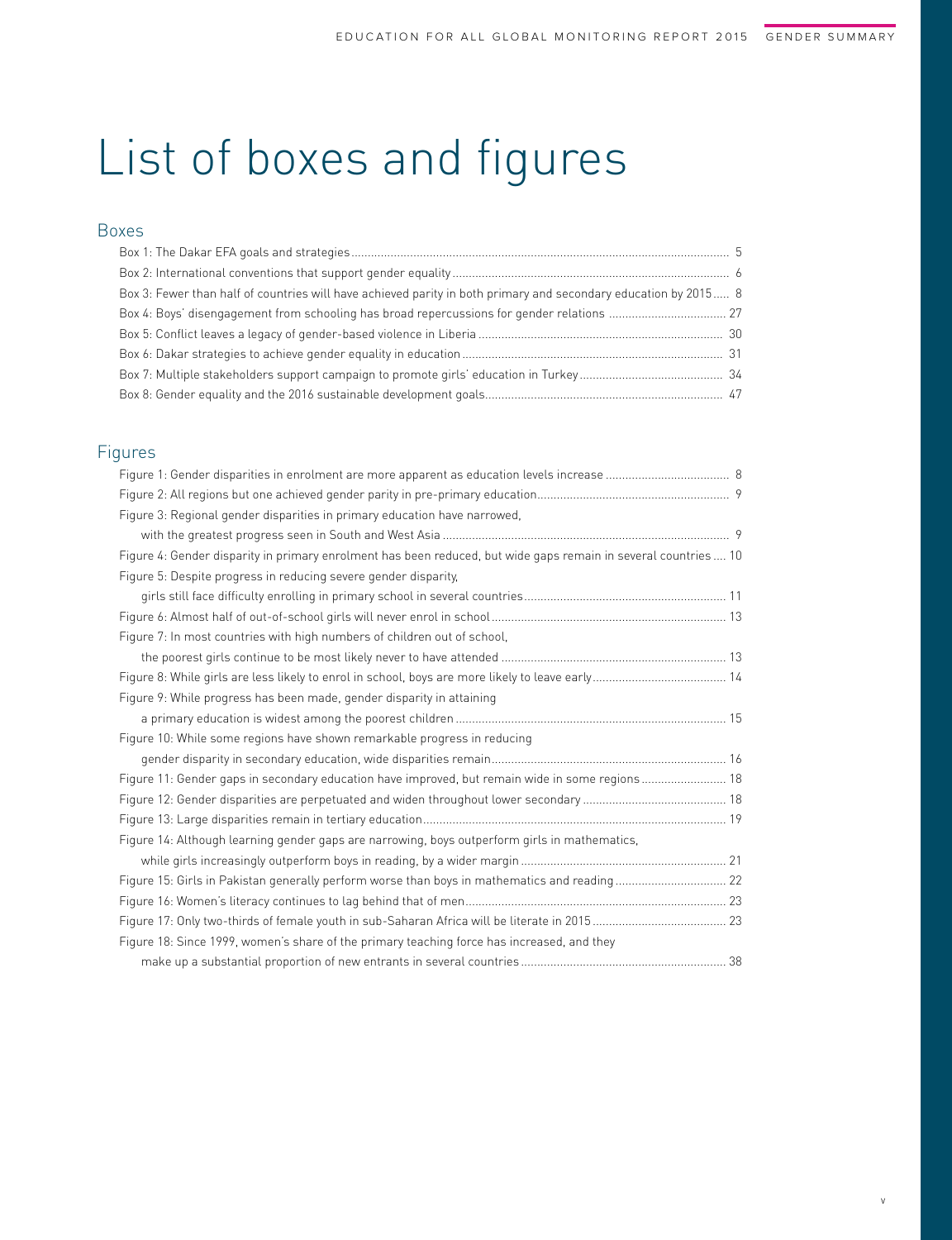*'Gender-based discrimination remains one of the most intractable constraints to realizing the right to education. Without overcoming this obstacle, Education for All cannot be achieved. Girls are a majority among out-of-school children and youth, although in an increasing number of countries boys are at a disadvantage. Even though the education of girls and women has a powerful trans-generational effect and is a key determinant of social development and women's empowerment, limited progress has been made in increasing girls' participation in basic education.*

*"International agreement … to eliminate gender disparities in primary and secondary education … requires that gender issues be mainstreamed throughout the education system, supported by adequate resources and strong political commitment. Merely ensuring access to education for girls is not enough; unsafe school environments and biases in teacher behaviour and training, teaching and learning processes, and curricula and textbooks often lead to lower completion and achievement rates for girls. … Increasing levels of women's literacy is another crucial factor in promoting girl's education. Comprehensive efforts therefore need to be made at all levels and in all areas to eliminate gender discrimination and to promote mutual respect between girls and boys, women and men.'*

Excerpts from the Dakar Framework for Action, *Education For All: Meeting Our Collective Commitments*, adopted at the World Education Forum, Dakar, Senegal, April 2000, pp. 16–17.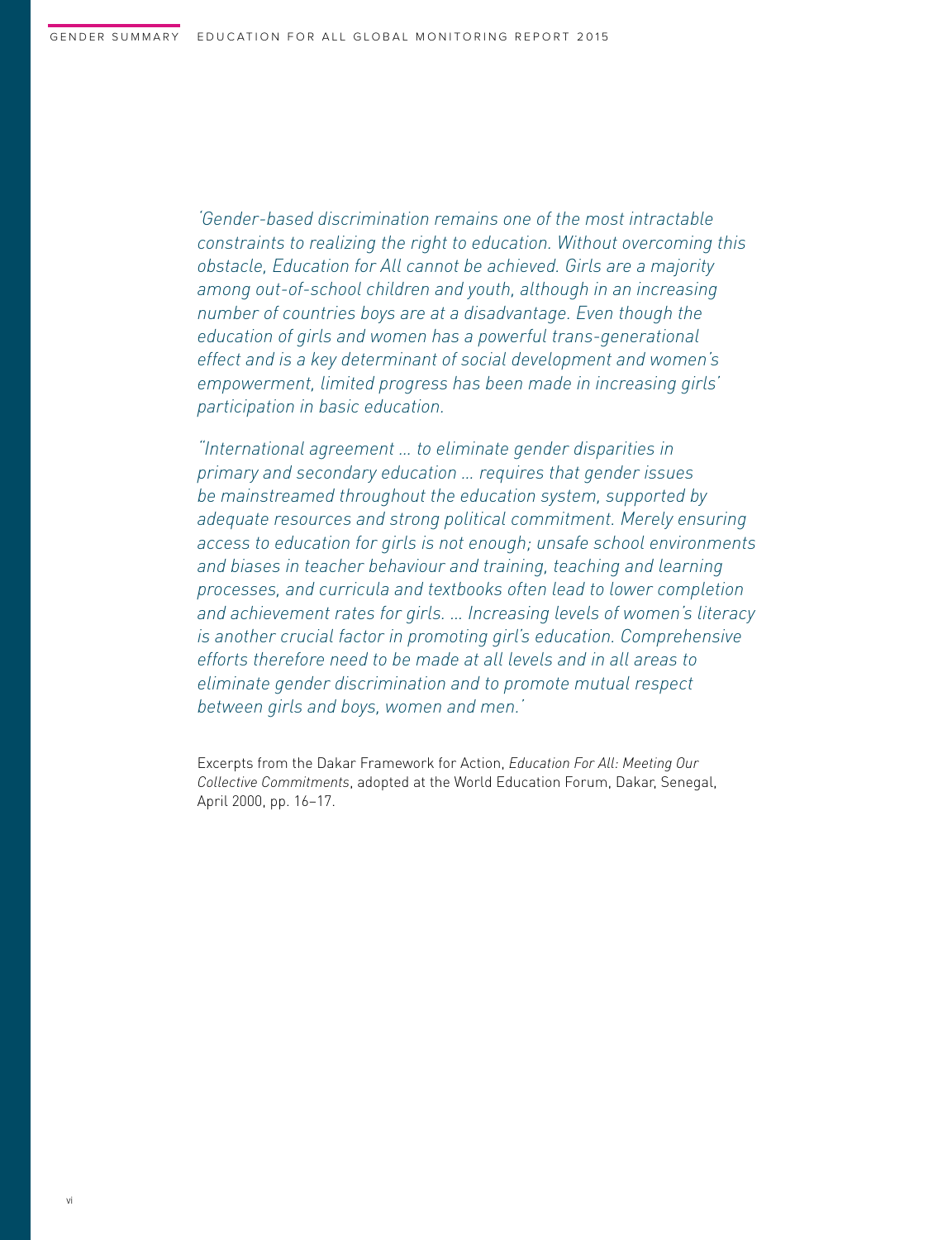## <span id="page-7-0"></span>Introduction

The vision agreed upon at the World Education Forum in Dakar, Senegal, in 2000 was clear and transformational: long-standing gender bias and discrimination undermine the achievement of education for all (EFA). Until all girls and women exercise their right to education and literacy, progress in achieving EFA will be stymied, and a dynamic source of development and empowerment will be squandered. Fifteen years later, the road to achieving gender parity and reducing all forms of gender inequalities in education continues to be long and twisting. This report provides detailed evidence of how much has been achieved in the past 15 years but also where considerable – some quite intractable – challenges remain. It highlights notable progress in gender parity in primary and secondary education, particularly in South and West Asia, while underscoring the persistent barriers to achieving gender equality in education. The lack of progress in literacy among adult women is especially stark: in 2015 an estimated 481 million women, 15 years and over, lack basic literacy skills, 64% of the total number of those who are illiterate, a percentage virtually unchanged since 2000.

What can be done to eliminate gender-specific obstacles in education and create a more gender-just world? This report describes an array of country efforts, some quite effective, to achieve and go beyond gender parity in education. Many of these policies and programmes focus on the immediate school environment in which girls learn. Others focus on the informal and formal laws, social norms and practices that deny girls their right of access to, and completion of, a full cycle of quality basic education. The analyses and key messages in Gender and EFA 2000–2015 deserve careful scrutiny as the world embarks on a universal, integrated and even more ambitious sustainable development agenda in the years to come.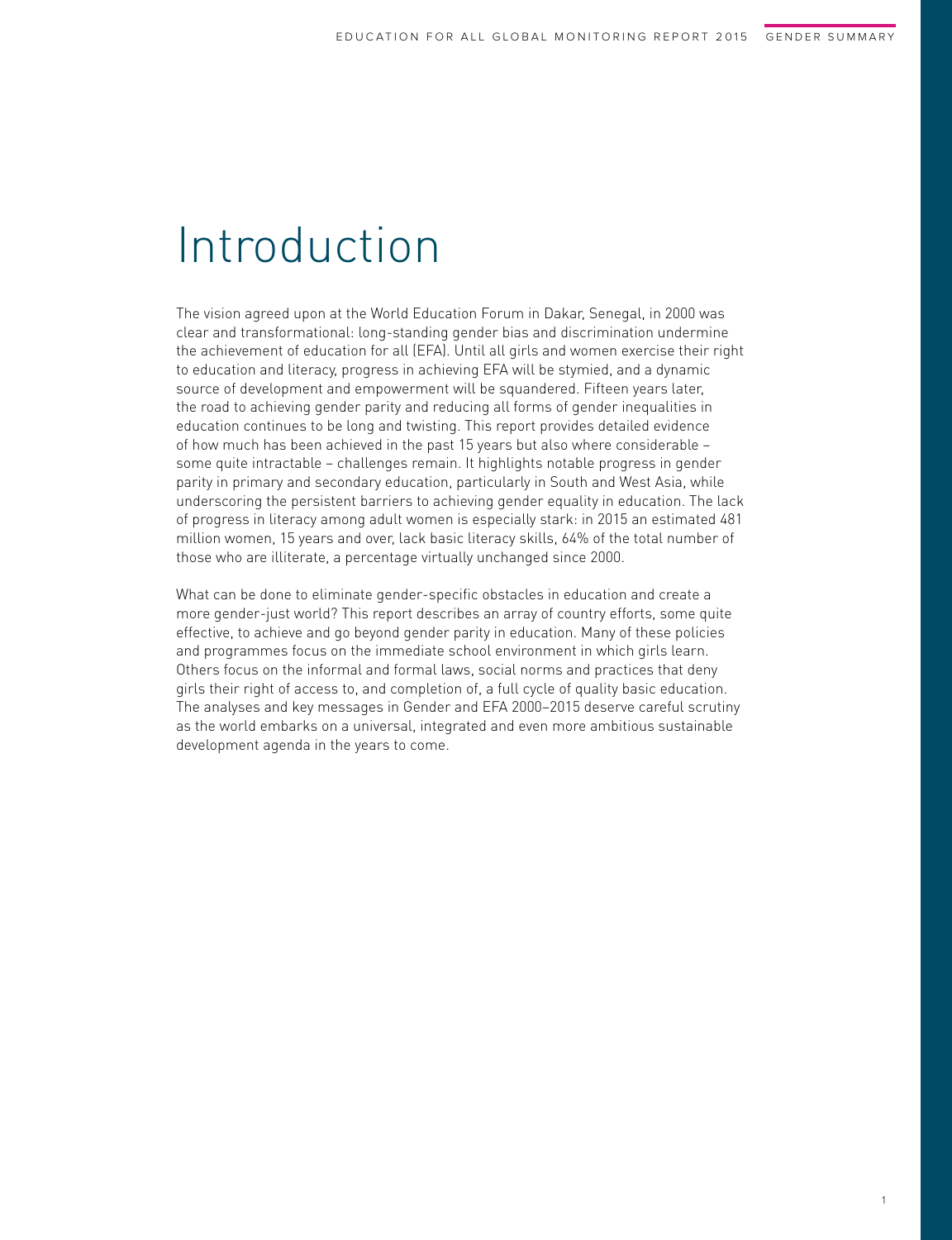## GENDER SUMMARY EDUCATION FOR ALL GLOBAL MONITORING REPORT 2015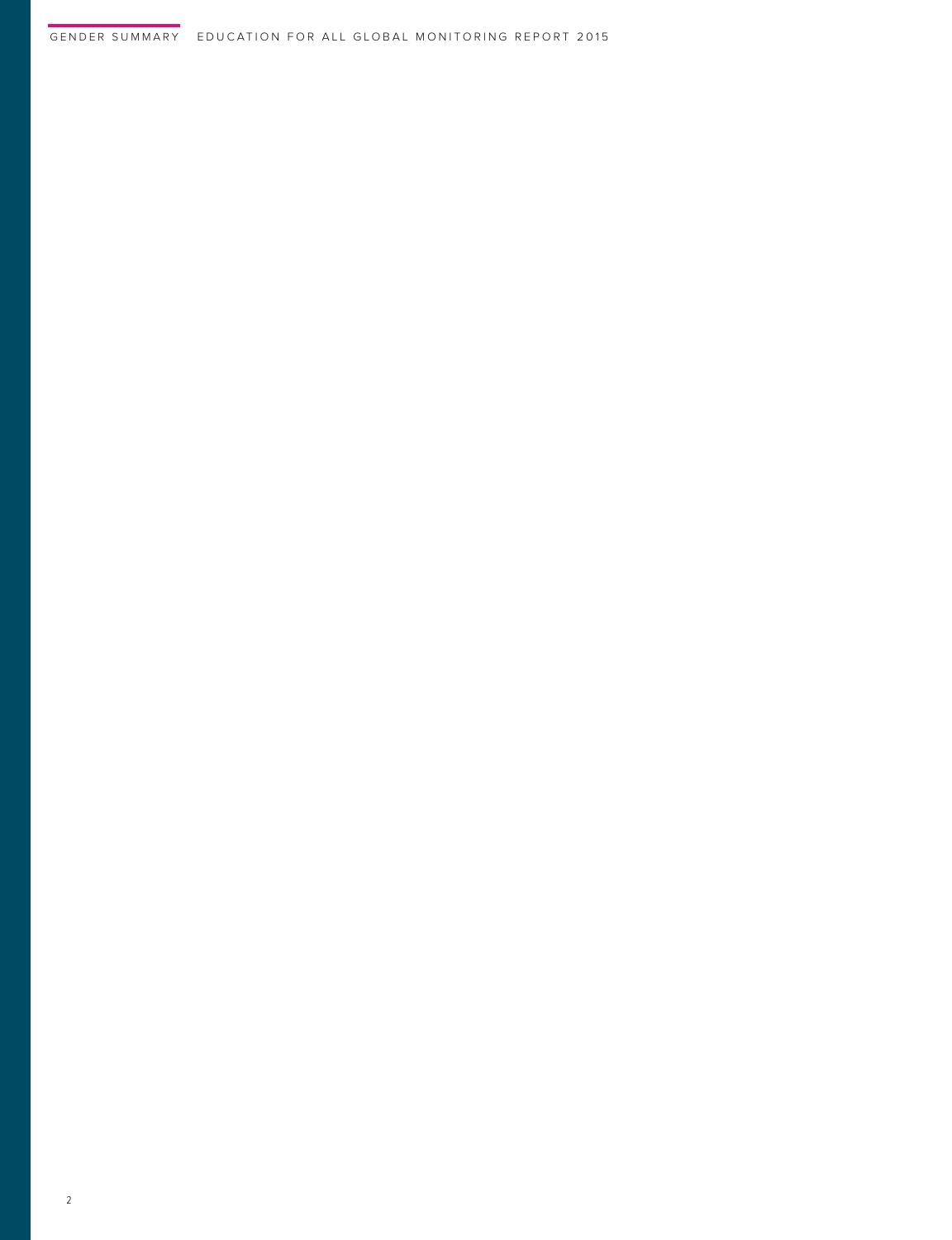## <span id="page-9-0"></span>Key Messages

## Progress towards gender parity in primary and secondary education has been one of the biggest education success stories since 2000.

- Between 2000 and 2015, the number of girls for every 100 boys has risen from 92 to 97 in primary education and from 91 to 97 in secondary education.
- There are 84 million fewer out of school children and adolescents since 2000; 52 million of these are girls.
- The number of countries that have achieved gender parity in both primary and secondary education from 2000 to 2015 has increased from 36 to 62.

## Nevertheless, major challenges in achieving parity remain.

- Fewer than half of countries will have achieved the Education for All goal on gender parity in primary **and secondary education by 2015.** No country in sub-Saharan Africa is projected to achieve parity at both levels by the deadline.
- Gender disparities widen the higher up the education system you go. In pre-primary education, 70% of countries have achieved gender parity, compared to around 66% in primary, 50% in lower secondary, 29% in upper secondary, and only 4% in tertiary.
- Girls, and particularly the poorest, continue to face the greatest challenges in accessing primary **school.** Nine percent of children around the world are out of school. Among these, almost half of the girls will never set foot in a classroom, equivalent to 15 million girls, compared with just over a third of the boys. However, while girls are less likely to enroll in primary school in the first place, boys are more likely to leave school early.
- Gender disparities in secondary education are closing, but still remain and are most extreme for girls. In 2012, there were at least 19 countries with fewer than 90 girls for every 100 boys, of which the majority were in the Arab States and sub-Saharan Africa.
- **Boys are more likely than girls to drop out of upper secondary education.** Only 95 boys for every 100 girls complete this level, with barely any change since 2000. In OECD countries, 73% of girls compared with 63% of boys complete upper secondary education on time.
- **More women than men are enrolled in tertiary education** except in South and West Asia and sub-Saharan Africa. In addition, extreme disparities are increasing rather than decreasing at this level.
- Gender gaps in youth literacy are narrowing. However, fewer than seven out of every ten young women in sub-Saharan Africa are expected to have basic literacy skills by 2015.
- **The lack of progress in literacy among adult women is particularly stark:** two-thirds of adults lacking basic literacy skills are women, a proportion unchanged since 2000. Half of adult women in South and West Asia and sub-Saharan Africa cannot read or write.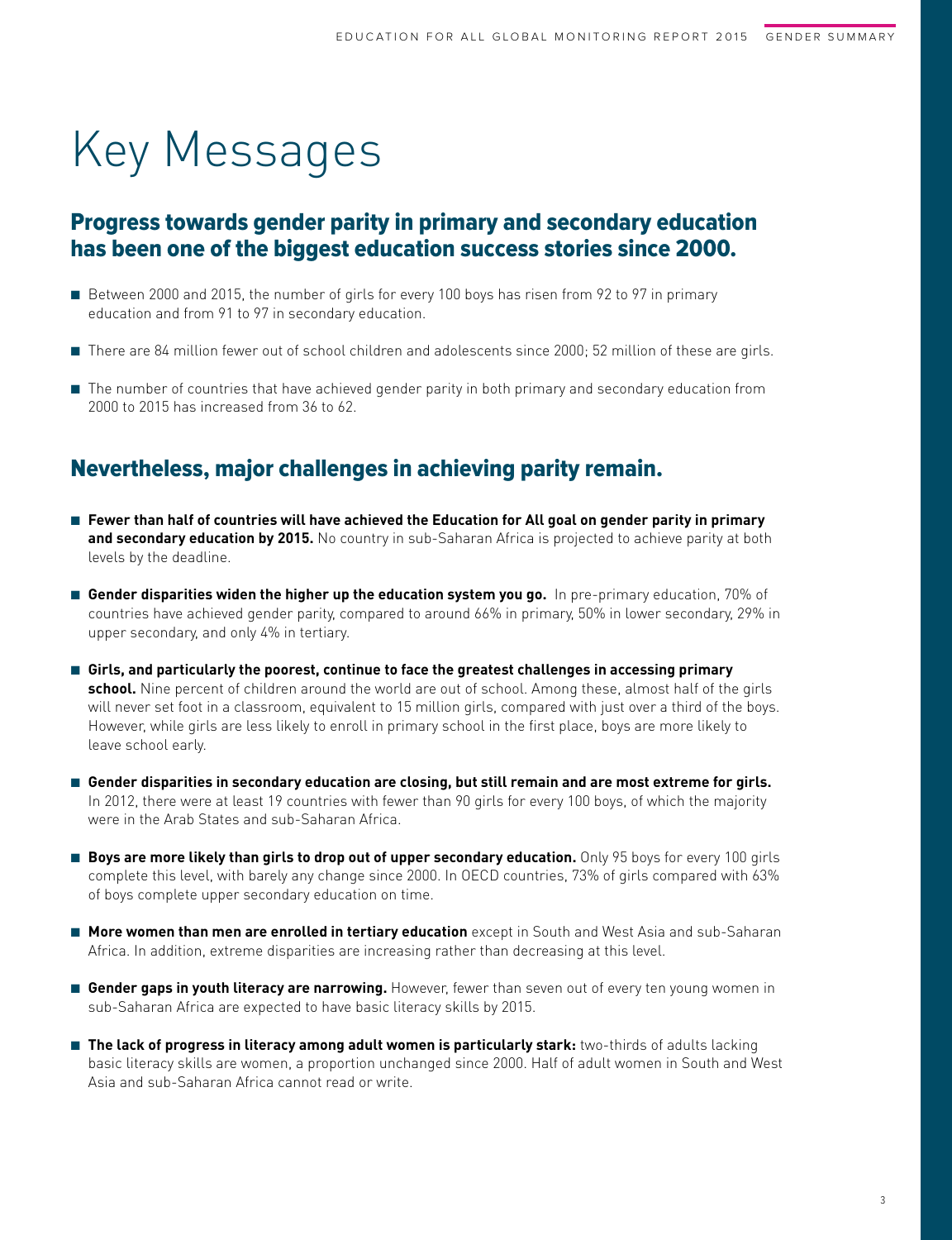## A shift in focus is needed from parity to gender equality to enable all, and especially girls and young women, to reap the full benefits from education.

- **Structural barriers and entrenched discriminatory social norms contribute to gender inequality,** including early marriage and early motherhood, gender-based violence, traditional seclusion practices, the favouring of boys in families' education investment, and the gendered division of household labour.
- **Child marriage is a persistent barrier to girls' education.** In 2012, almost one in five women married were between 15 and 19 years of age.
- Long distances to travel and the lack of good water and sanitation in schools disproportionately impact **girls' chances of staying and completing their education.** A one hour reduction in the time spent walking to a water source increases girls' enrolment by 18-19% in Pakistan and 8-9% in Yemen.
- Direct or hidden costs for education can disadvantage girls in particular where families' resources **are limited.** Yet, in a review of 50 countries, one-quarter of households spent more on education than governments
- **Increasing the number of female teachers and gender-sensitive teacher training help** schools to effectively challenge gender stereotypes and entrenched discriminatory social norms.
- **Boys can be affected by social and gender norms too,** resulting in disengagement from their education and increased drop outs. This can be exacerbated by poverty and the need to pursue employment.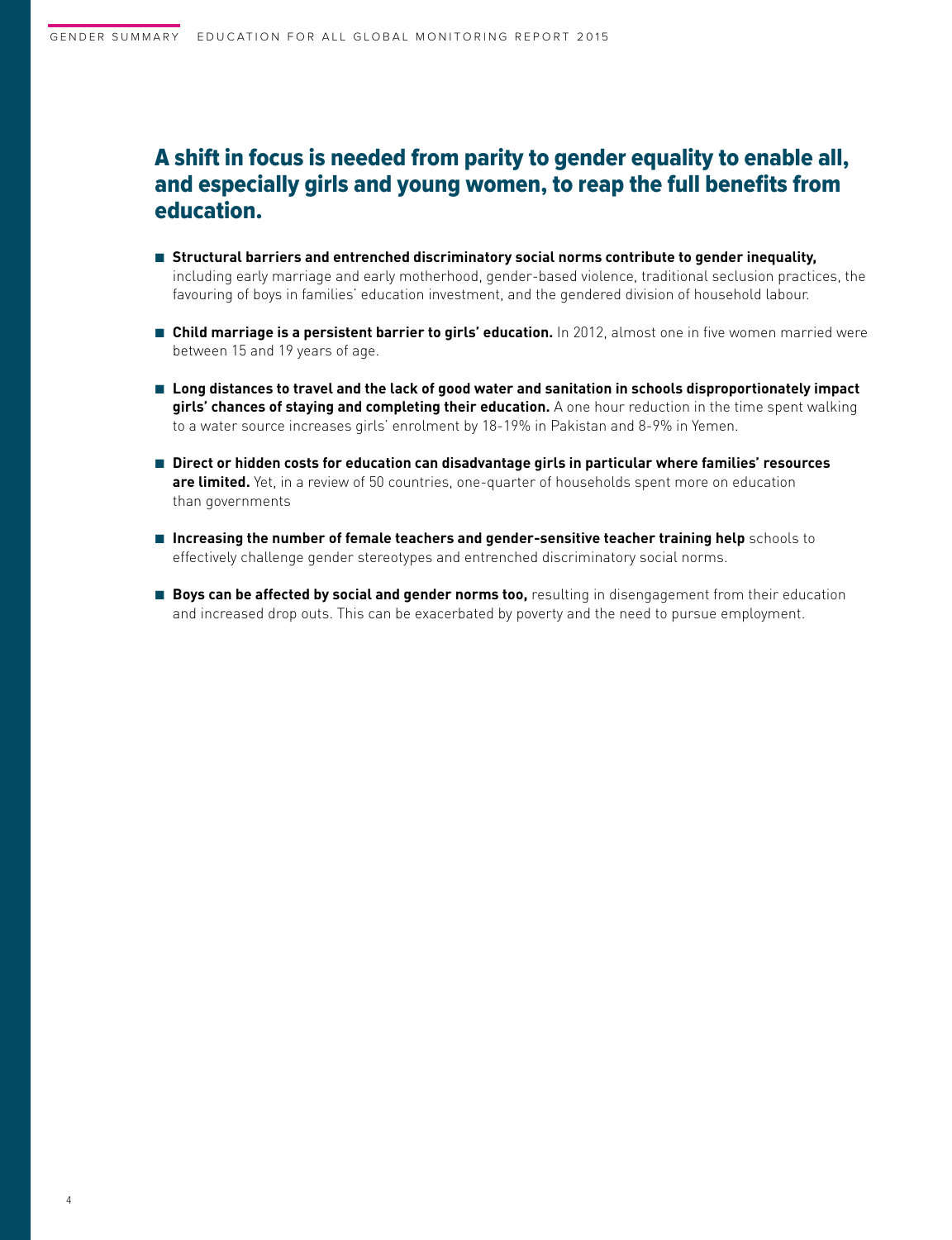## <span id="page-11-0"></span>**Global progress towards gender parity and equality 2000–2015**

## Growing international commitment to gender parity and equality in education from 2000

In April 2000, the international education community assembled in Dakar, Senegal, to set an agenda for achieving education for all by 2015. At this World Education Forum, members from 164 country governments, together with representatives from regional groups, international organizations, donor agencies, non-governmental organizations (NGOs) and civil society, adopted the Framework

for Action ('the Dakar Framework') to deliver EFA commitments.

The Dakar Framework comprised two key elements: 6 goals, and associated targets to be achieved by 2015, with the target of gender parity to be achieved by 2005; and 12 strategies to which all stakeholders would contribute (**Box 1**).

Gender concerns were embedded in all of the Dakar Framework's six goals, and three of them made explicit reference to gender. Goal 2 focused on universal primary education and emphasized the

## Box 1: The Dakar EFA goals and strategies

- 1. Expanding and improving comprehensive early childhood care and education, especially for the most vulnerable and disadvantaged children
- 2. Ensuring that by 2015 all children, particularly girls, children in difficult circumstances and those belonging to ethnic minorities, have access to and complete free and compulsory primary education of good quality
- 3. Ensuring that the learning needs of all young people and adults are met through equitable access to appropriate learning and life skills programmes
- 4. Achieving a 50% improvement in levels of adult literacy by 2015, especially for women, and equitable access to basic and continuing education for all adults
- 5. Eliminating gender disparities in primary and secondary education by 2005, and achieving gender equality in education by 2015, with a focus on ensuring girls' full and equal access to and achievement in basic education of good quality
- 6. Improving all aspects of the quality of education and ensuring excellence of all so that recognized and measurable learning outcomes are achieved by all, especially in literacy, numeracy and essential life skills

### **GOALS STRATEGIES**

- 1. Mobilize strong national and international political commitment for education for all, develop national action plans and enhance significantly investment in basic education
- 2. Promote EFA policies within a sustainable and well-integrated sector framework clearly linked to poverty elimination and development strategies
- 3. Ensure the engagement and participation of civil society in the formulation, implementation and monitoring of strategies for educational development
- 4. Develop responsive, participatory and accountable systems of educational governance and management
- 5. Meet the needs of education systems affected by conflict, natural calamities and instability, and conduct educational programmes in ways that promote mutual understanding, peace and tolerance, and that help to prevent violence and conflict
- 6. Implement integrated strategies for gender equality in education that recognize the need for change in attitudes, values and practices
- 7. Implement education programmes and actions to combat the HIV/AIDS pandemic as a matter of urgency
- 8. Create safe, healthy, inclusive and equitably resourced educational environments conducive to excellence in learning, with clearly defined levels of achievement for all
- 9. Enhance the status, morale and professionalism of teachers
- 10. Harness new information and communication technologies to help achieve EFA goals
- 11. Systematically monitor progress towards EFA goals and strategies at the national, regional and international levels
- 12. Build on existing mechanisms to accelerate progress towards education for all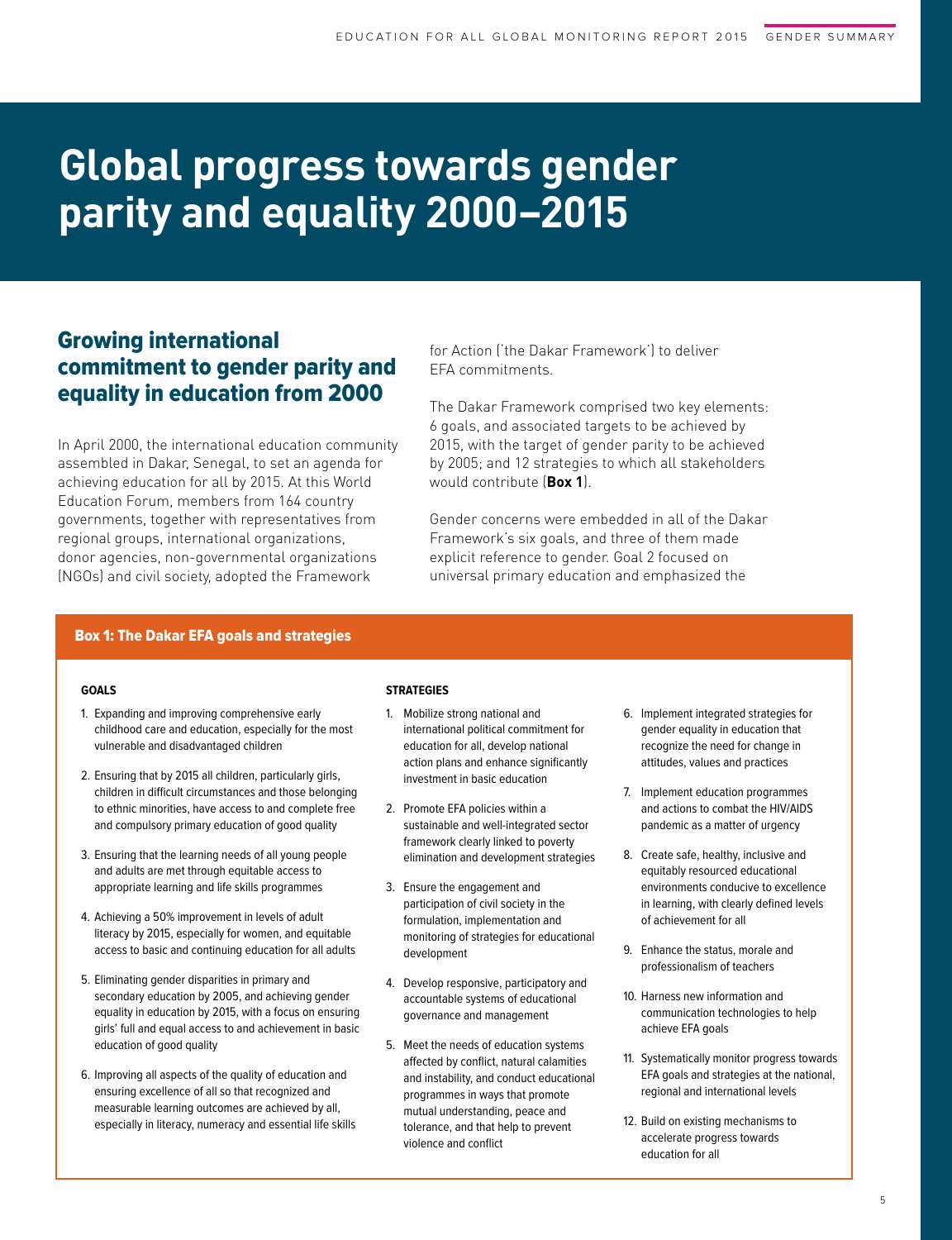importance of ensuring girls' access to education. Goal 4, on adult literacy, stressed the importance of improving literacy levels, particularly for women. Goal 5 was the goal specifically addressing gender, and called for 'eliminating gender disparities in primary and secondary education by 2005, and achieving gender equality in education by 2015, with a focus on ensuring girls' full and equal access to and achievement in basic education of good quality.'

## **A focus on parity since 2000 limited progress in gender equality**

The Millennium Development Goals (MDGs) were approved by world leaders at the United Nations Millennium Summit, held in September 2000. The MDGs formed an agenda for reducing poverty and improving lives, and encapsulated eight goals. Education was given a prominent position in the framing of this agenda. MDG goal 2 called for the achievement of universal primary education, setting the target that by 2015 children everywhere, boys and girls, would complete a full course of good quality primary schooling. MDG goal 3, which referred to the promotion of gender equality and the empowerment of women, included a target to eliminate gender disparity in primary and secondary education, preferably by 2005, and at all levels no later than 2015. Including this education target in MDG goal 3 implied that the achievement

of gender parity in primary and secondary education was a necessary component of gender equality more broadly.

Despite the emphasis on gender parity in both the EFA goals and the MDGs, the early 2005 deadline for ensuring equal numbers of boys and girls are enrolled in primary and secondary schooling was missed. And at the United Nations World Summit held that year, the international community reaffirmed its commitment to 'eliminate gender inequality and imbalance' as well as 'renew efforts to improve girls' education' (United Nations, 2005).

International conventions preceding the Dakar Framework and the MDGs supported gender equality in education (**Box 2**), but this goal is evidently taking a long time to be achieved.

## Trends in education and gender, 2000–2015

Since 2000, the EFA agenda of gender equality has been limited because of the focus on gender parity in the MDGs, underpinned by the emphasis

### Box 2: International conventions that support gender equality

The Convention on the Rights of the Child, agreed by the United Nations General Assembly in New York in 1989, and the World Declaration on Education for All, made in 1990 in Jomtien, Thailand, reaffirmed education as a basic human right, as first stated in the Universal Declaration of Human Rights in 1948. These treaties heralded a new environment of international cooperation and solidarity.

At Jomtien, attention was drawn to the fact that girls constituted two-thirds of children without access to primary education, and women constituted the majority of adults without basic literacy skills. This international recognition of gender inequality built on the UN's 1979 Convention on the Elimination of All Forms of Discrimination against Women (CEDAW). CEDAW provided the basis for realising equality between women and men through ensuring women's equal access to, and equal opportunities in, political and public life, as well as affirming the reproductive rights of women.

Despite this recognition, few links were developed between the EFA movement and women's groups to promote the gender equality agenda in education. This was a missed opportunity, as women's groups have been key actors for social change. In 1995, the Beijing Declaration and Platform for Action were drawn up at the Fourth World Conference on Women in Beijing. These placed gender equality and women's empowerment at the centre of the development agenda and made specific reference, for the first time, to ensuring the right of women and girls to education. They also emphasized the principle of power and responsibility in the family, community, workplace and society and more broadly, the need for men and women to 'participate fully in all actions towards equality'.

The Platform for Action set clear targets for gender equality. It called on states' commitment, by the year 2000, 'to provide universal access to basic education and ensure completion of primary education by at least 80% of primary school-age children; close the gender gap in primary and secondary school education by the year 2005; [and] provide universal primary education in all countries before the year 2015' (Para. 80). In 2010, on the 15th anniversary of the Beijing Conference, this commitment was reaffirmed, as was the promise to fulfil the 1979 CEDAW obligations, in recognition that both sets of commitments are 'mutually reinforcing in achieving gender equality and the empowerment of women'.

Sources:UNESCO (2012c); United Nations (1997); United Nations (2000-2009); United Nations (2010).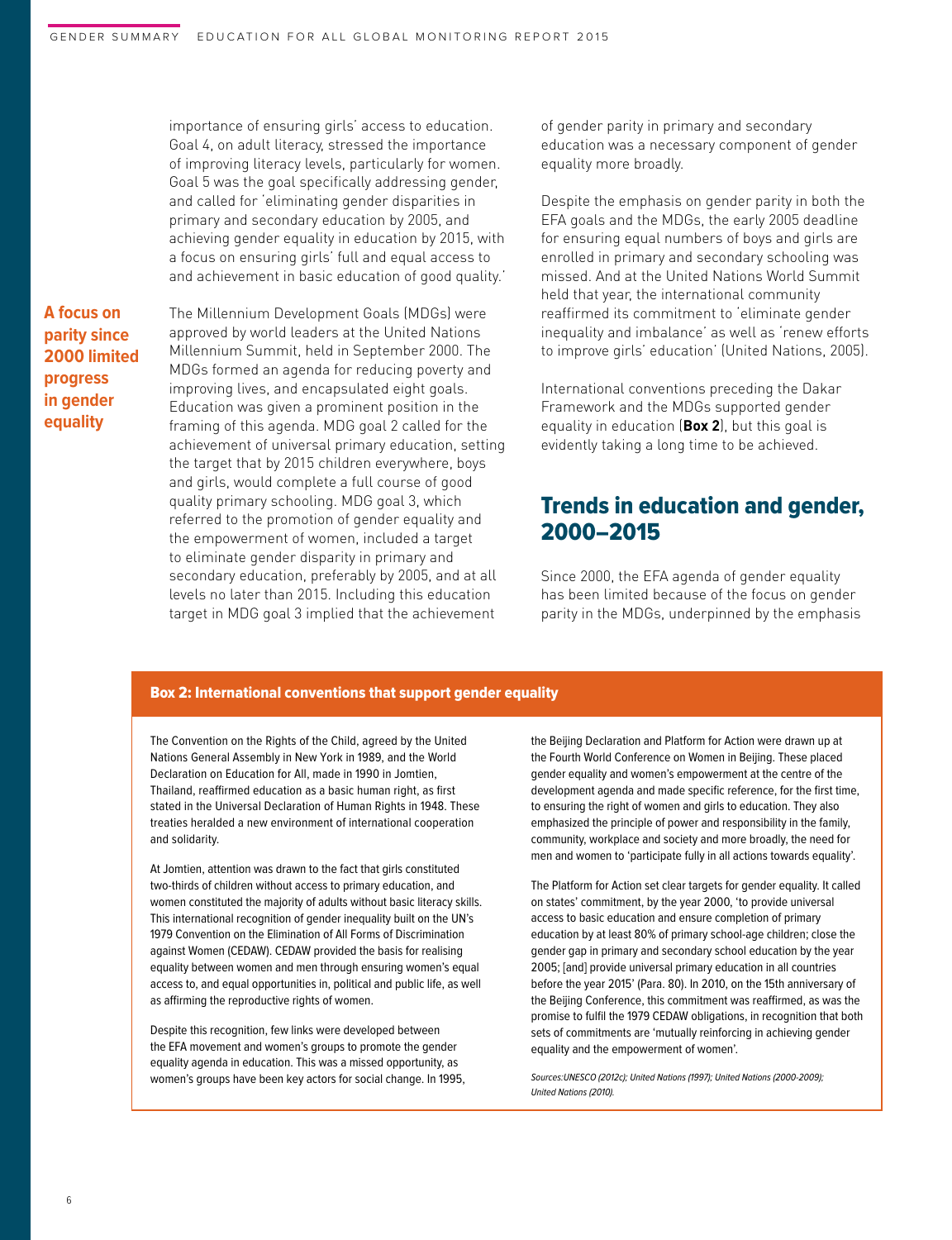on universal primary education. While this focus led to notable progress in terms of gender parity in primary school enrolment, this narrow framing of gender and education meant that broader discussion and achievements were limited.

Thus, taking stock of progress towards gender equality between 2000 and 2015, the world remains far from achieving gender equality in education and a gender-just society, despite some progress towards EFA goals. Looking more specifically at each of the EFA goals, four important trends can be highlighted.

First, notable progress towards achieving gender parity in primary and secondary education has been one of the success stories of the post-Dakar EFA era. Globally, women and girls have had better access to educational opportunities than at any other time in history, helping to realize the right of all girls to education. However, improving gender parity does not necessarily ensure greater equality or improving the social and economic position of women.

Second, as more children, especially girls, have gained access to school, awareness has increased of the barriers that continue to prevent millions of girls, as well as boys, from enrolling, attending, remaining and succeeding in school; many of these barriers have a gendered dimension. The increased recognition of gender inequalities in education is a necessary step to tackle gender discrimination.

The third important trend is the growing recognition of the importance of good quality education. School-based factors, including overcrowded classrooms, untrained teachers, a lack of resources and gender-based violence, prevent many children from receiving a quality education. A poor quality education restricts children's achievement in learning and increases the risks of their early exit from schooling. Children who already face disadvantage and discrimination – especially girls – suffer the most from poor quality schooling (UNESCO, 2014c). Furthermore, the legacy of this learning crisis in formal schooling also extends into adulthood. Millions of adults who have been failed by education systems, the majority of whom are women, have inadequate literacy skills and struggle to access decent health care or decent jobs because they cannot read or write – a situation that has not been remedied during the EFA era.

The fourth trend is the recognition of the need to shift from the dominant focus on gender parity to understanding and advocating for gender equality in education. It is a challenge. Advocacy for gender equality does not yet match advocacy for gender parity. This is complicated by gender equality in education being a complex notion that is harder to measure than parity. Assessing progress towards gender equality in education will require moving beyond counting the number of boys and girls, and men and women who are in school or who have an education. It will involve exploring how ideas and practices relating to gender shape the form and quality of people's educational experiences in the classroom and school community, their educational achievements and their aspirations for the future. It will also require examining the extent to which education will empower people to challenge forms of gender discrimination they may experience in their families, communities and society more broadly.

## Progress towards gender parity in education

Achieving gender parity in enrolment is an important step towards the goal of gender equality in education. But while the proportion of countries achieving gender parity in education – measured by a gender parity index (GPI) of  $0.97$  to  $1.03<sup>1</sup>$  – has increased since 1999, progress has been uneven across education levels and disparities have not been eliminated (**Figure 1**).

The proportion of countries demonstrating parity at the pre-primary level increased from 55% in 1999 to 70% in 2012, with relatively few countries exhibiting large gender disparities in enrolment. Although the target of reaching gender parity in primary enrolment by 2005 was missed, over two-thirds of countries with data achieved it by 2012. Progress towards gender parity in secondary education has been less marked: half of countries with data achieved parity in lower secondary by 2012, and only 29% in upper secondary. And although the number of countries with severe disparities in both lower and upper secondary has declined, large disparities in enrolment remain and are increasingly prevalent moving up through the education levels. Only 4% of

**Progress towards achieving gender parity in primary and secondary education has been one of the success stories since Dakar**

<sup>1.</sup> Gender parity is formally 'achieved' if the GPI ranges from 0.97 and 1.03. For the purposes of this report, severe gender disparity is indicated by a GPI of less than 0.90 (less than 90 girls to every 100 boys) or greater than 1.11 (less than 90 boys to every 100 girls).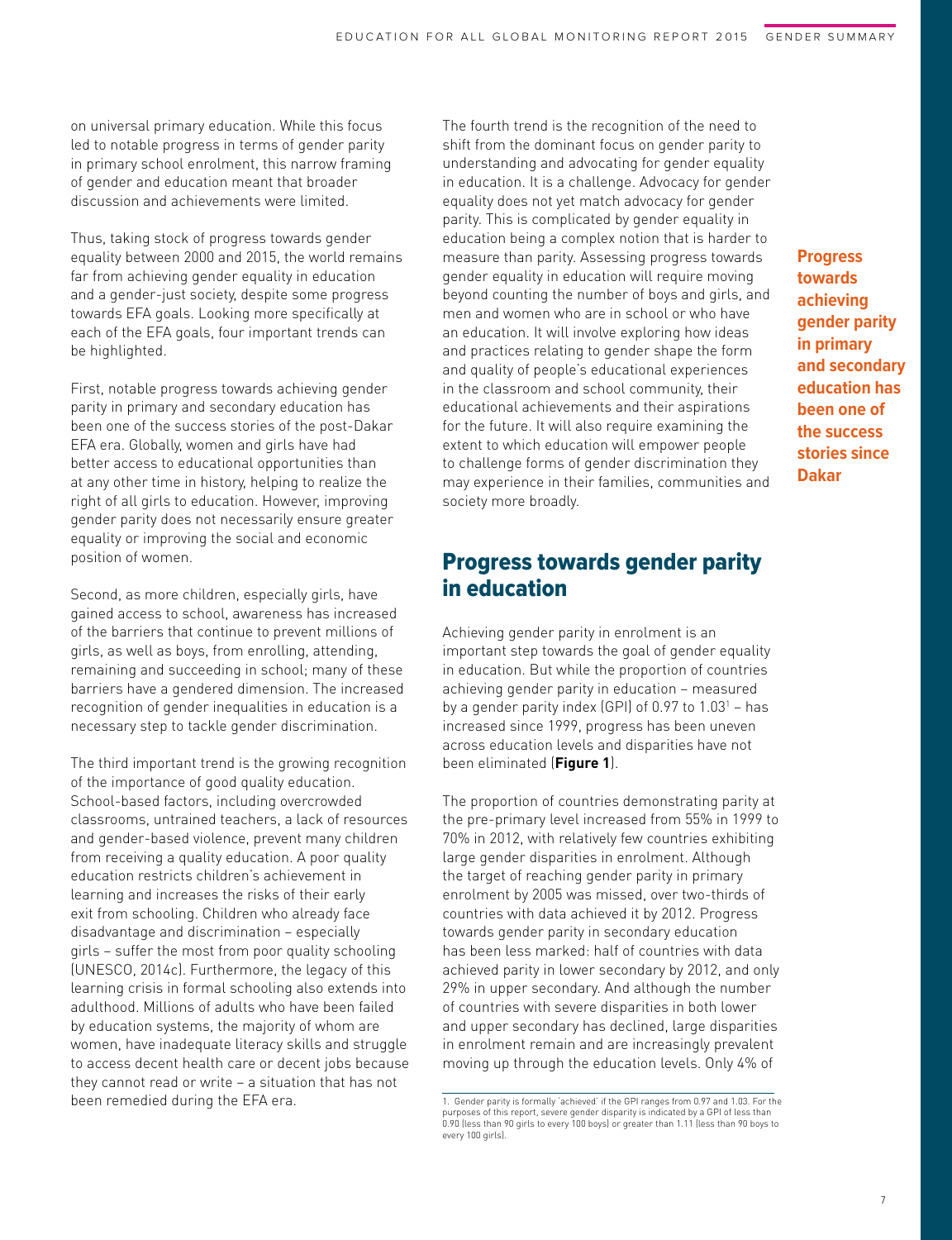

countries with data had achieved gender parity at the tertiary level by 2012.

While the need to target women and girls is highlighted in goals 2 and 4, the Dakar Framework's explicit target for gender parity focused on primary and secondary education. Projections calculated for the 2015 *EFA Global Monitoring Report* (GMR) indicate that although progress has been made, fewer than half of countries in 2015 have achieved gender parity at both levels (**Box 3**).

The remainder of this section of the report looks in more detail at trends in gender parity within formal education – starting with pre-primary education, but placing particular emphasis on access and completion of primary and secondary education. Consideration of gender differences in education outcomes should not ignore the fact that many millions of girls and boys are out of school: having never attended, or dropping out along the way. Understanding the patterns behind gender differences in school enrolment is important, particularly in countries still struggling to increase enrolment overall.

## Box 3: Fewer than half of countries will have achieved parity in both primary and secondary education by 2015

EFA goal 5 calls for eliminating gender disparities in both primary and secondary education. While progress in primary and secondary is often assessed separately, consideration of both levels together provides a measure of the extent to which goal 5 has been achieved. Trend projections for the GPI at both education levels among 145 countries with data show that only 62 countries will have achieved gender parity in enrolment for both primary and secondary education by 2015.

More than three-quarters of these are in North America and Western Europe (22), Central and Eastern Europe (15), and East Asia and the Pacific (10); 7 countries are in Latin America and the Caribbean, 4 countries in Central Asia, 3 in the Arab States, and 1 (India) in South and West Asia. No country in sub-Saharan Africa is projected to achieve gender parity at both primary and secondary levels by 2015.

Although the gender parity target has been missed in more than half the countries with data, progress has been made, and accelerated, in the last 15 years: projections based on 1990–1999 trends indicate that only 25 countries, rather than 62, would have achieved gender parity at both the primary and secondary levels by 2015.

Source: Bruneforth (2015).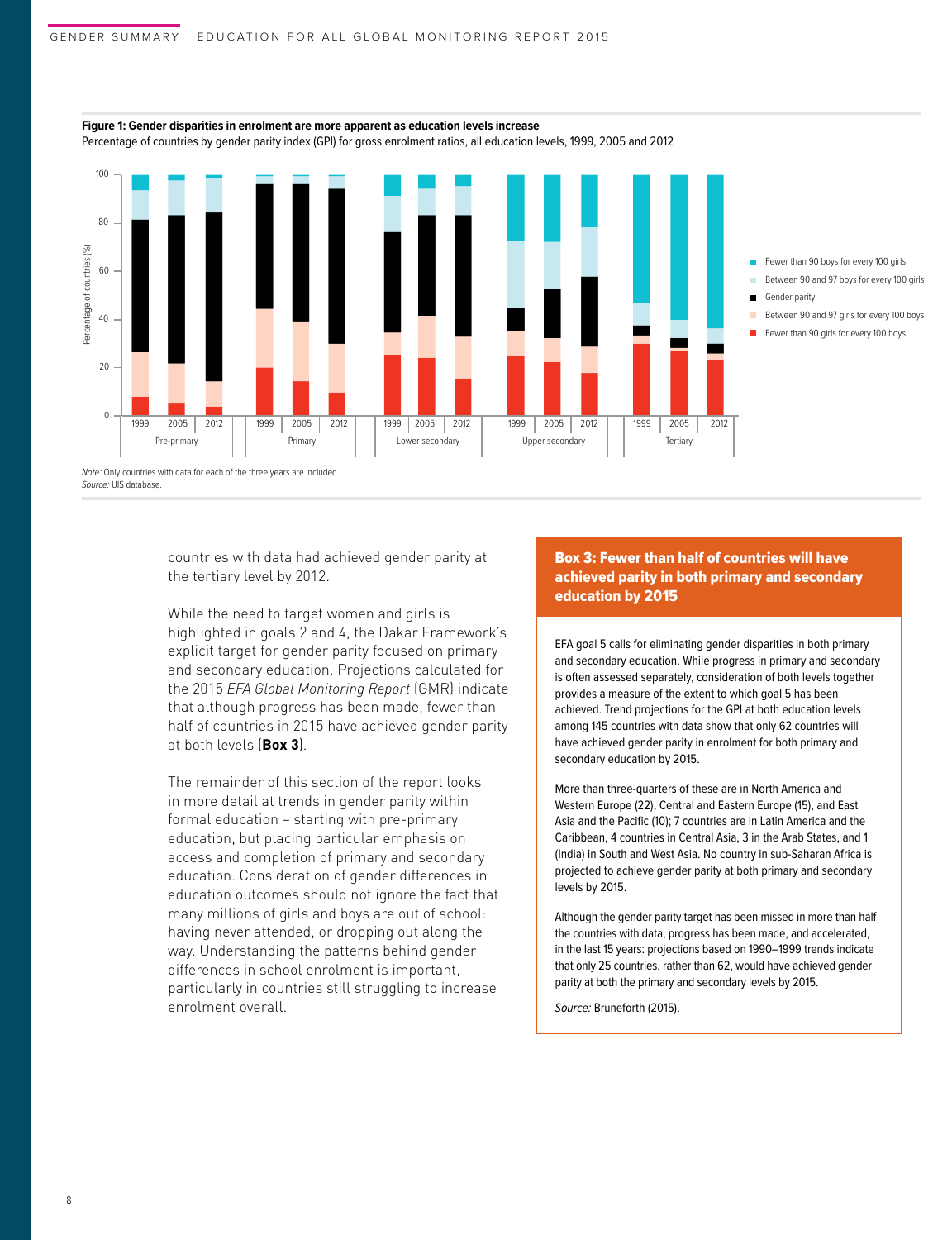## Gender parity has nearly been achieved in pre-primary education

Access to good quality pre-primary education has an enormous impact on girls' and boys' primary education outcomes, increasing their chances of enrolling, avoiding dropout and repetition, and achieving strong foundational skills (Berlinski et al., 2009; Myers, 2004).

The global pre-primary gross enrolment ratio increased from 27% in 1990 to 33% in 1999 and 54% in 2012; if it continues to rise at the 1999–2012 rate, it will reach 58% by 2015. There has been near gender parity throughout the period (**Figure 2**). In 2012, only East Asia and the Pacific recorded gender disparity at this level, although it was at parity in 2000. Notable progress was achieved in the Arab States, where only 79 girls were enrolled for every 100 boys in 1999.

### Major progress in primary education but much more is needed

In 1999, there was considerable disparity in primary education at the global level, with only 92 girls enrolled for every 100 boys. By 2012, the global average had increased to 97, just above the threshold for parity (**Figure 3**). Globally, gender disparity in primary enrolment has substantially reduced since 1999 but has not been eliminated. Among countries with data for 1999, 2005 and 2012, the share of those at parity rose from 52% in 1999 to 57% in 2005 and 65% in 2012 (Figure 1). Of 57 countries yet to achieve parity by 2012, 48 have fewer girls enrolled than boys and 9 have fewer boys enrolled than girls.

Among regions, South and West Asia made the strongest progress, achieving parity in primary enrolment from the lowest starting point. The regional GPI increased from 0.83 in 1999 to 1.00 in 2012 (Figure 3). Yet this average masks wide variation among countries in the region. Over the period, only 4 of the 8 countries with data achieved parity: Bhutan, India, the Islamic Republic of Iran and Sri Lanka. Afghanistan had just 72 girls enrolled for every 100 boys. In Nepal by 2012, the gender gap had been reversed, with more girls than boys enrolled in primary education.

**Figure 2: All regions but one achieved gender parity in pre-primary education** Gender parity index, pre-primary education, by region, 1990–2012



**Figure 3: Regional gender disparities in primary education have narrowed, with the greatest progress seen in South and West Asia**

Gender parity index, primary education, by region, 1990–2012



Source: UIS database.

The regional GPIs for the Arab States, 0.93 in 2012, and sub-Saharan Africa, 0.92, represent improvement since 1999, but parity has not yet been achieved. There has been a clear trend of reducing gender disparity in primary gross enrolment ratios for a majority of countries in these two regions, often starting from a point of severe disadvantage for girls (**Figure 4**). Countries that made good progress in reducing gender disparity include Benin, Burkina Faso and Morocco. In Burundi, where only 79 girls were enrolled for every 100 boys in 1999, gender parity was achieved by 2012. However, these two regions overall remain the furthest from parity, and of the 18 countries with fewer than 90 girls for every 100 boys enrolled, 13 are in sub-Saharan Africa.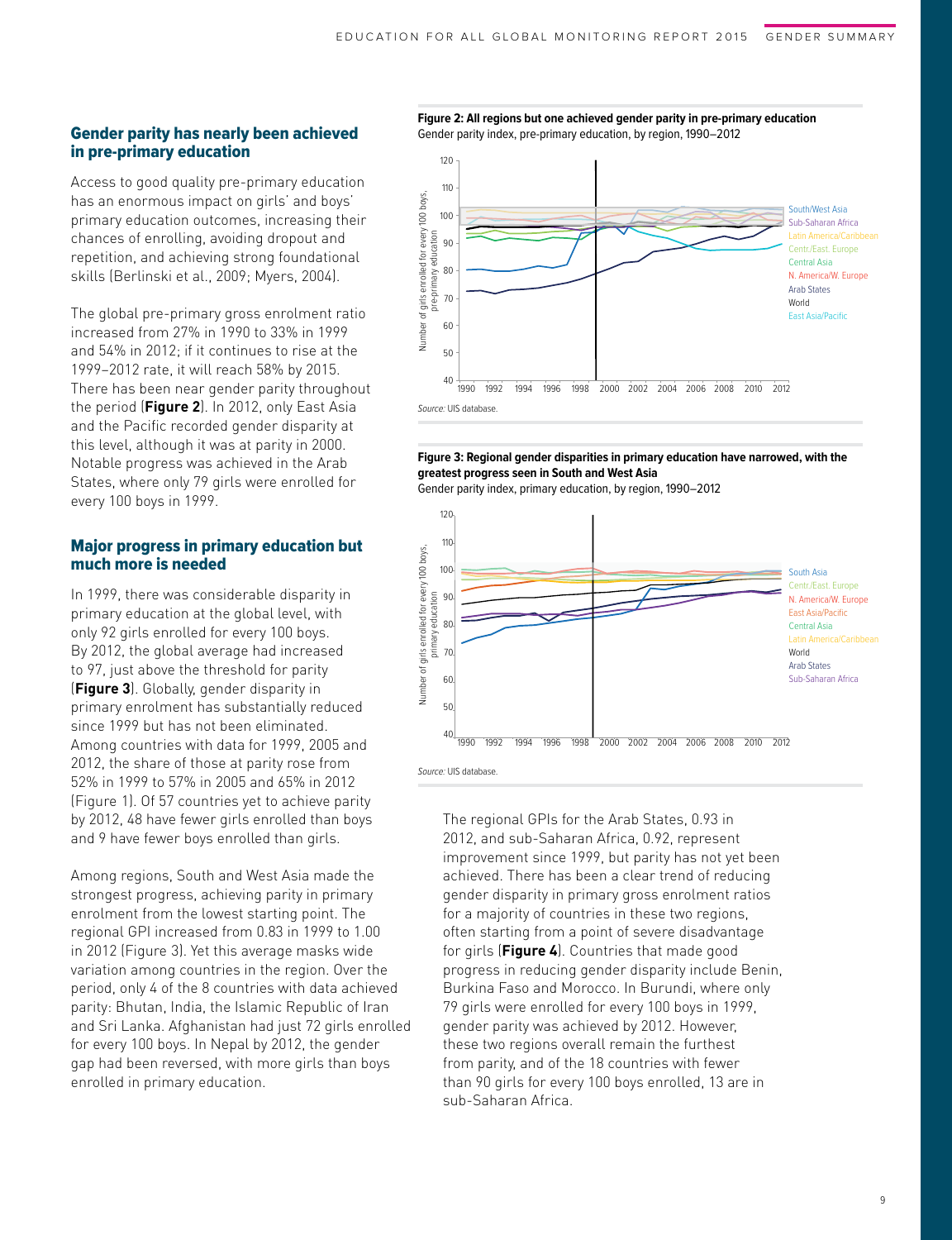Countries where gender gaps have been reversed underline the dynamic nature of achieving gender parity. Careful analysis of enrolment trends is needed to inform future policy. In the Gambia, Nepal and Senegal, increases in the ratio of girls' enrolment relative to boys reflect not only more girls enrolling, but also more boys dropping out of school. In Senegal in 1999, fewer boys than girls dropped out of school: 81 boys dropped out for every 100 girls who did. By 2011, this trend had reversed with more boys dropping out than girls: 113 boys for every 100 girls. Caution is needed, therefore, in interpreting changes in gender parity, as these may reflect undesirable developments in the education

system or wider society. But such changes are not a matter of cause and effect: increases in the enrolment and retention of girls should not be seen as bringing direct disadvantage to boys.

### Progress has been made in countries where girls faced the greatest disadvantage

Since 1999, important progress has been made in reducing gender disparity in countries where the enrolment ratio of girls to boys was particularly low. Of the 161 countries with data for both 1999 and 2012, 33 countries – including 20 in sub-Saharan Africa – had fewer than 90 girls enrolled for every

**Figure 4: Gender disparity in primary enrolment has been reduced, but wide gaps remain in several countries** Gender parity index of the primary gross enrolment ratio, selected countries, 1999 and 2012

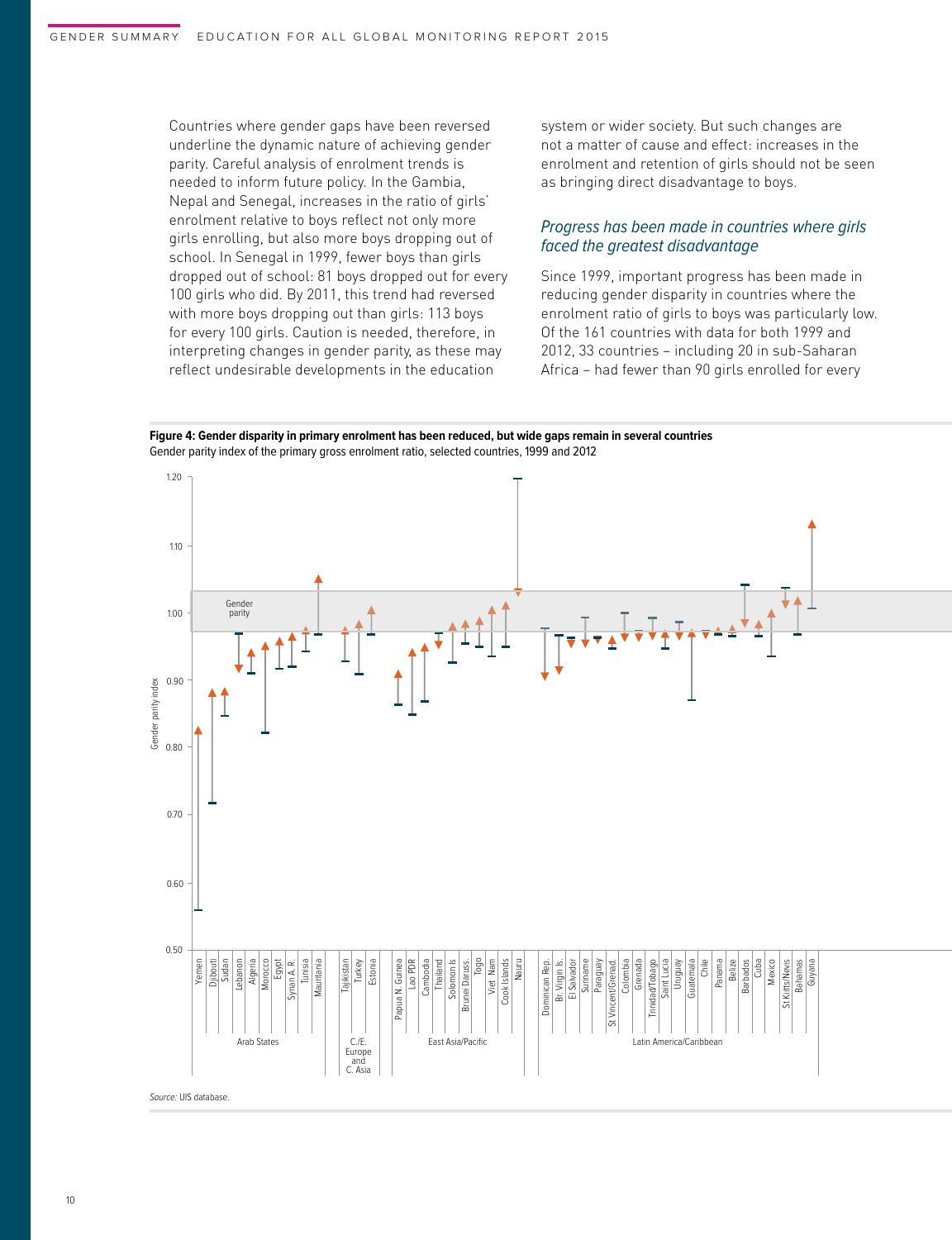100 boys in 1999. By 2012, this number had fallen to 16. Afghanistan, the lowest-ranking country in 1999, overcame immense obstacles to raise its estimated primary gross enrolment ratio from less than 4% in 1999 to 87% in 2012, resulting in its GPI increasing from 0.08 to 0.72.

**Figure 5** compares progress in countries with data for 1990, 1999 and 2012. Among the 28 countries with GPIs below 0.90 in 1999, 16 had passed this threshold by 2012. Of these, Bhutan, Burundi and India achieved gender parity. In some countries that had not reached gender parity, including

Benin, Burkina Faso and Morocco, the index still increased dramatically.

Countries such as Guatemala and Morocco, close to reaching the goal of gender parity and with high overall enrolment, need to increase efforts to address obstacles to schooling that affect the most marginalized girls. Djibouti, Eritrea and Niger, all of which had a gross enrolment ratio of less than 80% in 2012, face the dual challenge of increasing the number of children in school while continuing efforts to reduce severe gender disparity.

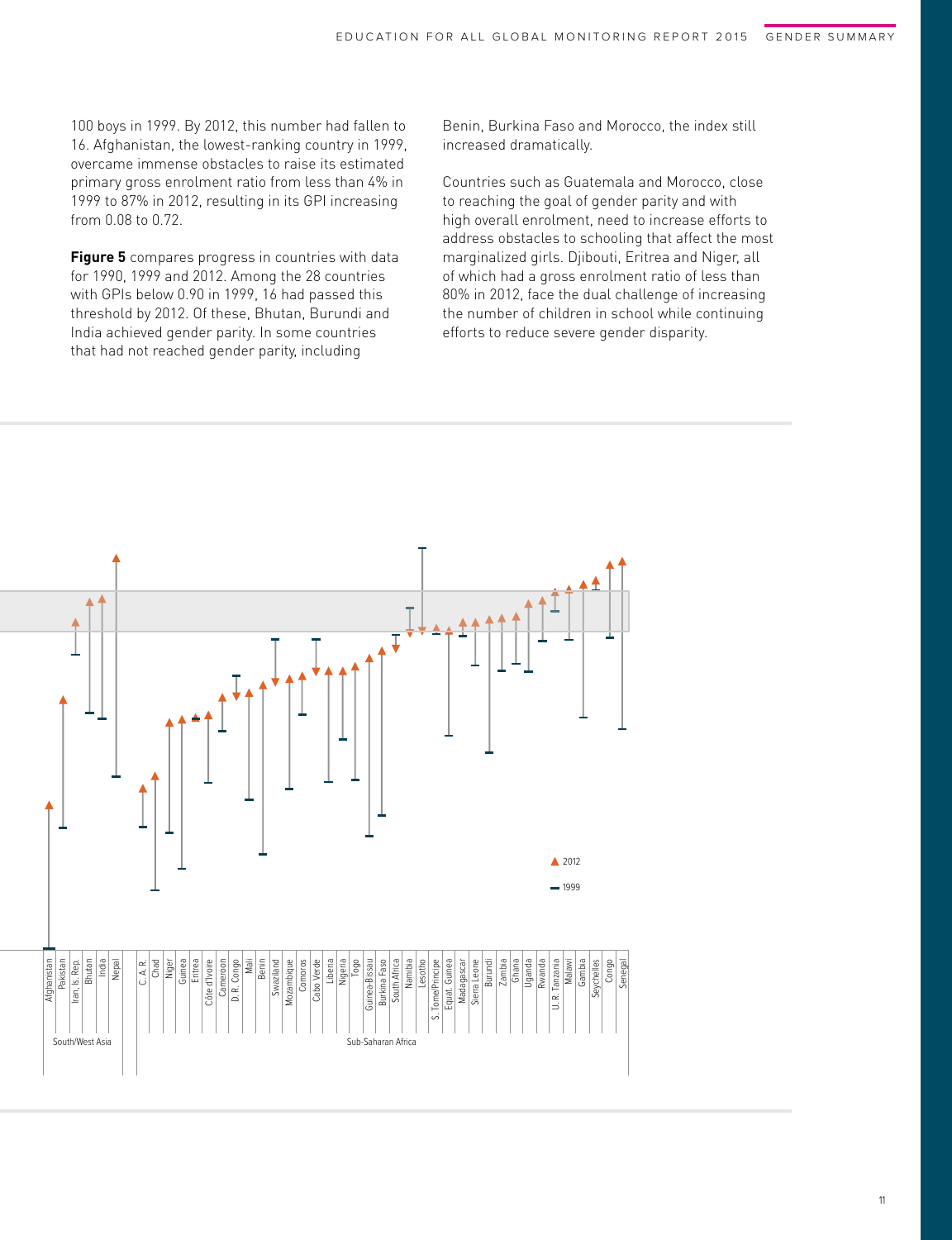#### **Figure 5: Despite progress in reducing severe gender disparity, girls still face difficulty enrolling in primary school in several countries**

Gender parity index of the primary gross enrolment ratio, countries with GPIs below 0.90 in 1999, 1990–1999 and 1999–2012



## The poorest girls remain the least likely to enrol in school

As of 2012, it was estimated that almost 58 million children of primary school age were out of school, down from 106 million in 1999. Just over 50% live in sub-Saharan Africa, an increase from 40% in 1999. By contrast, South and West Asia, where 35% of the world's out-of-school children lived in 1999, accounted for 17% of the total in 2012.

There are three categories of out-of-school children: those who will eventually go to school, those who will never go, and those who were enrolled but dropped out. Estimates indicate that about 25 million, or 43% of out-of-school children, will never go to school. This estimate rises to 50% in sub-Saharan Africa and 57% in South and West Asia.

Considerable gender disparity exists: 48% of out-of-school girls are likely never to enrol in school, compared with 37% of boys. But more boys than girls – 26% compared with 20% – are likely to drop out of school. In the Arab States, it is estimated that half of out-of-school girls will never enrol, compared with just over one-quarter of boys (**Figure 6**).

Poor children, especially girls, are particularly at risk of being out of school. During the 2000s, 9 of 10 countries with the highest percentages of children who had never attended school were in sub-Saharan Africa (**Figure 7**). And while the overall proportion of children who had never been to school fell, the poorest girls continued to be the most likely never to have attended. In Guinea and Niger, approximately 70% of the poorest girls had never attended school, compared with less than 20% of the richest boys.

In Ethiopia and Senegal, education policies targeting girls supported progress to reduce the gender gap among the poorest children, although large numbers of both boys and girls still missed out on school. In Pakistan, between 2006 and 2012, little progress was made in either reducing the number of the poorest children who had never enrolled in school, or in reducing the gender gap of 18 percentage points between them.

## Given the chance to enrol in school, girls progress alongside boys

Although girls are overall less likely than boys to enrol in primary school, when they do girls stand an equal or better chance than boys of continuing to the upper grades. In many countries, survival rates to grade 5 for girls have consistently been equal to or higher than those of boys. Of 68 countries with data for both 1999 and 2011, 57 had either parity in grade 5 survival rates or more girls than boys in 1999; the number was almost the same, 58, in 2011.

Even in countries where girls are severely disadvantaged at the point of initial intake, survival rates to grade 5 of enrolled children generally show narrower gender gaps or none at all. Cameroon and Côte d'Ivoire both have a GPI of less than 0.90 for gross intake rates, but survival rates for girls and boys are at parity (**Figure 8**).

In the few countries where boys are disadvantaged at the point of intake, including the Gambia, Malawi and Nepal, gross enrolment ratios remain lower for boys than girls. In countries such as Bangladesh,

**of-school girls are likely never to enrol in school, compared with 37% of boys**

**48% of out-**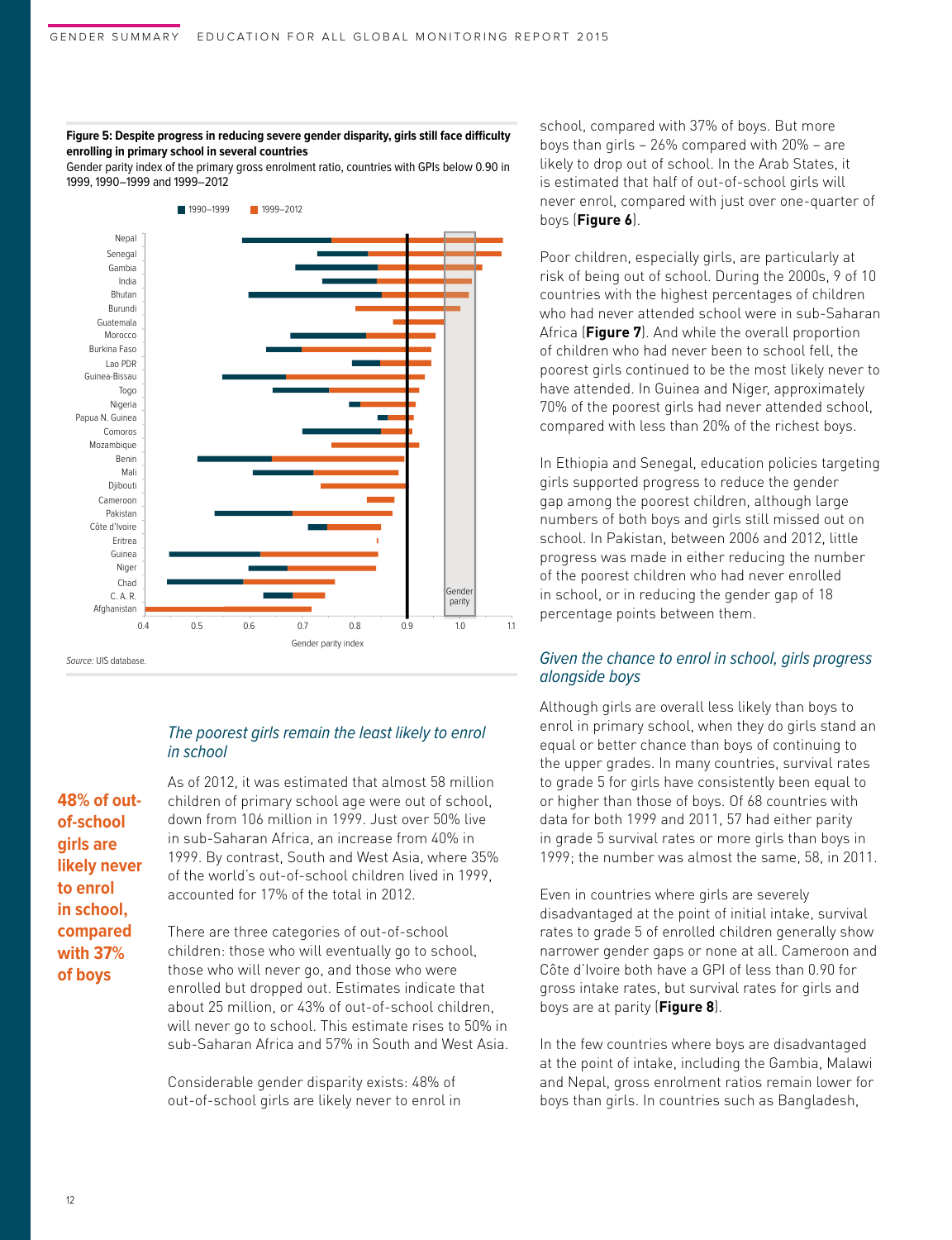#### **Figure 6: Almost half of out-of-school girls will never enrol in school**

Distribution of out-of-school children by school exposure, by gender, for world and selected regions



#### **Figure 7: In most countries with high numbers of children out of school, the poorest girls continue to be most likely never to have attended**

Percentage of boys and girls who never attended school, by wealth, selected countries, circa 2000 and 2010



Note: The countries selected were those with the highest percentages of children who had never attended school.

Source: EFA Global Monitoring Report team calculations (2014) using data from Demographic and Health Surveys and Multiple Indicator Cluster Surveys.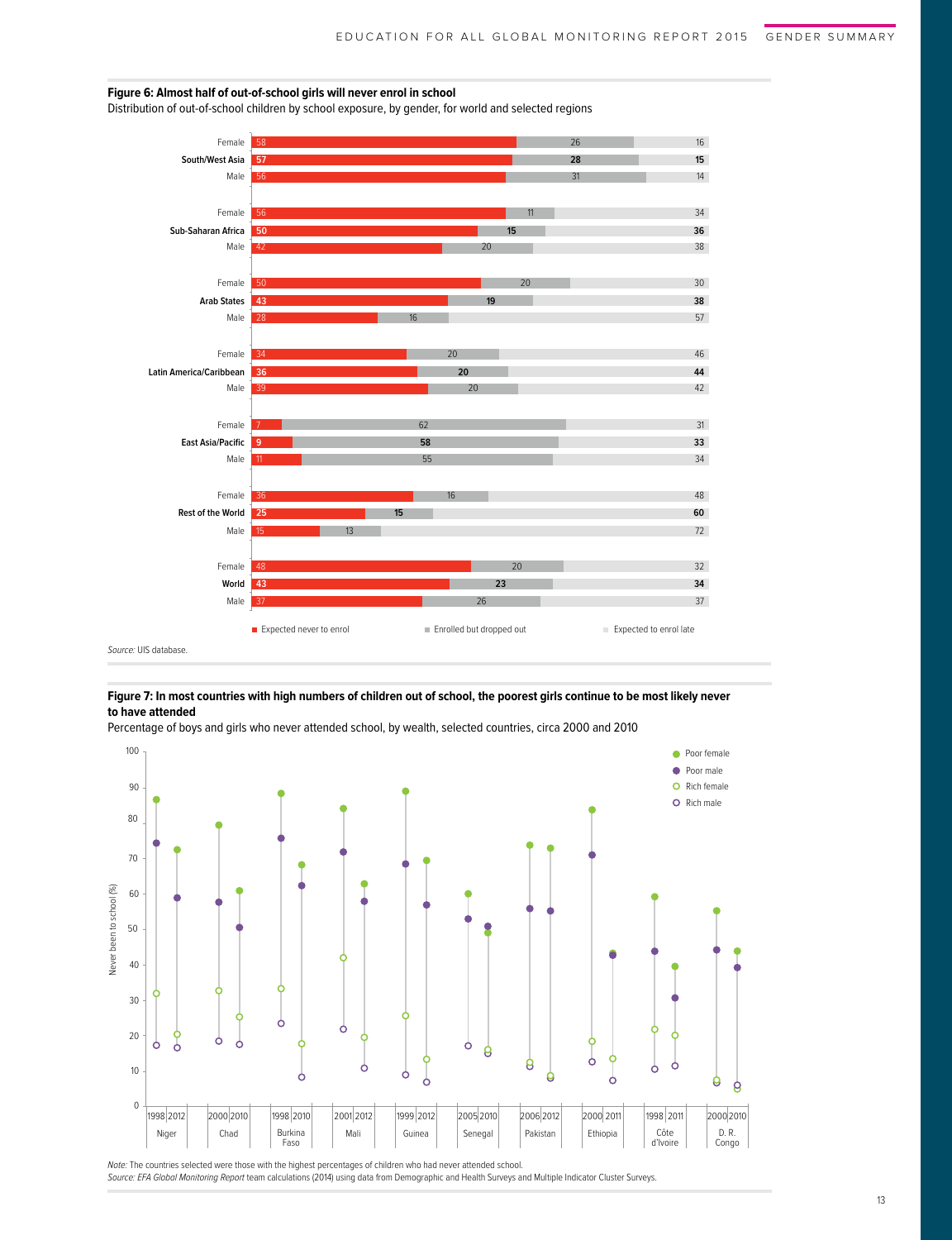

**Figure 8: While girls are less likely to enrol in school, boys are more likely to leave early** Gender parity index of the primary gross intake rate and survival rate to grade 5 of primary school, 2011 and 2012

Notes: The figure excludes high income countries. A GPI below 0.97 denotes disparity at the expense of females while one above 1.03 denotes disparity at the expense of males. Sources: UIS database

> Myanmar and the United Republic of Tanzania, no gender gap exists in intake rates but fewer boys than girls survive to grade 5, indicating boys are relatively more likely to drop out.

## Poverty deepens gender disparities in attainment of primary education

Using the primary attainment rate as a measure of school completion, which includes all schoolage children in a population rather than just those enrolled in school, it can be seen that gender disparity is often far wider among the poorest children than the richest (**Figure 9**). In countries, including the Lao People's Democratic Republic, Mozambique and Uganda, where gender parity in primary attainment has been achieved since 2000 among the richest children, primary attainment of the poorest girls is still below that of the poorest boys. In the Lao People's Democratic Republic, the proportion of the richest girls who attained full primary education rose from 88 per 100 boys in 2000 to parity in 2010, while that of the poorest girls fell from 77 to 70 per 100 boys.

Countries including Brazil, the Dominican Republic and Nicaragua, where primary attainment was particularly low among the poorest boys in 2000, have since experienced progress towards gender parity. Yet in countries including Haiti and Zimbabwe, wide disparities have emerged, with the

poorest boys now less likely than the poorest girls to complete primary education.

Strategies to address the emergence of low primary attainment among poorer boys need to tackle why boys drop out of school. Meanwhile, countries seeking to improve overall attainment for girls must redouble their efforts to ensure that girls, particularly those who are poor and disadvantaged, enter school in the first place, and address specific barriers girls face once in school, as discussed below. Careful examination of patterns at the point of entry to primary school and in all subsequent grades is required to ensure equitable participation and completion of primary education for both girls and boys.

### Gender disparity is wider and more varied in secondary education

Participation in lower and upper secondary education, particularly in poorer countries, has increased since 1999 as a result of improved transition rates from primary to secondary schooling and higher retention rates. Between 1999 and 2012, enrolment in secondary education overall increased by 27% globally, and girls accounted for nearly 52% of this increase.

Globally, this translates to a reduction in gender disparity from 91 girls enrolled for every 100 boys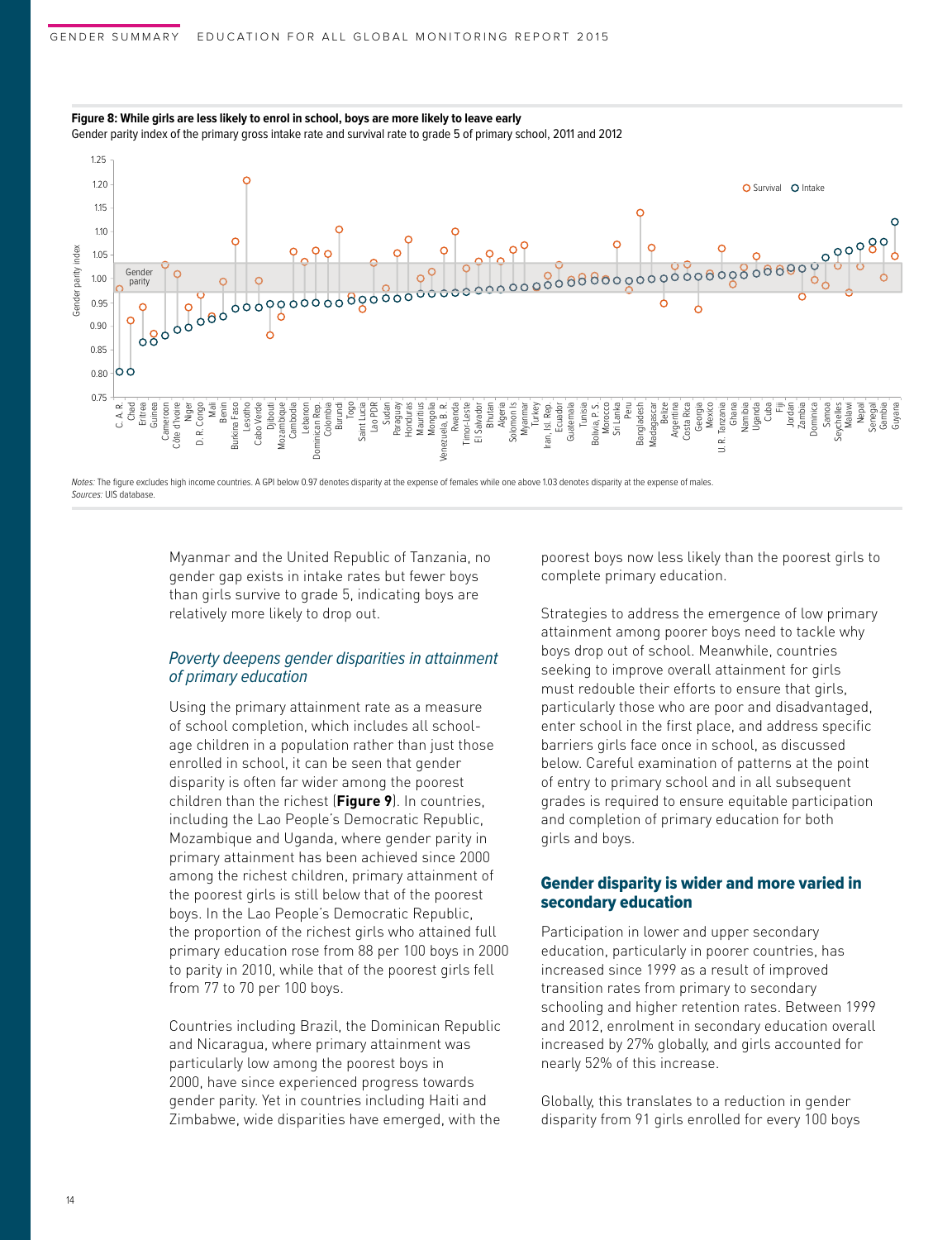



Gender parity index of the primary attainment rate, by wealth in selected countries, circa 2000 and 2010

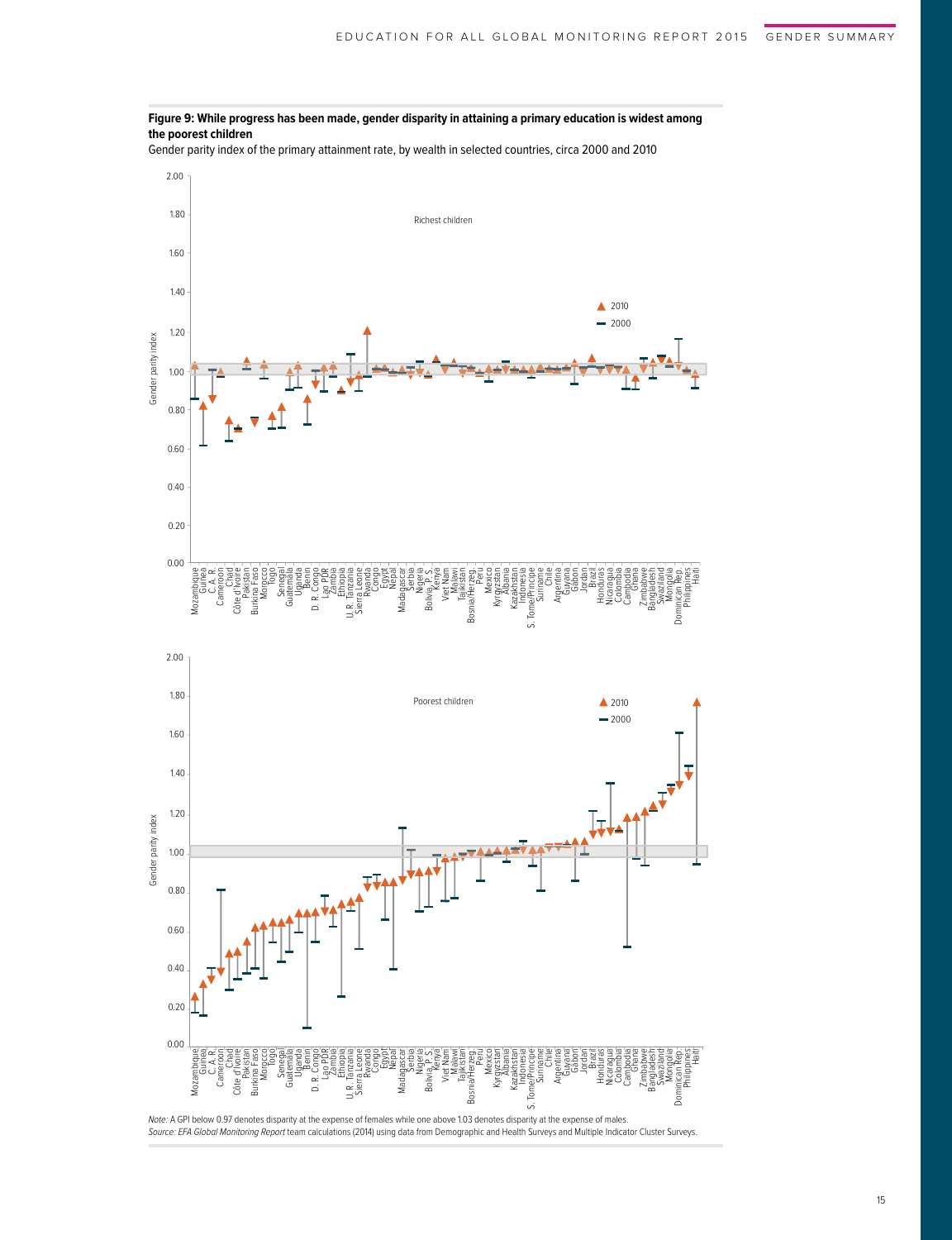in 1999 to almost 97 girls for every 100 boys in 2012, just below the threshold for parity. This varies by region. South and West Asia made the strongest progress in secondary enrolment, from 75 girls enrolled for every 100 boys, the lowest starting point, to 93, with rapid progress at both the lower and upper secondary levels (**Figure 10a and b**). The Arab States made progress too, as the number of girls enrolled for every 100 boys increased from 87 in 1999 to 95 in 2012. In sub-Saharan Africa, the average number of girls enrolled relative to boys has only risen slightly since 1999, to 84 for every 100 boys in 2012. In Latin America and the Caribbean, 93 boys were enrolled for every 100 girls in 2012, with little change from 1999.

Overall, gender disparities are narrowing. At the lower secondary education level, the share of countries at parity increased from 41% in 1999 to 42% in 2005 and 50% in 2012. At the upper secondary education level, the corresponding shares were 10%, 20% and 29%. There are relatively more countries with disparity at the expense of girls in lower secondary education and more countries with disparity at the expense of boys in upper secondary education.

Across both levels, of 133 countries with data in both years, the number of countries with fewer than 90 girls enrolled for every 100 boys fell from 30 in 1999 to 19 countries in 2012, of which the majority were in the Arab States or sub-Saharan Africa. The number of countries where fewer than 90 boys enrolled for every 100 girls fell from 18 to 9 over the period (**Figure 11**).

The most extreme cases of disparity in secondary education enrolment are still at the expense of girls. In 2012, despite progress since 1999, 13 countries had fewer than 80 girls enrolled for every 100 boys. In Angola, the gender gap increased from 76 girls per 100 boys in 1999 to 65 in 2012. In the Central African Republic and Chad, both affected by conflict, approximately half as many girls as boys were enrolled in secondary school in 2012.

**Figure 10: While some regions have shown remarkable progress in reducing gender disparity in secondary education, wide disparities remain** Gender parity index, by region, 1990–2012

110 every 100 boys, Number of girls enrolled for every 100 boys, 100 East Asia/Pacific lower secondary education 70 Centr./East. Europe 90 N. America/W. Europe of girls enrolled for South Asia 80 Central Asia World Arab States Sub-Saharan Africa  $60$ Number 50 40 1990 1992 2000 1994 1996 1998 2002 2006 2008 2012 2010 2004 b. Upper secondary education 120 110 East Asia/Pacific Number of girls enrolled for every 100 boys, Number of girls enrolled for every 100 boys, Arab States 100 N. America/W. Europe uper secondary education 90<br>Apper secondary 70 Central Asia 90 World Centr./East. Europe South Asia 80 Sub-Saharan Africa 60 50 40 1990 1992 2000 1994 1996 1998 2002 2006 2008 2012 2010 2004

Source: UIS database.

120

a. Lower secondary education

Changes in the pattern of boys' enrolment in secondary education have varied since 1999. In a number of middle and high income countries with overall high levels of secondary enrolment, persistent gender gaps at the expense of boys had closed in all Western European countries except Finland and Luxembourg by 2012. In Mongolia and South Africa, strong progress in reducing disparities saw both countries near to achieving gender parity in 2012. However, in some richer countries such as Argentina, Suriname and several Caribbean countries, gender gaps in secondary enrolment have widened. In a few poorer countries, including Bangladesh, Myanmar and Rwanda, they have emerged. In Lesotho, only 71 boys were enrolled for every 100 girls in 2012, a ratio unchanged since 1999.

16

**There are more countries with** 

**disparity at the expense of boys in upper secondary education**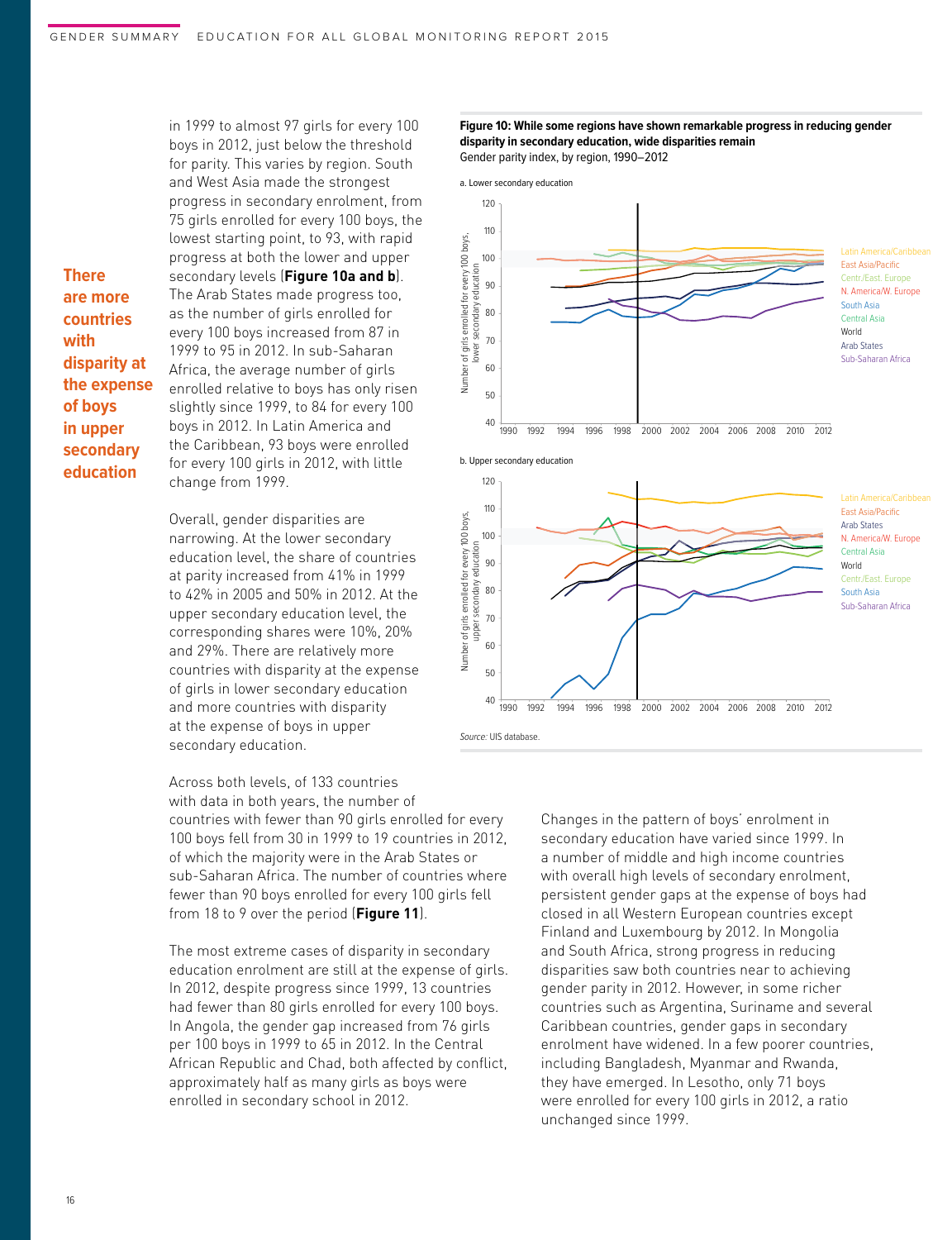## Poor primary attainment and dropout from secondary education reinforce disparity

Gender disparity in the numbers of children entering and completing lower secondary schooling has narrowed, although many countries are far from achieving parity. Analysis of household survey data from 78 countries for the 2015 GMR shows the lower secondary attainment rate increased from 25% in 1999 to 31% in 2008 in low income countries, from 52% to 64% in lower middle income countries and from 81% to 85% in upper middle income countries. It also shows that, on average, the number of girls attaining lower secondary increased from 81 per 100 boys in 2000 to 93 in 2010.

Most disparity in lower secondary attainment in these countries is accounted for by initial disparities at the primary level. Although boys and girls who completed primary school were on average equally likely to transition to lower secondary, fewer girls had enrolled in primary school in the first place. Thus fewer girls are attaining primary education and greater numbers of girls are being left behind.

Some poorer countries, such as Malawi and Cambodia, have seen considerable progress towards parity in lower secondary attainment, driven almost exclusively by progress in reducing disparity in primary attainment. In Cambodia, where only 66 girls attained a primary education for every 100 boys in 2000, parity in primary education was achieved within 10 years. This contributed to progress towards parity in lower secondary with a GPI of 0.90 in 2010. Malawi moved towards parity in primary attainment but despite this progress, 90 girls for every 100 boys attained primary education, 82 for every 100 made the transition to secondary, and only 75 survived to the end of lower secondary. In both Malawi and Cambodia, disparities increase at entry to and completion of lower secondary, indicating significant bottlenecks for girls (**Figure 12**).

In richer countries, such as Brazil and Tunisia, increasing levels of dropout among boys has led to fewer boys than girls completing lower secondary education. In Brazil, the GPI for lower secondary attainment rose from 1.12 in 2000 to 1.18 in 2010. In Tunisia, parity in primary attainment and entry to lower secondary was achieved by 2010, where previously disparity existed at the expense of girls. However, fewer boys than girls now last to the final grade of lower secondary. In Viet Nam, a gender gap has largely disappeared.

At upper secondary, boys are more likely than girls to drop out. For the 78 countries with data for 2010, only 95 boys for every 100 girls completed upper secondary, indicating little change since 2000. In countries where boys were already disadvantaged in lower secondary attainment, such as Brazil, this further widened gender disparity.

Completion rates for adolescent boys have been a growing concern in OECD countries where, in 2011, girls' graduation rates from upper secondary exceeded those of boys in all countries except Germany. On average, 73% of girls compared with 63% of boys completed upper secondary education on time. Gaps were widest in Iceland and Portugal, where completion rates of girls exceeded those of boys by 20% or more (OECD, 2012b).

## More women than men in tertiary education except in two regions

More women than men were enrolled worldwide in higher education institutions in 2012. The average GPI was 1.04, a change from 1999 when men and women were at par in tertiary enrolment. However, there are regional variations. In 2012, on average, as few as 8 women for every 10 men were enrolled in tertiary education in sub-Saharan Africa, while fewer than 9 men for every 10 women are studying at this level in North America and Western Europe, and Latin America and the Caribbean (**Figure 13**).

Only 4% of countries achieved parity in tertiary education in 2012, a percentage that has remained unchanged since 1999. In addition, the percentage of countries where there are fewer than 90 males enrolled for every 100 females has been increasing constantly from 53% in 1999 to 60% in 2005 and 64% in 2012 (Figure 1).

## Gender parity in learning outcomes yet to be achieved

Achieving gender equality in education requires not only that girls and boys have an equal chance to access and participate in education, but also that their educational achievements are not adversely affected by their gender. More research is needed to understand factors affecting gender gaps in performance across subjects and at key stages in the education cycle.

**Most disparity in lower secondary attainment is accounted for by initial disparities at the primary level**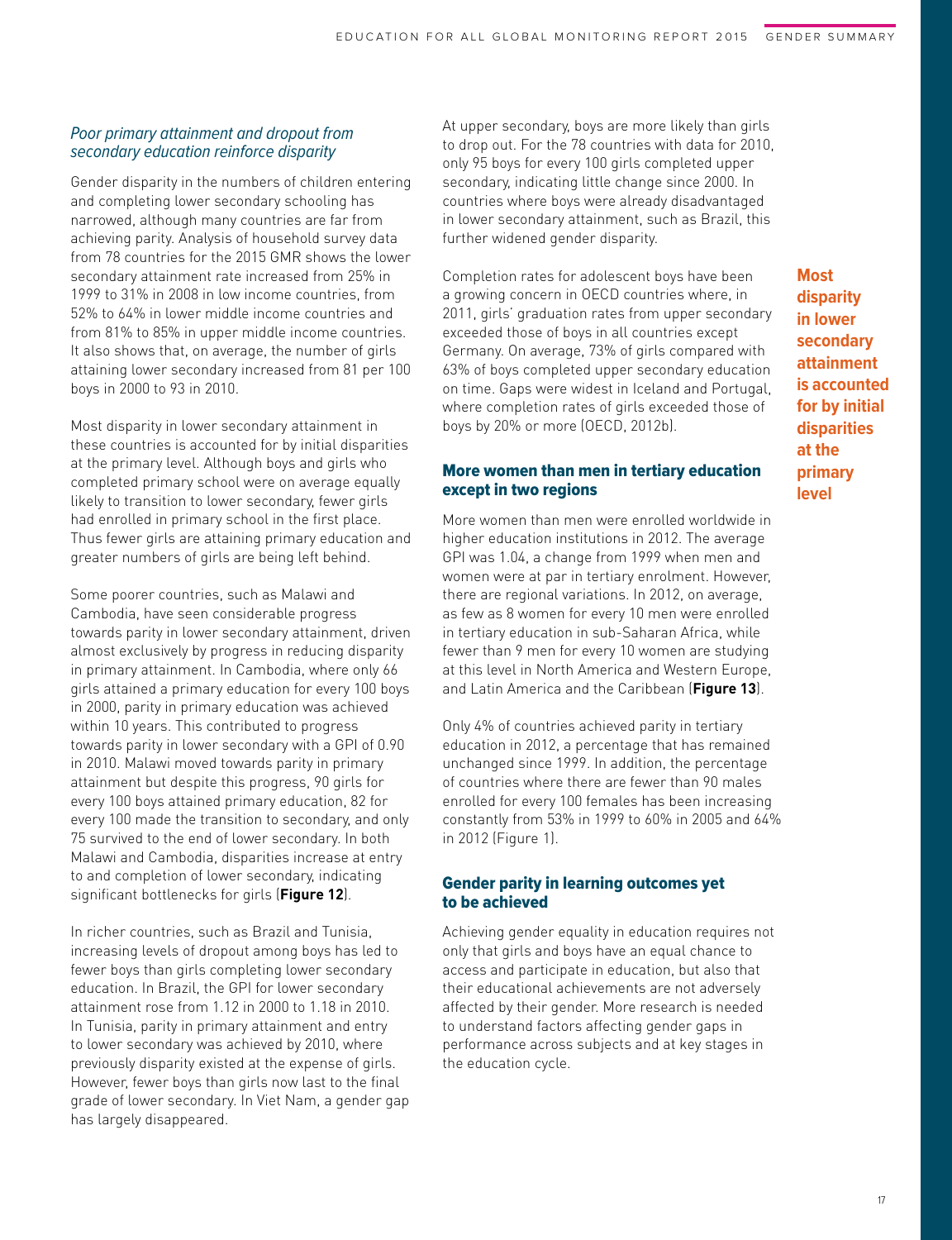

#### **Figure 11: Gender gaps in secondary education have improved, but remain wide in some regions** Gender parity index of the secondary gross enrolment ratio, by region, 1999 and 2012

**Figure 12: Gender disparities are perpetuated and widen throughout lower secondary** Gender parity index of the primary attainment, transition to lower secondary and lower secondary attainment rates, selected countries, circa 2000 and 2010



Source: EFA Global Monitoring Report team calculations (2014) using household survey data.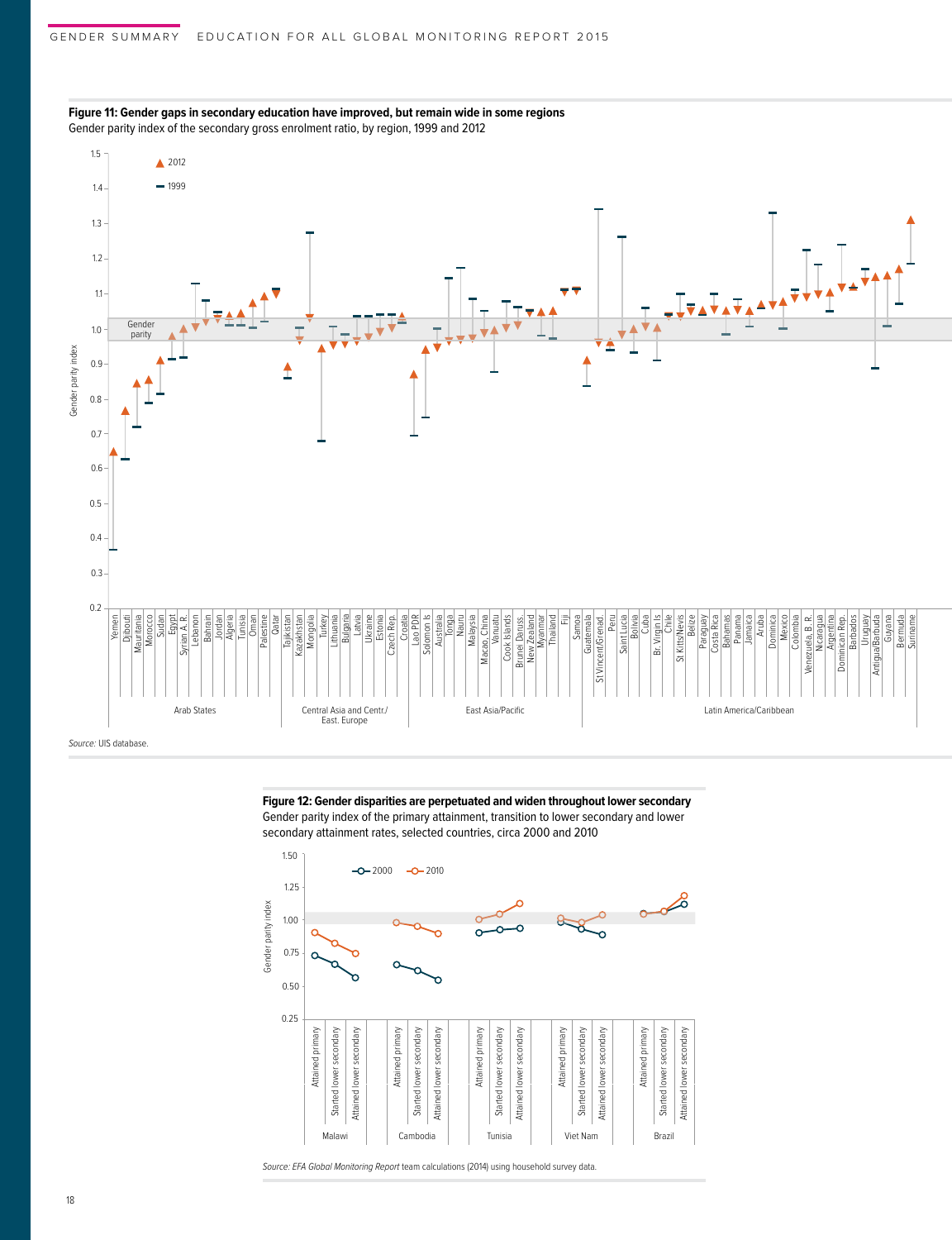

**Figure 13: Large disparities remain in tertiary education** Gender parity index, tertiary education, by region, 1990–2012

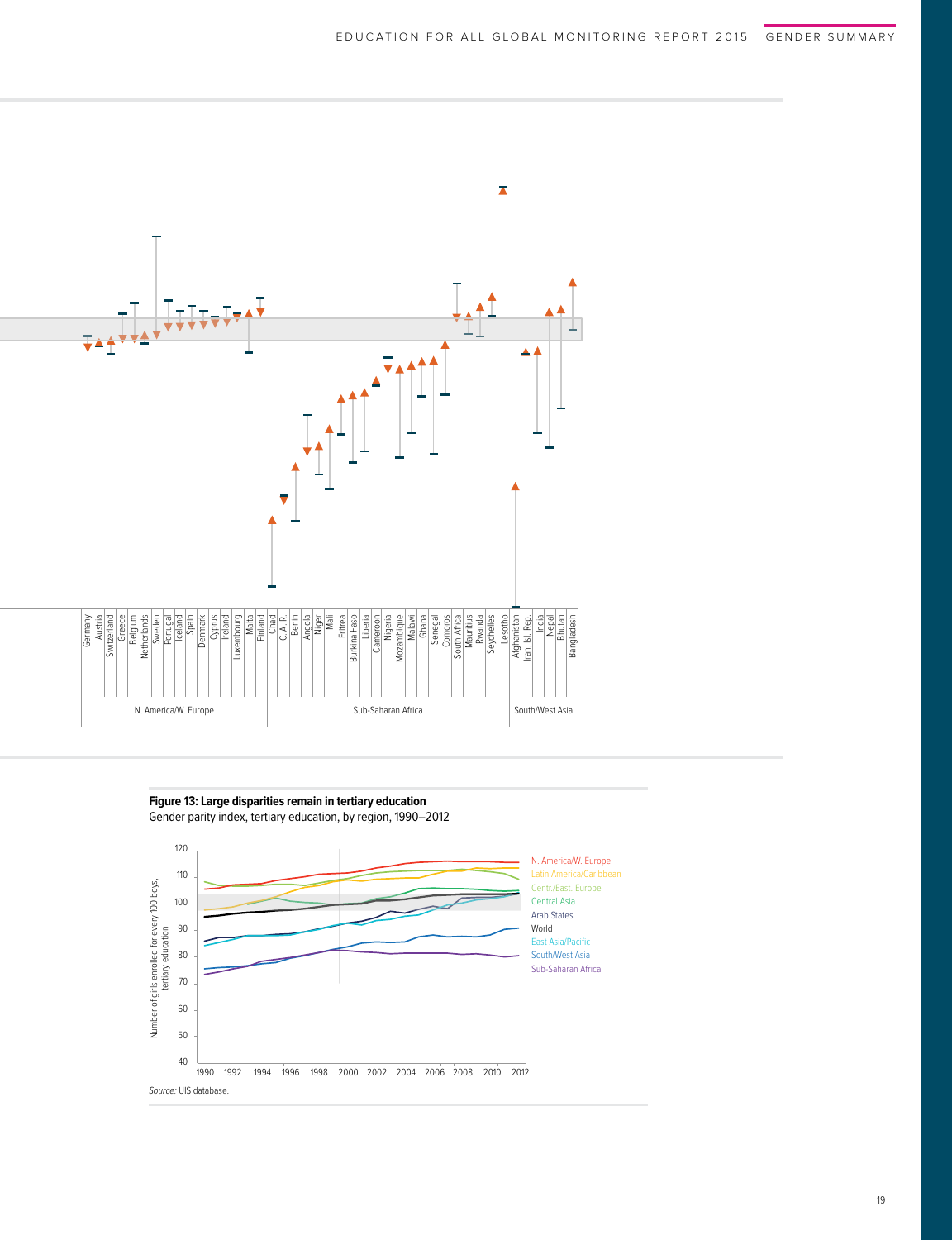## Learning assessments highlight gender differences in subject performance

Regional and international learning assessments at primary and secondary level, including PISA, TIMSS, Southern and Eastern Africa Consortium for Monitoring Educational Quality (SACMEQ) and SERCE, indicate variation in subject-specific achievement by gender. Analysis presented in the 2012 GMR, using data from various international and regional learning assessments surveys over the period 2005–2009, shows that girls overall performed better in reading, and boys performed better in mathematics in most countries, although the gap was narrowing. Performance in science was more varied, with no significant difference between boys and girls in many countries (UNESCO, 2012b).

PISA surveys, which assess the performance of 15-year-old students, show a widening gap in reading, with girls performing significantly better than boys in all locations surveyed (**Figure 14a**). A comparison of the subset of locations that took part in both the 2000 and 2012 surveys shows that the gender gap in reading widened in 11 countries, including Bulgaria, France, Iceland, Israel, Portugal and Romania, largely due to a decline in boys' performance. Low-performing boys face a particularly large disadvantage, as they are heavily over-represented among those who failed to show basic levels of reading literacy (OECD, 2014a).

The PISA results also show gender differences in mathematics, with boys performing better than girls in the majority of locations, although the gap has narrowed in several countries, including Montenegro, Norway and Slovakia (**Figure 14b**). In the 2012 PISA survey, girls in OECD countries underperformed boys by an average of 11 points. The data show that girls were underrepresented among the highest achievers in most locations, a possible challenge to achieving equal participation in science, technology, engineering and mathematics occupations in the future (OECD, 2014a).

## In poorer settings, girls continue to face disadvantage in achievement

In some poorer countries where girls have historically faced barriers to equal participation in education, they continue to face disadvantage in obtaining important foundation skills. Further analysis shows that gender disparities in learning can be underestimated when assessments only include children attending school. Analysis of the Annual Status of Education Report (ASER) 2014 Survey in rural Pakistan assesses literacy and numeracy skills of both those children aged 5–16 years who attend school and those who do not. It shows that gender gaps are small among schoolgoing grade 5 students, sometimes favouring girls. However, girls' relative performance is worse among all the assessed children aged 10–12 years, whether they are in school or not, particularly in poorer, less developed provinces and territories. In Balochistan, the percentage of girls in grade 5 who can read a passage in Urdu, Sindhi or Pashto was, on average, almost the same as for boys in grade 5, but among all children aged 10–12 years, there was a gap of 5 percentage points between girls and boys. In the Federally Administered Tribal Areas (FATA), the gap was 14 percentage points at the expense of girls (**Figure 15**).

## Girls may face disadvantage in national examinations

Limited research suggests that in some poorer countries, girls face greater disadvantage in national examinations than boys, raising obstacles to their continued schooling. Even though girls in grade 6 scored higher than boys in the 2007 SACMEQ III learning assessment, girls' pass rates in national examinations in Kenya and Zimbabwe were significantly lower than boys (Mukhopondhyay et al., 2012). National examinations at the end of the primary cycle can form part of high-stakes selection processes in which failure to pass or perform well prevents transition to lower secondary. In Kenya and Malawi, performance in exams for primary school leaving certificates determines entry into state-funded secondary schools (Mukhopondhyay et al., 2012).

## Gender parity in literacy is poor

Overall, nearly 781 million adults lacked basic literacy skills in 2012, of which nearly 64% were women, a percentage unchanged since 2000. Globally, the average adult illiteracy rate fell from 24% to 18% between 1990 and 2000. Yet the pace of decline has slowed, and estimates suggest the rate has only fallen slightly to 16% in 2012 and is projected to be 14% by 2015. This represents a fall of only 23% in the number of illiterate adults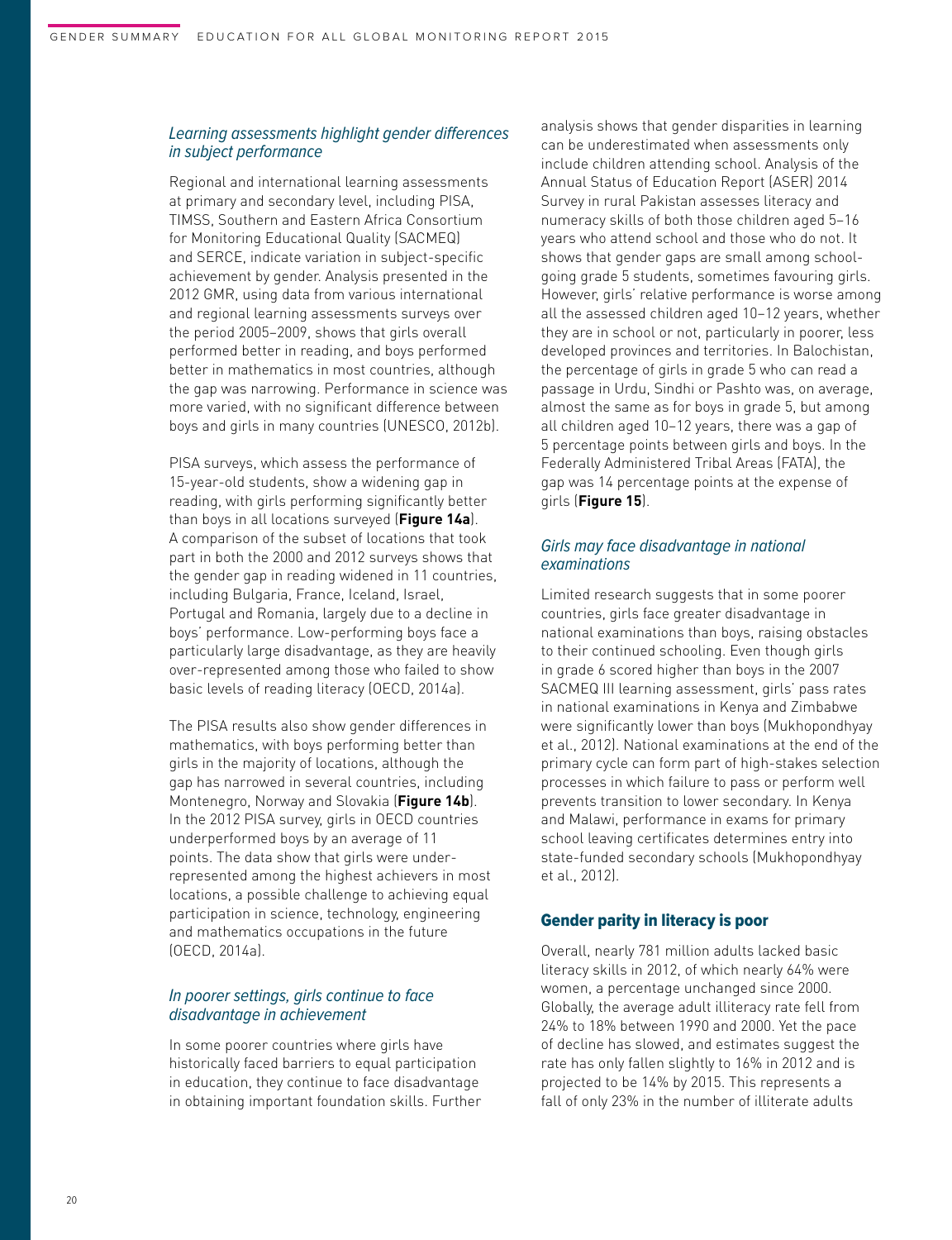

#### **Figure 14: Although learning gender gaps are narrowing, boys outperform girls in mathematics, while girls increasingly outperform boys in reading, by a wider margin**

Gender gap in scores, reading and mathematics, PISA, 2000/2006 and 2009/2012

Source: EFA Global Monitoring Report team calculations (2014) using PISA data.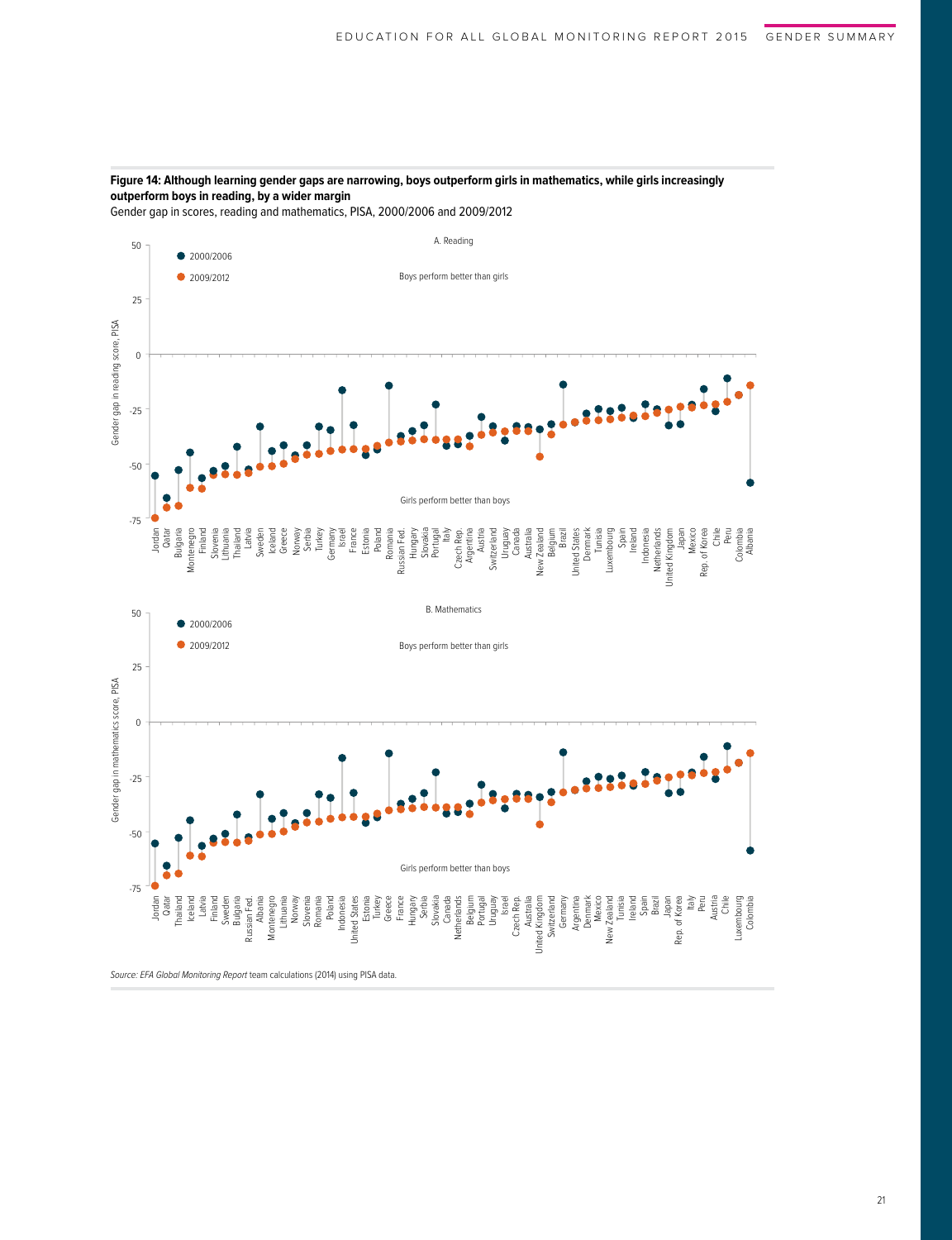#### **Figure 15: Girls in Pakistan generally perform worse than boys in mathematics and reading**

Gender gap in two learning indicators, grade 5 students and children aged 10–12 years, rural Pakistan, 2014



Notes: The indicator in mathematics is the percentage of children who could do a division; the indicator in reading is the percentage of children who could read a story in Urdu, Sindhi or Pashto. Both indicators have been calculated over two groups: (i) all students who were in grade 5 and (ii) all children aged 10–12 years. Source: ASER Pakistan team calculations based on the 2014 ASER survey.

> worldwide since 2000, which is well short of the 50% target set at Dakar, and with no change in the difference between males and females.

Progress has been uneven in the regions where women were lagging furthest behind. There was fast progress in the Arab States during the 2000s, as the female adult literacy rate increased from 56% in 2000 to 69% in 2010, while the gender parity index for literate women relative to men increased from 0.73 to 0.81. However, this progress is expected to have slowed down by 2015 (**Figure 16**). Sub-Saharan Africa was the region with the second lowest female literacy rate in 2010 – just 50% – and projected to reach 55% in 2015, when it was also projected that far fewer women would be literate: 78 women for every 100 men. South and West Asia remains the region with the biggest gender disparity, even though its female adult literacy rate is projected to have exceeded that of sub-Saharan Africa. The region's adult female literacy rate increased from 47% in 2000 to 52% in 2010 and is expected to reach 60% by 2015, when the gender parity index is projected to be 0.76.

Youth literacy rates are higher than literacy rates among adults overall, which reflects recent gains in access to primary and secondary level education. The most up-to-date global youth literacy rate, estimated in 2012, stands at 89%. By 2015 in South and West Asia, the female youth literacy rate is projected to be 85% compared with 90% for males – a dramatic increase from 66% in 2000 and just 5 percentage points short of the global average. Strong progress and a reduction in the gender gap have also been seen in the Arab States, with the female youth literacy rate projected to reach 89% by 2015 compared with 94% for males. Progress has been much slower in sub-Saharan Africa, where only 69% of female youth are expected to be literate in 2015, an increase of just 11 percentage points since 1990 (**Figure 17**).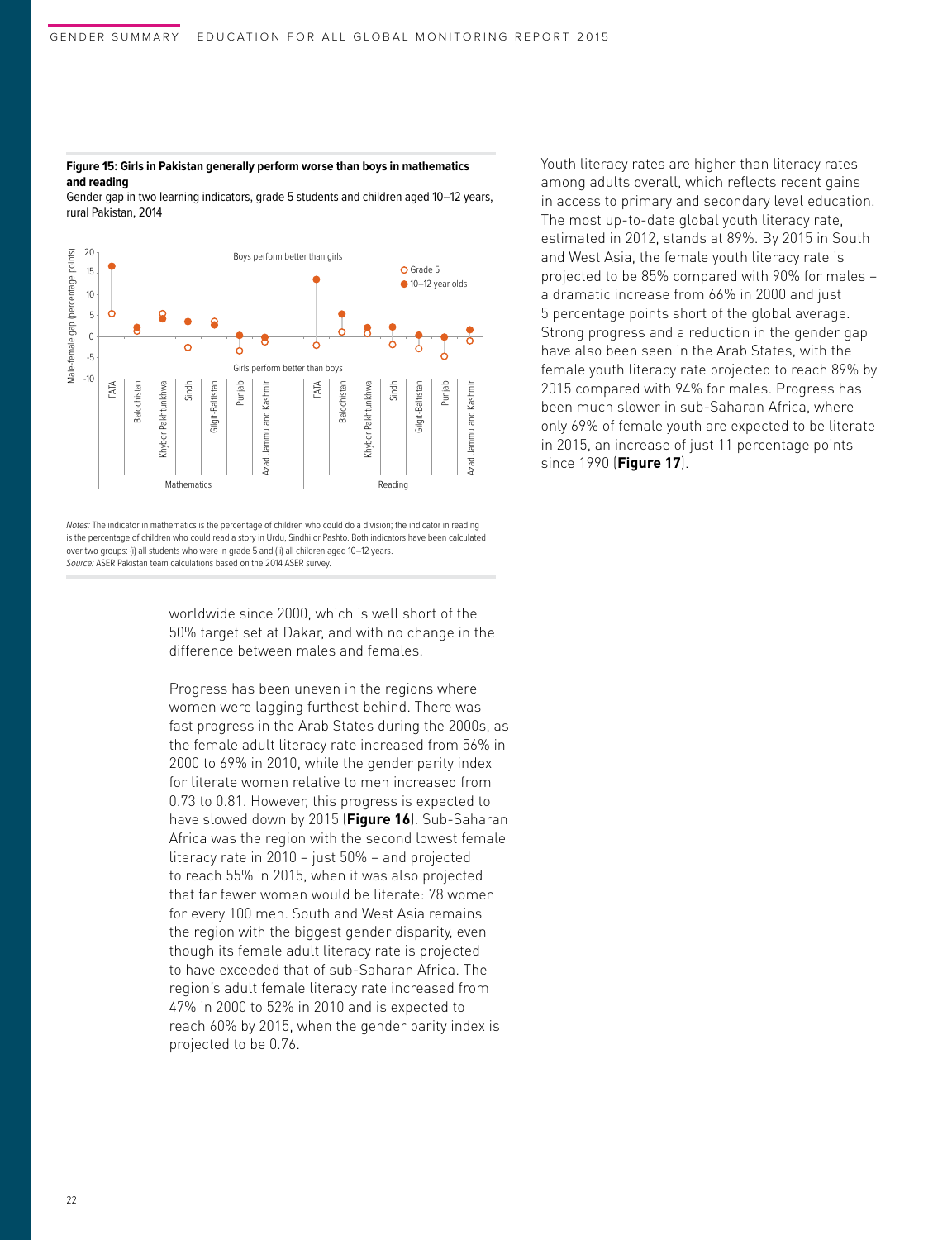#### **Figure 16: Women's literacy continues to lag behind that of men** Adult literacy rate by gender, world and selected regions, 1990, 2000, 2010 and 2015 (projection)



Note: Literacy data are not collected annually. Regional and global data therefore refer to census decades. 1990 refers to data from the 1985–1994 census decade; 2000 to 1995–2004, and 2010 to data from the period 2005–2012. Source: UIS census.

## **Figure 17: Only two-thirds of female youth in sub-Saharan Africa will be literate in 2015**

Youth literacy rate by gender, world and selected regions, 1990, 2000, 2010 and 2015 (projection)



Source: UIS census.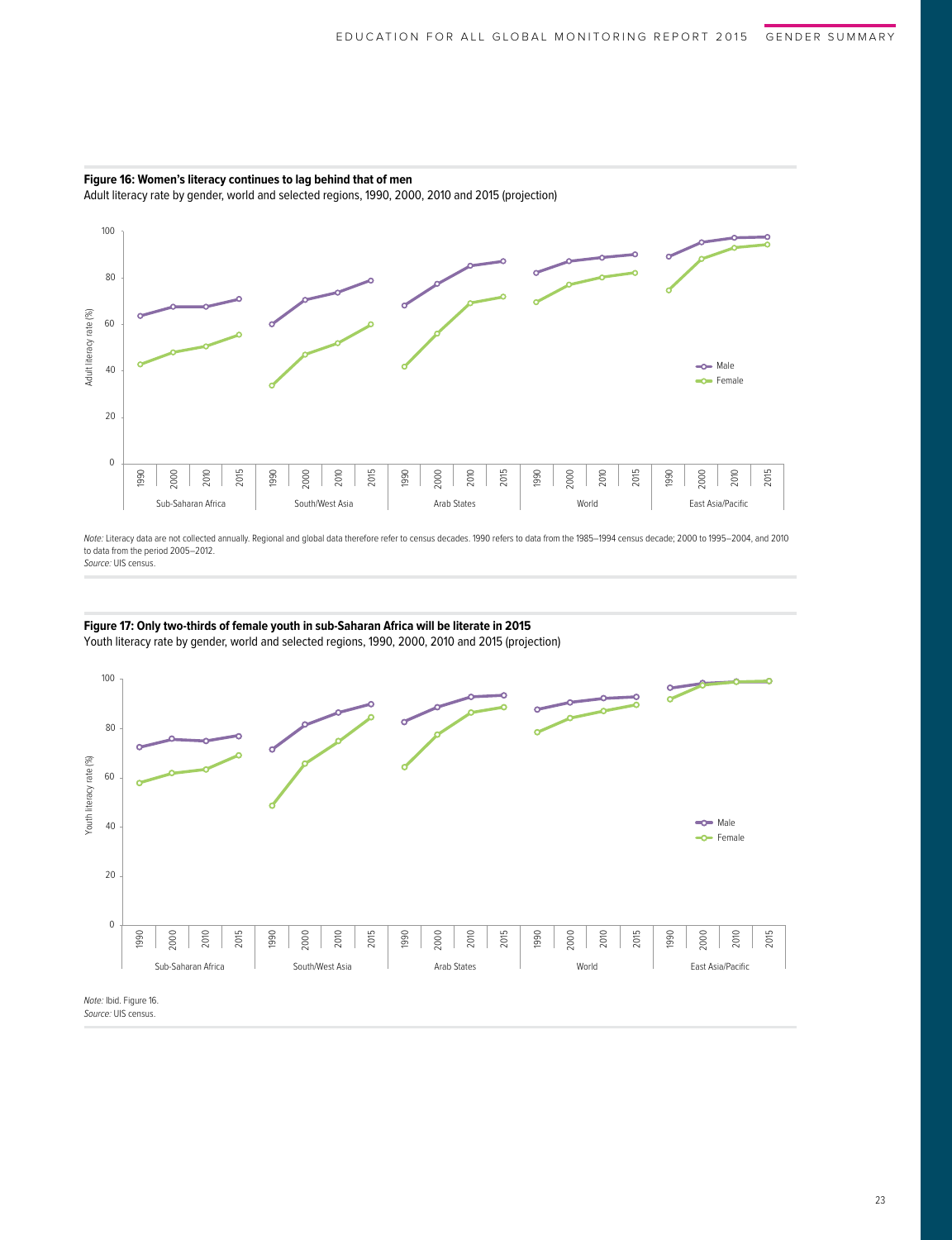

## World Inequality

<span id="page-30-0"></span>The EFA Global Monitoring Report Team has continued to develop and update an interactive website that shows the scale of education inequality within countries. The World Inequality Database on Education (WIDE) brings together the latest data from Demographic and Health Surveys, Multiple Indicator Cluster Surveys and other national household surveys as well as school-based learning achievement surveys.

## **Gender disparities continue to be high in several countries**

Lower secondary school completion rate, by gender (%)



The figure shows the percentage of young men and women who have completed lower secondary education in 35 selected low and middle income countries. It shows that disparities by gender exist in many countries – but they are not inevitable. By clicking on the dots on the website, the percentages appear. For example, Chad and Uganda have the same rate of lower secondary school completion (17%). However, while there is no gender disparity in Uganda, the male completion rate is three times as high as the female completion rate in Chad. Gender disparities can also move in the opposite direction: in Mali there is a 12 percentage point gap at the expense of young women – but in Nicaragua the same gap is at the expense of young men.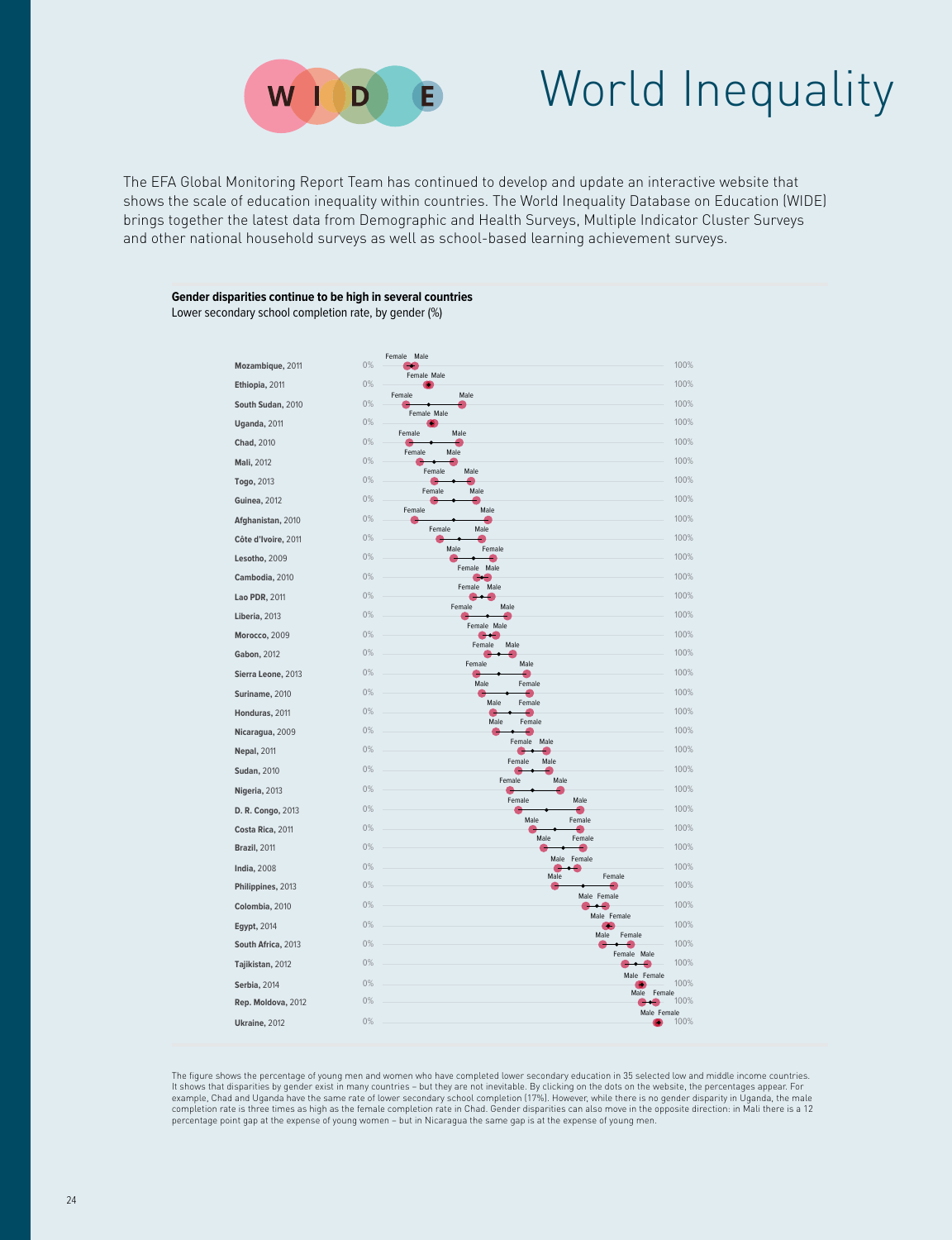## Database on Education (WIDE)

Visitors to the website can compare groups within countries according to various education indicators, and according to the factors that are associated with inequality, including wealth, gender, ethnicity, religion and location. Users can create maps, charts and tables from the data, and download, print or share them online.<br>— The site was designed by InteractiveThings.



.<br>On the WIDE site, the user can look in detail at intersecting patterns of disadvantage within countries. In Pakistan, in the province of Balochistan, only 21% of the poor complete lower secondary school. However, gender disparities within this group are large: only 10% of poor young women complete lower secondary school<br>compared with 31% of poor young men. In Punjab, the gender gap is conflict-ridden North East region and the prosperous South East region. In the North East, there are wide gender disparities among both the poor and the rich at the expense of young women; in the South East, gender disparities are lower – but among the poor they are at the expense of young men.

www.education-inequalities.org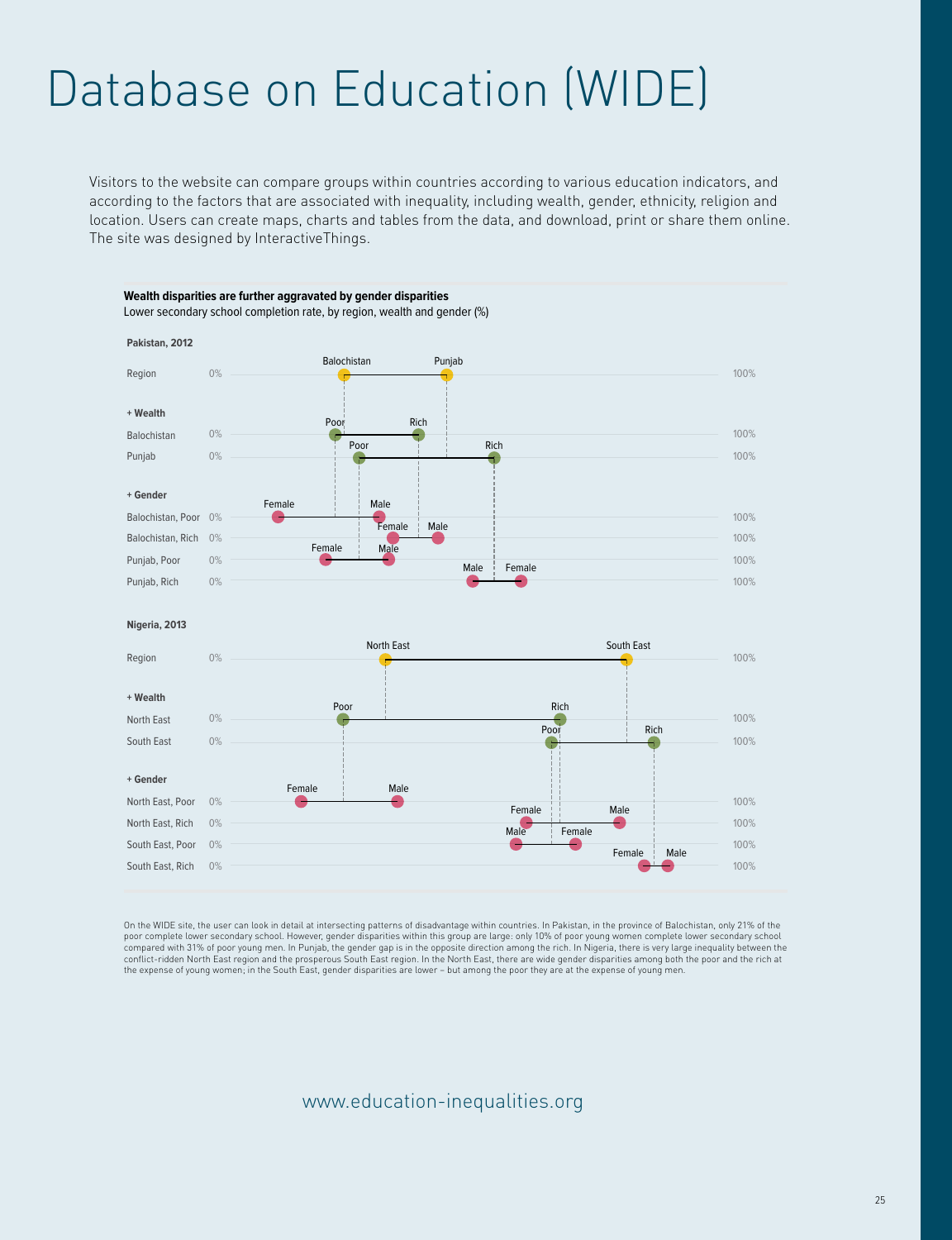## <span id="page-32-0"></span>**Challenges and policy solutions to achieve gender equality post-2015**

## Persistent barriers to achieving equality in education

Multiple and often intersecting barriers still prevent millions of children, young people and adults from accessing and attaining good quality, gender-equitable education. This section examines such constraints.

**Entrenched discriminatory social norms undermine the benefits of girls' and young women's improved access to education**

Social institutions – formal and informal laws, and social and cultural norms and practices – can help explain why gender parity and equality in education have not been achieved in some countries. Analysis based on the OECD's 2012 Social Institutions and Gender Index (SIGI) found that countries with higher levels of discrimination against women generally performed worse on development indicators, including education (OECD, 2012a).

Structural barriers and entrenched discriminatory social norms reduce demand for girls' education, restrict access and undermine the benefits of girls' and young women's improved access to education. These norms are reflected in practices such as early marriage, gender-based violence, traditional seclusion practices that restrict travel to schools, the favouring of boys in families' education investment and the gendered division of household labour. Once in schools or non-formal programmes, discriminatory gender norms and stereotypes – conveyed in teaching and learning resources and practices – can damage learners' self-esteem and limit their expectations and achievements, as well as reinforce inequalities in wider society. Social and gender norms also affect boys' education. Within certain communities and groups, continued education for boys and young men is undervalued, leading to their disengagement and dropout from school (**Box 4**). Poverty and the need or desire to work also underpin constraints on boys' completion of schooling.

## Early marriage and adolescent pregnancy limit girls' education

Early entry into marriage and pregnancy limits adolescent girls' access to and continuation in education. School attendance is often incompatible with the responsibilities and expectations of marriage and motherhood (Mensch et al., 2005; Omoeva et al., 2014). This is not a one-way relationship, however, for a lack of schooling opportunities and/or extenuating factors that result in some girls dropping out of school can also lead to early marriage (Lloyd and Mensch, 2006). As the 2013/14 GMR notes, a strong body of evidence indicates girls' participation in formal education is itself an important factor in delaying marriage and child-bearing (UNESCO, 2014c). Decisions about education, age of marriage and pregnancy can be a result of combined underlying factors, including poverty, gender norms, household composition, and the accessibility and quality of education provision (Psaki, 2015a). Conflict and humanitarian crises also exacerbate girls' vulnerability to early marriage (Lemmon, 2014).

### Legislation has been strengthened but is not sufficient to eliminate child marriage

International human rights law forbids child marriage. In the Programme of Action adopted at the 1994 International Conference on Population and Development, signatories agreed to enforce laws against child marriage. And regional treaties, including the African Charter on Human and People's Rights and the African Protocol on the Rights of Women (2004), commit governments to prevent child marriage. Of 55 developing countries with data, the legal age of marriage increased between 1990 and 2000 for women in 23 countries, and for men in 20. As of 2010, 158 countries had laws that set 18 as the legal age of marriage for girls without parental consent (Loaiza and Wong, 2012).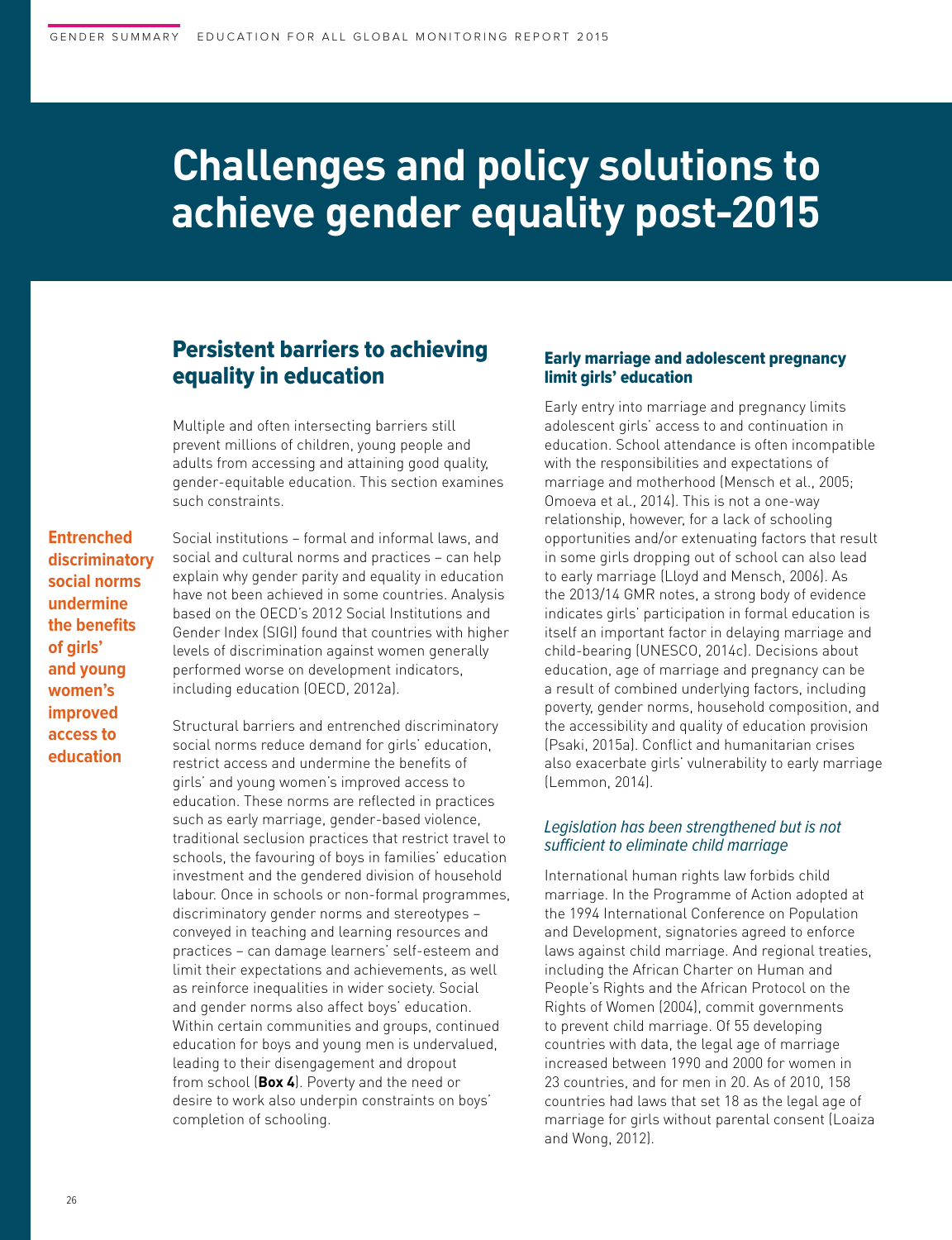### Box 4: Boys' disengagement from schooling has broad repercussions for gender relations

The needs of millions of boys around the world are not adequately met by formal education systems; this is sometimes overlooked in light of girls' continued overall disproportionate disadvantages. But while girls remain less likely than boys to enter school in the first place, in many countries, boys are at higher risk of failing to progress and complete their secondary education.

It is important to note that an increased risk of boys leaving school early does not transpose to an advantage for girls' education, nor is it necessarily a result of improved educational opportunities for girls. Furthermore, it occurs in patriarchal societies where men continue to overwhelmingly occupy positions of power, including as head teachers, on school boards and in ministries of education.

Many boys leave school early due to poverty and the obligation or desire to work. This is often compounded by late entry, poor performance and a subsequent lack of interest in school – and additional factors such as ethnicity and other forms of marginalization.

A lack of motivation among boys to do well in school is not simply a matter of individual choice; boys' poor performance and dropout can be linked to social norms and gender stereotypes that put pressure on boys to disengage from schooling. Research from OECD countries links boys' low achievement, particularly in literacy, to an ideology of masculinity that undervalues academic achievement and studying hard at school.

In addition to human rights implications for boys who, for whatever reason, suffer from inadequate access to education, disengagement and high dropout rates among boys have broader repercussions for gender equality. Results from the ongoing International Men and Gender Equality Survey (IMAGES), conducted in 2009 and 2010 in Brazil, Chile, Croatia, India, Mexico and Rwanda, found that men with less education expressed discriminatory gender views, were more likely to be violent in the home, and were less likely to be involved in child care if they were fathers. Men with secondary education demonstrated more gender-equitable attitudes and practices.

Sources: Barker et al.(2011); Epstein and Morrell (2012); Hunt (2008); Jha et al. (2012); Kimmel (2010); OECD (2015).

Progress towards globally eliminating child marriage has been slow. In 2012, an average of 17% of women worldwide married between 15 and 19 years of age (OECD, 2012b). Household survey data for 2000–2011 indicated that in 41 countries, 30% or more of women aged 20–24 were married or in union by the age of 18 (Loaiza and Wong, 2012).

Recent analysis of household survey data found if existing laws on age of marriage were enforced, this would result in an overall 15% increase in years of schooling in South and West Asia and a 39% increase in sub-Saharan Africa (Delprato et al., 2015). However, there is currently insufficient evidence to show that legislation in itself is an effective deterrent to early marriage (Psaki, 2015a). In Bangladesh, while legislation limits the age of marriage to 18, the law allows for exceptions, and the prevalence of child marriage, an estimated 66%, is among the highest in the world (Brown, 2012; Loaiza and Wong, 2012). An evaluation of the 1974 National Marriage Act in Indonesia found no significant departure from the trend in child marriage following the act's introduction (Lee-Rife et al., 2012). In Yemen, a 2009 law set the minimum age for marriage at 17, but conservative parliament members and clerics objected and the law was not implemented (AlAmodi, 2013).

Incidences of child marriage have been reduced substantially in some countries including Bolivia, Ethiopia and Nepal. In Ethiopia, where education attainment levels also improved, it is estimated that the prevalence of early marriage fell by over 20% between 2005 and 2011 (Loaiza and Wong, 2012). This was achieved through a comprehensive framework of legislative change, advocacy and community mobilization campaigns.

## Adolescent mothers face challenges in continuing their education

Adolescent pregnancy and early child-bearing are concerns for both developed and developing countries, but rates are higher in middle and low income countries. In 2010, 36.4 million women in developing countries aged 20–24 reported having given birth before age 18, and 2 million before age 15 (UNFPA, 2013a).

An estimated 90% of adolescent pregnancies in the developing world are to girls who are married (UNFPA, 2013a). Married girls face higher exposure to sex and lower probability of using contraception than their unmarried peers, along with pressure to conceive quickly after marriage (Presler-Marshall and Jones, 2012). Reducing adolescent pregnancy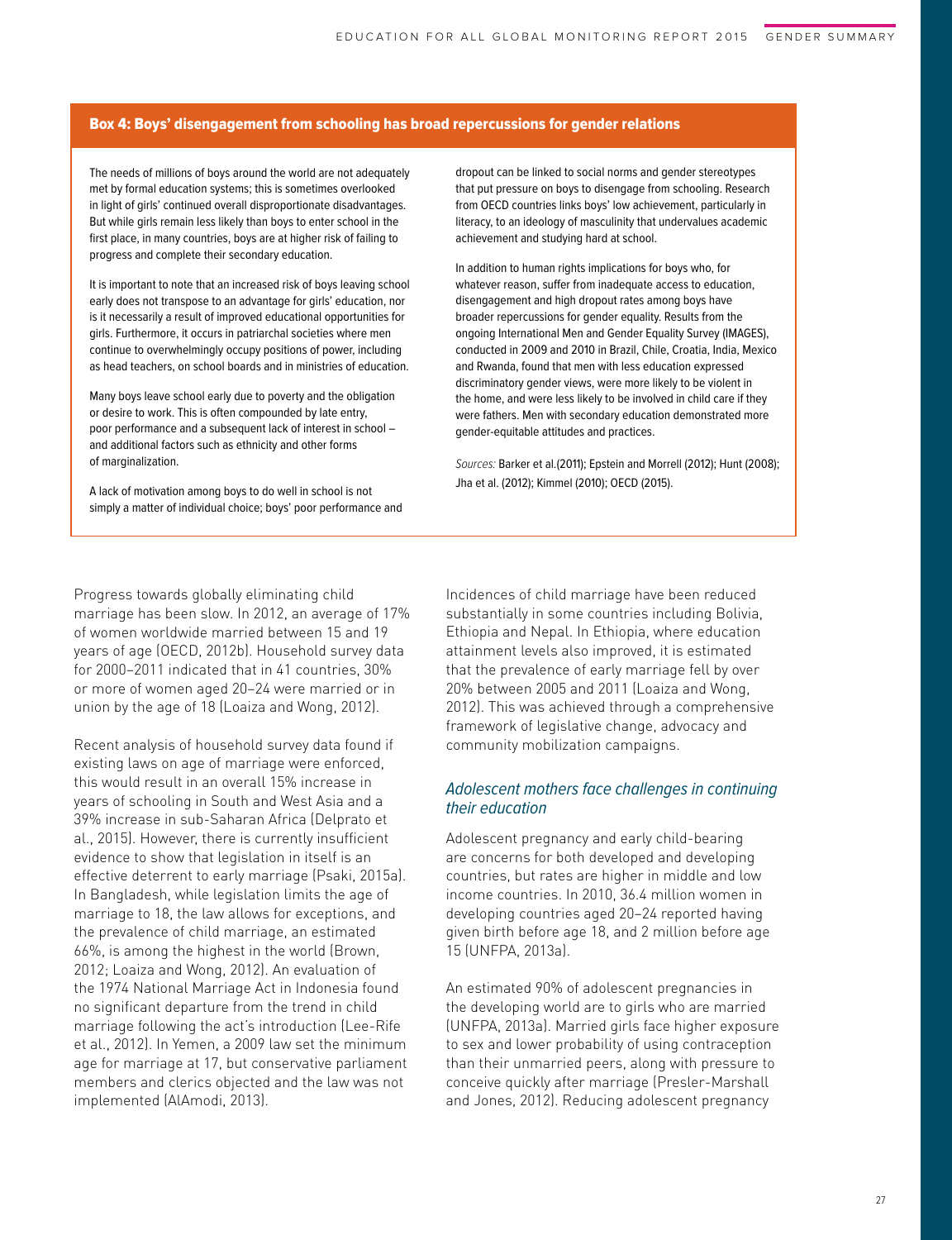can thus be addressed through effective policies and programmes to delay marriage.

Globally, the risk of early and unintended pregnancy outside marriage has increased (Hindin and Fatusi, 2009; Mensch et al., 2006; Presler-Marshall and Jones, 2012). While the prevalence of child marriage declined in sub-Saharan Africa between 1994 and 2004, the prevalence of premarital sex before age 18 increased in 19 out of 27 countries analysed (Mensch et al., 2006).

Pregnancy has been identified as a key driver of dropout and exclusion among female secondary school students in sub-Saharan African countries (Makamare, 2014), including Cameroon (Eloundou-Enyegue, 2004) and South Africa (Geisler et al., 2009). In Latin American countries, the high rate of pregnancy among adolescents is a serious concern for public policy. In Chile, being a mother reduces the likelihood of secondary education completion by 24% to 37% (Kruger et al., 2009).

Since the late 1990s, several sub-Saharan African countries have introduced policies supporting the readmission of girls following the birth of a child (Makamare, 2014). But even where policies exist, uptake is often limited, with education providers and communities unaware of re-entry policies or unsupportive of girls' return. In schools, stigma and discrimination against pregnant girls and adolescent mothers are common (UNESCO, 2014b). In South Africa, legislation forbids schools from excluding pregnant girls, but only about one in three return after childbirth. Those who do return often face negative attitudes and practices from teachers and peers (Bhana et al., 2010).

#### Children's work affects their schooling

Child labour is a deeply entrenched obstacle to Education for All and the gendered dimensions of children's work are important to note. In most of the world, paid work by children and adolescents is associated with household poverty, and incidences of child labour are higher in poorer countries. Having to work can prevent children accessing school in the first place. While combining work and school is an improvement over not going to school at all, it still has impacts on children's education. The more hours children work per week, the less likely they are to attend school, and those who do attend are more likely to lag in the levels of schooling they attain (Understanding Children's Work, 2015). Average grade-for-age data show that children

aged 13 who work and attend school trail their non-working peers in terms of grade progression in almost all countries, likely due to repetition arising from poorer performance, later entry and greater absenteeism. Unpaid work is also a serious obstacle that affects the education of millions of children.

In many countries, girls spend more time on domestic work than boys (Lyon et al., 2013), while boys are more likely than girls to be engaged in the paid labour force. Girls are also more likely to combine schooling and household chores (Lyon et al., 2013). In countries with high levels of child labour, like India, girls are more likely than boys to combine employment with household chores, leaving them doubly disadvantaged and at greater risk of repeating grades or dropping out of school. And in many countries, girls who combine household chores and employment seem at particular risk of early marriage (Lyon et al., 2013).

Domestic labour interferes with schooling, and girls typically spend more time performing chores than boys (UNICEF, 2013a). Analysis of household survey data from 13 countries in Asia, Latin America and the Caribbean, and sub-Saharan Africa shows that girls were more likely than their male peers to be assigned household chores across all countries (Understanding Children's Work, 2015). In resourcepoor countries such as Ghana, Kenya and Malawi, hours spent in fuel collection and water haulage are negatively associated with the likelihood of girls' attending school (Dreibelbis et al., 2013; Nankhuni and Findeis, 2004; Nauges and Strand, 2013). A reduction in time by one hour for collecting water increased girls' enrolment rates by about 8-9% in Yemen and 18-19% in Pakistan (Koolwal and van de Walle, 2010). In the absence of affordable and safe child care, older children's attendance at school – particularly girls' – carries a high opportunity cost for poorer families (Keilland, 2015). In countries severely affected by HIV/AIDS, women and girls are likely to be the main caregivers for chronically ill relatives, impeding their participation in school or education programmes (Evans and Becker, 2009). But in general, child domestic work is socially tolerated, nearly invisible and unlikely to be reached by child labour laws, and receives little attention from policy-makers (ILO, 2013a; UNESCO, 2008).

The need for or desire of many boys to engage in paid work leads to their early exit from education (Barker et al., 2012). In southern African countries, including Botswana, Lesotho and Namibia, boys are taken out of school to herd cattle (Jha and Kelleher,

**Pregnancy is a key driver of dropout and exclusion among female secondary school students in sub-Saharan African countries**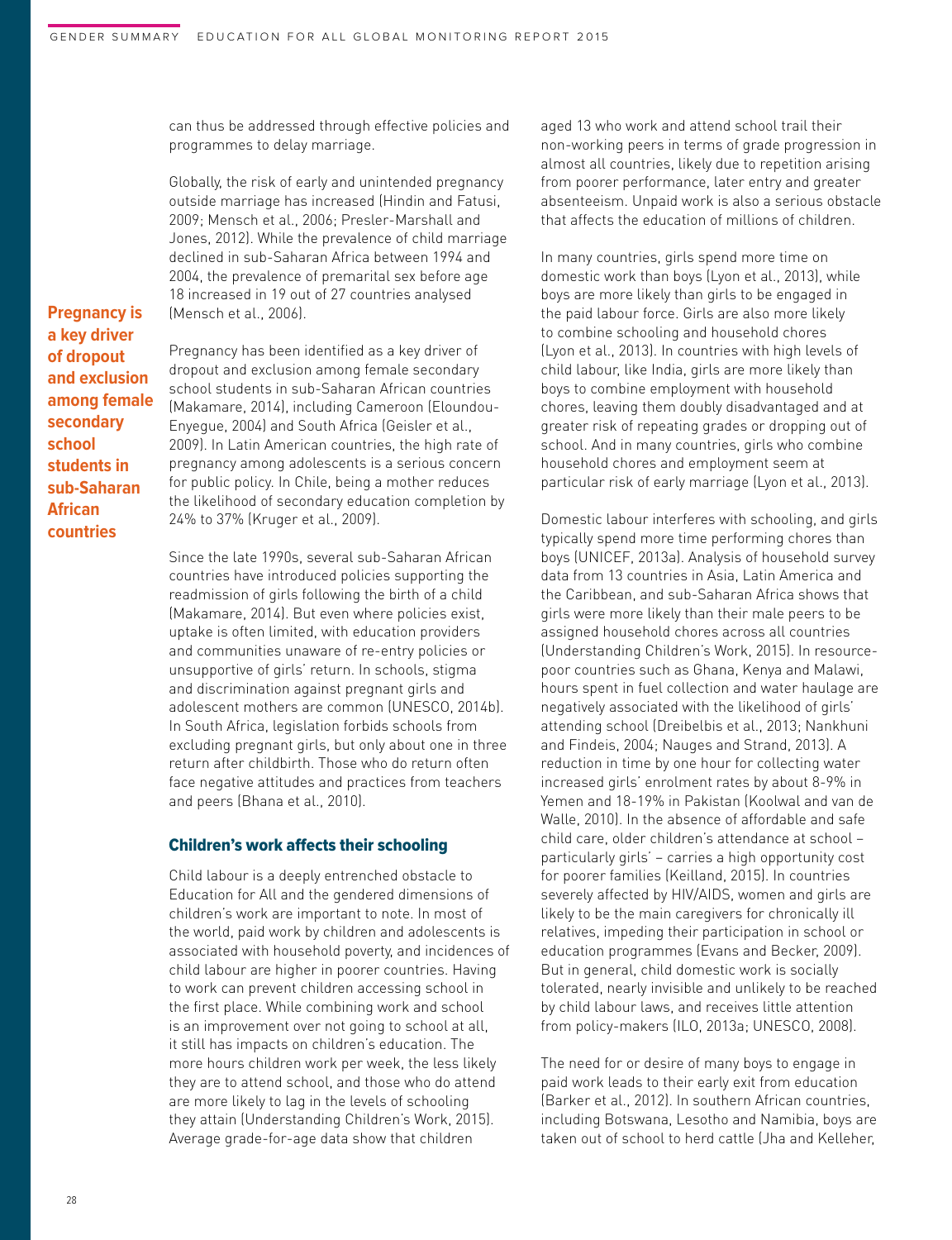2006). In Mongolia, boys in herder families have historically experienced high rates of dropout and continue to be the most educationally disadvantaged rural group (Steiner-Khamsi and Gerelmaa, 2008). In Brazil and Jamaica, boys in low income urban settings often drop out of school because they see education as offering no guarantee of future employment, and manual labour, construction or other semi-skilled jobs do not require completion of secondary education (Barker et al., 2012). Poorer families may also respond to economic shocks by withdrawing boys from school to work. In Brazil, the likelihood of boys from poor households dropping out of school following a sudden fall in family income was 46% higher than for boys from non-poor households (Duryea et al., 2007).

## School-related gender-based violence must be tackled

The Dakar Framework for Action called on governments to make comprehensive efforts to eliminate gender bias and discrimination. It required stakeholders to ensure students' personal security, and noted that girls are especially vulnerable to abuse and harassment, both at school and on the journey there and back.

School-related gender-based violence is one of the worst manifestations of gender discrimination and seriously undermines attempts to achieve gender equality in education (Leach et al., 2014). School-related gender-based violence is defined as acts or threats of sexual, physical or psychological violence occurring in and around schools and educational settings as a result of gender norms and stereotypes and unequal power dynamics (Greene et al., 2013). It includes explicit threats or acts of physical violence, bullying, verbal or sexual harassment, non-consensual touching, sexual coercion and assault, and rape (Leach et al., 2014). Corporal punishment and discipline in schools are often manifested in gendered and discriminatory ways. Other implicit acts stem from everyday school practices that reinforce stereotyping and gender inequality, and encourage violent or unsafe environments.

Both girls and boys can be victims or perpetrators of school-related gender-based violence, but to what extent and which forms differ. Distinctions are not clear-cut, but evidence suggests girls are at greater risk of sexual violence, harassment and exploitation, perpetrated to varying degrees by male students and teachers (Pinheiro, 2006; UNICEF,

2014), while boys are more likely to experience frequent and severe physical violence. Boys are also more commonly perpetrators of physical bullying, and girls more likely to use verbal or psychological forms of violence (Pinheiro, 2006). Yet girls also commit violent acts (Bhana, 2008) and boys also experience sexual abuse (Nandita et al., 2014). Homophobic bullying and harassment, and cyberbullying, are areas of concern (Fancy and Fraser, 2014; UNESCO, 2012a).

School-related gender-based violence has shortand long-term health and social consequences for both boys and girls. In addition to physical and psychological trauma, unsafe and violent school experiences can have a negative impact on boys' and girls' achievement and attainment in education (Mullis et al., 2012; UNESCO, 2008). Analysis of TIMSS 2011 data found that grade 8 students in many countries scored lower in mathematics if they had reported being bullied compared with those who had not. In Jordan, Oman, Palestine and Romania, grade 8 boys who were bullied were the least likely to reach at least a level 1 proficiency in mathematics; in Chile, Ghana and the Islamic Republic of Iran, girls subjected to bullying, on average, performed the poorest (UNESCO, 2015b). Qualitative studies have shown that gender-based violence contributes to girls' poor performance and dropout (Dunne et al., 2005b). Rape or forced or coerced sex can lead to early and unintended pregnancies and, as a consequence, an increased risk of girls' education being curtailed (Psaki, 2015b).

Since 2000, a growing body of research has emerged of widespread gender-based violence in school settings, much of it based in sub-Saharan Africa. Evidence indicates that sexual violence is entrenched in authoritarian and highly gendered school environments (Dunne et al., 2005a). Older male students take advantage of their position to abuse female students. In Cameroon, 30% of sexual violence experienced by girls going to school was committed by male students (Devers et al., 2012). Teachers also commit sexual abuse and exploitation, often with impunity. In Malawi, 20% of teachers surveyed reported being aware of colleagues forcing or coercing female students into sexual acts (Burton, 2005). In Sierra Leone, male teachers had perpetrated almost onethird of reported cases of girls being forced or coerced into sex in exchange for money, goods or grades (ACPF, 2010).

## **School-related gender-based violence seriously undermines attempts to achieve gender equality in education**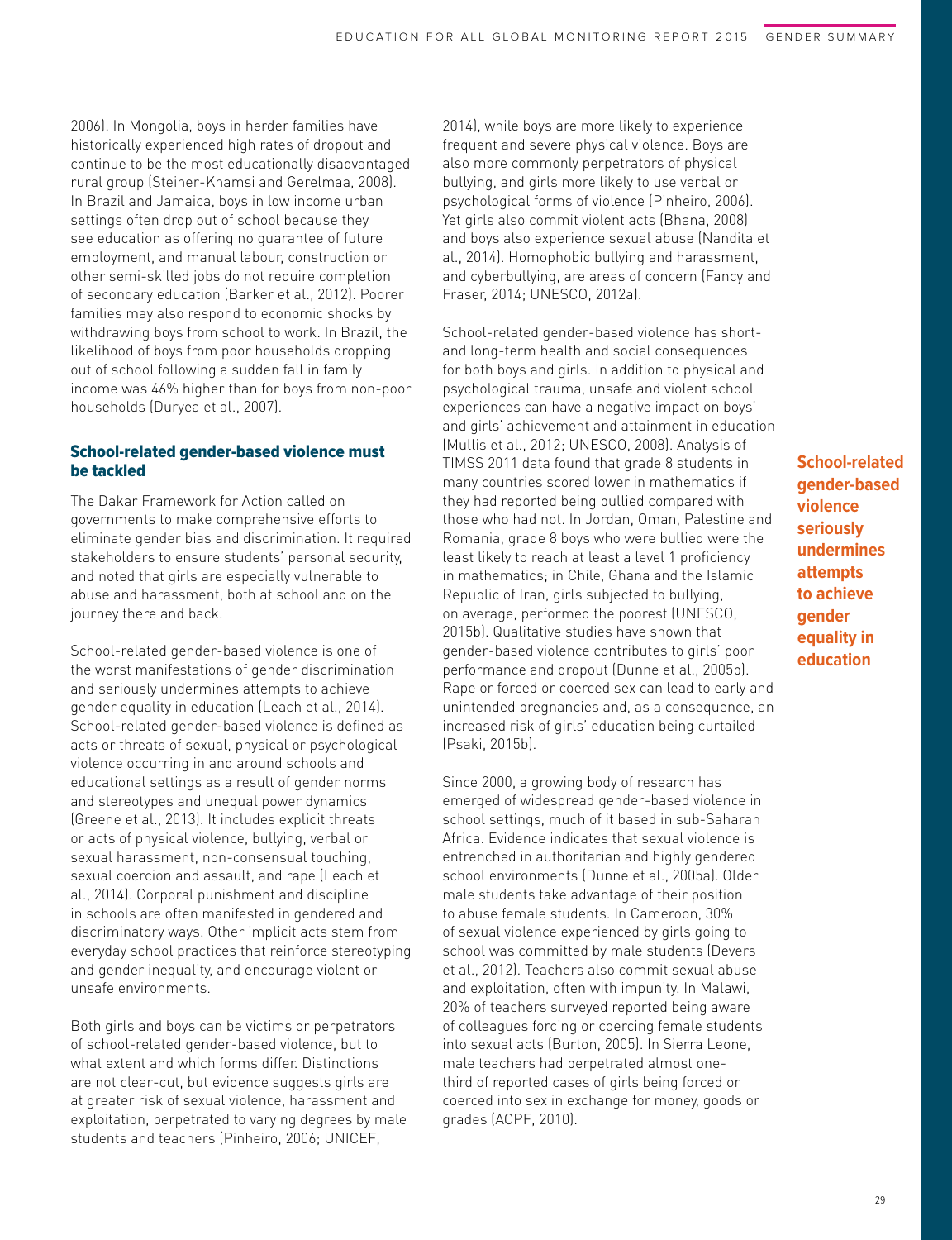In Latin America and the Caribbean, studies have largely focused on physical violence, including the spillover effects of gang violence in schools (Jones et al., 2008). In Brazil, boys and young men in poorer neighbourhoods are more at risk, as both perpetrators and victims of violence (Parkes, 2015). Broad social tolerance for family and community violence, especially against women, provides the social context for sexual violence against girls by male students and teachers (Leach et al., 2014). A study concerning female adolescent victims of sexual violence in Ecuador found that 37% of perpetrators were teachers (Jones et al., 2008).

Social taboos make researching school-related gender-based violence difficult in Asian countries and incidences of abuse often go unreported. Yet small-scale studies in South and West Asia report sexualized behaviour by teachers towards girls (Pawlak, 2014). Findings from a recent study of five countries in Asia highlight incidences of sexual violence against both boys and girls. In Viet Nam, 21% of girls and 17% of boys aged 12–17 reported experiencing sexual violence at school (Nandita et al., 2014).

**Children in conflictaffected countries are at particular risk from gender-based violence**

Physical violence, including corporal punishment, also has gendered dimensions (Parkes, 2015). In some countries, boys are perceived as tough and undisciplined, and consequently more likely to be subject to physical punishment, while girls are likely to be victims of psychological and verbal forms of punishment (Pinheiro, 2006). A recent study from Andhra Pradesh state in India, where corporal punishment is banned, found 41% of boys and 27% of girls aged 14 and 15 had been physically punished in the previous week (Morrow and Singh, 2014). In Indonesia, 27% of boys aged 12–17 reported having been physically punished by a teacher in the previous six months, compared with 9% of girls (Nandita et al., 2014).

Children in conflict-affected countries are at particular risk from gender-based violence. Moreover, the direct and indirect effects of widespread sexual violence can continue long after conflicts end (**Box 5**). Children's vulnerability to school-related gender-based violence also increases if they live with a disability, express a sexual orientation different from the mainstream, or are part of an already disadvantaged group. In Thailand, 56% of lesbian, gay, bisexual and transgender students had reported being bullied in the past month (UNESCO, 2014d). Poverty, gender

## Box 5: Conflict leaves a legacy of gender-based violence in Liberia

The 14-year-long civil war in Liberia has left a legacy of high levels of violent crime and gender-based violence. A 2012 study highlights how school-related gender-based violence affects boys and girls. Over 20% of students reported being abused by teachers or school staff, and 18% of girls and 13% of boys reported being asked by teachers for sex in return for receiving a higher grade. Boys' and girls' views on genderbased violence reflect entrenched societal attitudes, with almost 50% of boys and 30% of girls agreeing that sexual abuse and violence were a normal part of relationships. A culture of impunity exists in Liberia: only around a third of students who stated they were victims of gender-based violence also reported the incident.

Sources: IBIS et al. (2014); Postmus et al. (2014).

inequalities and disability interact to place girls at particular risk. One survey of 3,706 primary schoolchildren aged 11–14 in Uganda found that 24% of disabled girls reported experiencing sexual violence at school compared with 12% of nondisabled girls (Devries et al., 2014).

School-related gender-based violence is not confined to poorer countries. An early survey of over 2,000 secondary students across the United States showed over 80% had experienced sexual harassment at school (Harris Interactive, 2001). A recent study in the Netherlands found 27% of students had been sexually harassed by school personnel (Mncube and Harber, 2013). In countries such as Japan and New Zealand, access to online technology is driving new forms of gender-based violence, including cyberbullying (Pawlak, 2014).

## Achieving gender parity and equality in education: Key strategies and policies

At Dakar in 2000, the need to develop a multifaceted and integrated approach to achieve the goals of EFA was emphasized, and key strategies were laid out in the Dakar Framework (**Box 6**). Since 2000, there has been increased global, regional and national engagement with gender issues in education, including legislative and policy reform, gender mainstreaming, and increased civil society and community mobilization and support.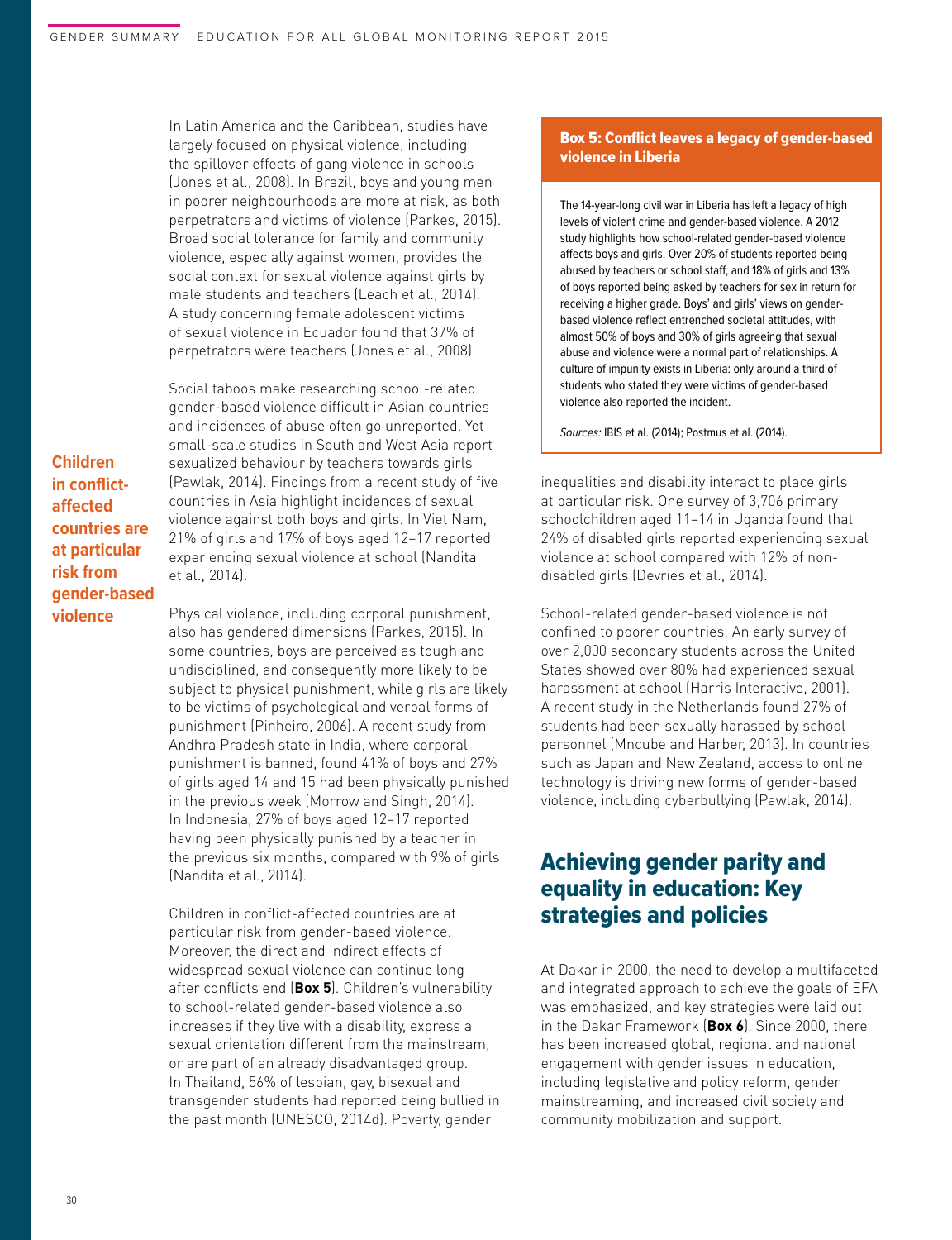Many countries' policies have paid particular attention to girls' education. In UNESCO's recent overview of measures supporting the right to education, 40 of the 59 reporting member states refer explicitly to guaranteeing girls' and women's right to education or to forbidding gender-based discrimination in national constitutions, legislation or specific policies (UNESCO and UN Women, 2014).

Progress towards greater gender equality in education has been supported by policy commitments that aim to tackle the barriers that prevent girls and boys accessing and attaining good quality education. This section looks at efforts to achieve gender equality in education made since Dakar by various stakeholders at the international, national and local levels.

## International coordination and campaigns have pushed for gender equality

At the global level, the Dakar Framework called for coordinating bodies, initiatives and campaigns to sustain political commitment to EFA; promote the exchange of ideas, evidence and expertise; influence and strengthen national policy and practice; mobilize financial resources; and provide independent monitoring and reporting of progress (see the 2015 GMR). This report highlights many examples of interaction between global interventions and national processes which indicate that actions by EFA partners at the global level have helped keep gender concerns high enough on the EFA agenda to contribute to progress towards gender equality in education.

The United Nations Girls' Education Initiative (UNGEI), a multistakeholder partnership established at Dakar in 2000, has been the most visible global initiative associated with gender equality and EFA. Its activities have included: advocacy to raise awareness of the importance of girls' education and to influence policies and education sector plans; identification and dissemination of good practices; and institutional development of the partnership approach at the global, regional and country levels. A 2011 evaluation of UNGEI acknowledged its significant contribution to policy, dialogue and advocacy at the global level and its engagement with national partnerships at the country level (UNGEI, 2012). UNGEI has developed strong links with the Global Partnership for Education (GPE, previously the Fast Track Initiative) in order to translate globally agreed priorities into country-

## Box 6: Dakar strategies to achieve gender equality in education

As part of the push to implement integrated strategies for gender equality in education that recognize the need for change in attitudes, values and practices, the Dakar Framework for Action called for the following:

- Achieving EFA demands that high-level commitment and priority be given to gender equality. Schools, other learning environments and education systems usually mirror the larger society. Efforts in support of gender equality must include specific actions to address discrimination resulting from social attitudes and practices, economic status and culture.
- Throughout the education system, there must be a commitment to the development of attitudes and behaviours that incorporate gender awareness and analysis. Education systems must also act explicitly to remove gender bias. This includes ensuring that policies and their implementation are supportive of girls' and boys' learning. Teaching and supervisory bodies must be fair and transparent, and rules and regulations, including promotion and disciplinary action, must have equal impact on girls and boys, and on women and men. Attention must be given to boys' needs in cases where they are disadvantaged.
- In the learning environment, the content, processes and context of education must be free of gender bias, and encourage and support equality and respect. This includes teachers' behaviours and attitudes, curriculum and textbooks, and student interactions. Efforts must be made to ensure personal security: girls are often especially vulnerable to abuse and harassment on the journey to and from school, and at school.

level initiatives. The GPE specifically supports girls' education as one of its five objectives (GPE, 2012).

Other notable international initiatives promoting gender equality in education include the Because I am a Girl Campaign launched by Plan International in 2006, the Girls' Education Challenge funded and launched in 2012 by the UK Department for International Development, and the Global Clinton Initiative CHARGE – the Collaborative for Harnessing Ambition and Resources for Girls' Education – launched in September 2014 to improve learning and leadership opportunities for young women and girls.

In addition to education-specific initiatives, recent high-profile international campaigns have brought attention to gender equality concerns more broadly. These include the Preventing Sexual Violence initiative, launched by the UK government in 2012, and the UN Women's HeForShe campaign launched in 2014 to help eliminate all forms of violence and discrimination against women and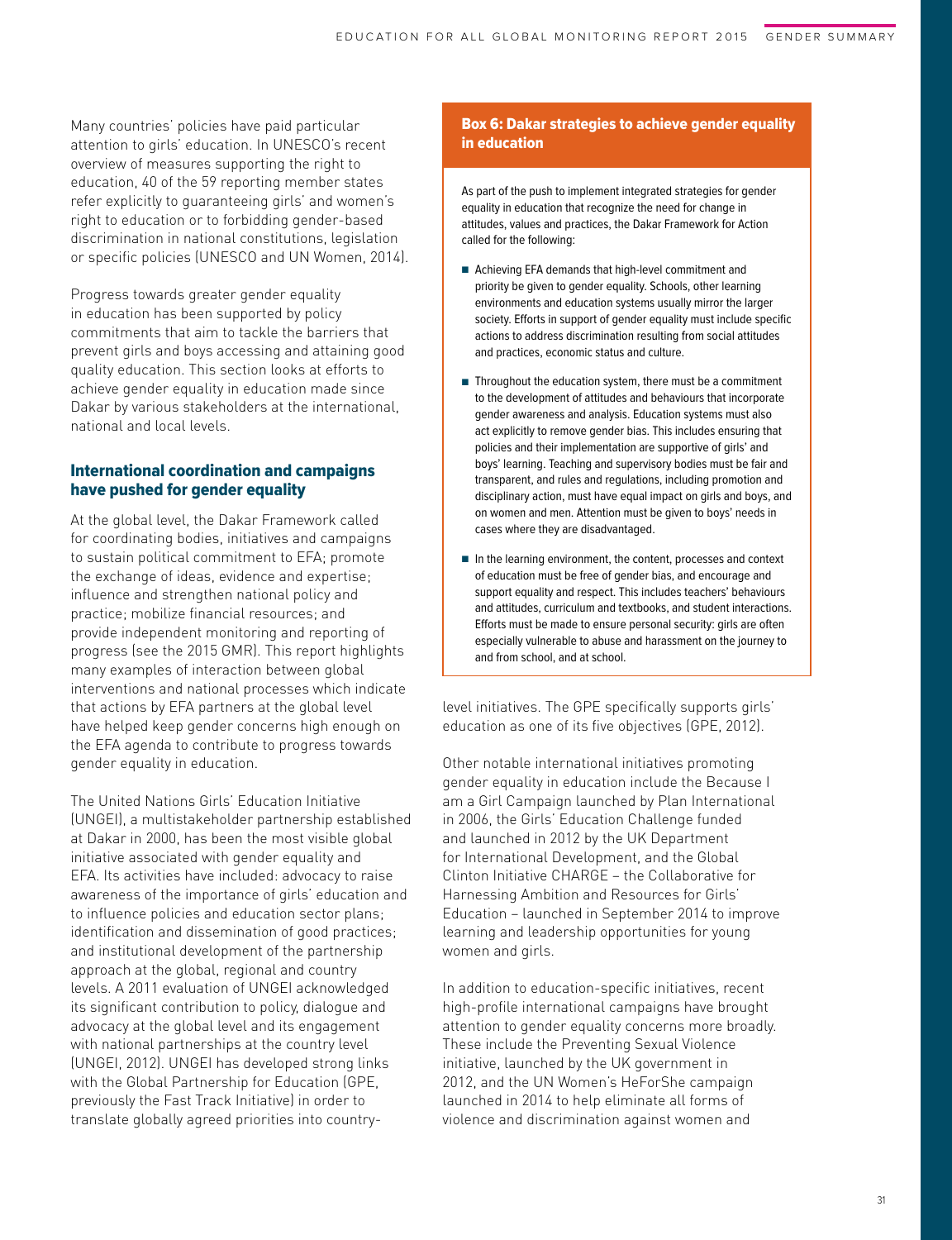girls by actively engaging men and boys in achieving gender equality. Such campaigns provide significant support to improving gender equality in education by working to address societal gender norms and discriminatory attitudes that impact on the educational experiences of girls and boys.

### Gender mainstreaming is a key strategy

Tackling gender parity and equality in education requires governments and other stakeholders to integrate gender issues into all aspects of policy and planning. One key policy framework is that of gender mainstreaming. The Dakar Framework called for government commitment to mainstream gender throughout education systems, in recognition of the fact that attempts to achieve gender equality in education will not succeed if social institutions, norms and practices are discriminatory. Legal change is not sufficient in itself. Gender mainstreaming aims to make gender equality a central ideal embodied in the structures and practices of institutions and society as a whole. This must involve systematically integrating a gender equality perspective in the design, implementation, monitoring and evaluation of all education policies and programmes (UNESCO, 2013; United Nations, 1997).

## Comprehensive policy frameworks have supported progress in girls' education

Prior to Dakar, the Beijing Platform for Action had endorsed gender mainstreaming as a crucial tool for achieving commitment to gender equality, with the key aim to integrate a gender perspective in policy, programming and budgeting across ministries (UN Women, 2002; United Nations, 1995). Since Beijing, policies towards gender mainstreaming in the education sector have been widely adopted (Unterhalter et al., 2010). In Burkina Faso, the government's education plan for 2001–2010 put in place strategies to strengthen the Directorate for the Promotion of Girls' Education, part of the Ministry of Basic Education and Literacy (UNESCO, 2008). In Yemen, the Community Participation Unit was established in 2003 and the Girls' Education Sector in 2006, both created within the Ministry of Education to enact their National Girls' Education Strategy (Kefaya, 2007). In Burkina Faso, girls' primary gross enrolment ratio increased by 47% between 1999 and 2005; in Yemen, it increased by 46%.

Several countries that have reduced wide gender gaps in education, including Burkina Faso, Ghana and Morocco, integrated a gender perspective into national education plans, strategic plans or policies, including the promotion of girls' right to education and targeted responses to girls' low enrolment (UNESCO and UN Women, 2014). Analysis of national education sector plans in 30 countries, carried out for the 2015 GMR, found that countries that included a gender goal in their plans in both 2000 and 2012 made substantial gains towards gender parity in primary enrolment. Such countries include Mozambique and Sierra Leone. In the Gambia, Mauritania and Senegal, girls' enrolment rose during this period to over half of total primary enrolment, effectively reversing the gender gap (UNESCO-IIEP, 2014).

Other countries have made substantial progress in narrowing wide gender gaps in education through comprehensive policy frameworks underpinned by legislative reforms that combine a variety of measures to improve education access, especially for girls, such as reducing the costs of schooling and employing more teachers. Effective policies address barriers through multiple strategies.

In India and Turkey, gender gaps in primary and lower secondary education have closed. In India, multiple strategies helped improve the accessibility and quality of girls' schooling at primary and lower secondary levels. These include free textbooks for girls, back-to-school camps and bridging courses, recruitment of female teachers, and national programmes to increase demand for schooling among rural and disadvantaged girls (Govinda, 2008). In Turkey, legislative reform and school construction to expand participation in primary and lower secondary education have been complemented by incentives for girls from poor households and a national awareness campaign to increase girls' enrolment (Sasmaz, 2015a).

Burundi and Ethiopia have significantly improved gender parity at the primary level while making rapid progress on overall enrolment. Both countries provided incentives for girls' enrolment in grade 1 at the official age to allow for primary education completion before puberty; in Burundi, parental contributions were waived for girls in the first year of primary school. Interventions to promote girls' education have included mothers' groups in Burundi (Vachon, 2007) and community sensitization campaigns in Ethiopia (Bines, 2007). In Ethiopia,

**Legal change is not sufficient in itself to tackle gender parity and equality in education**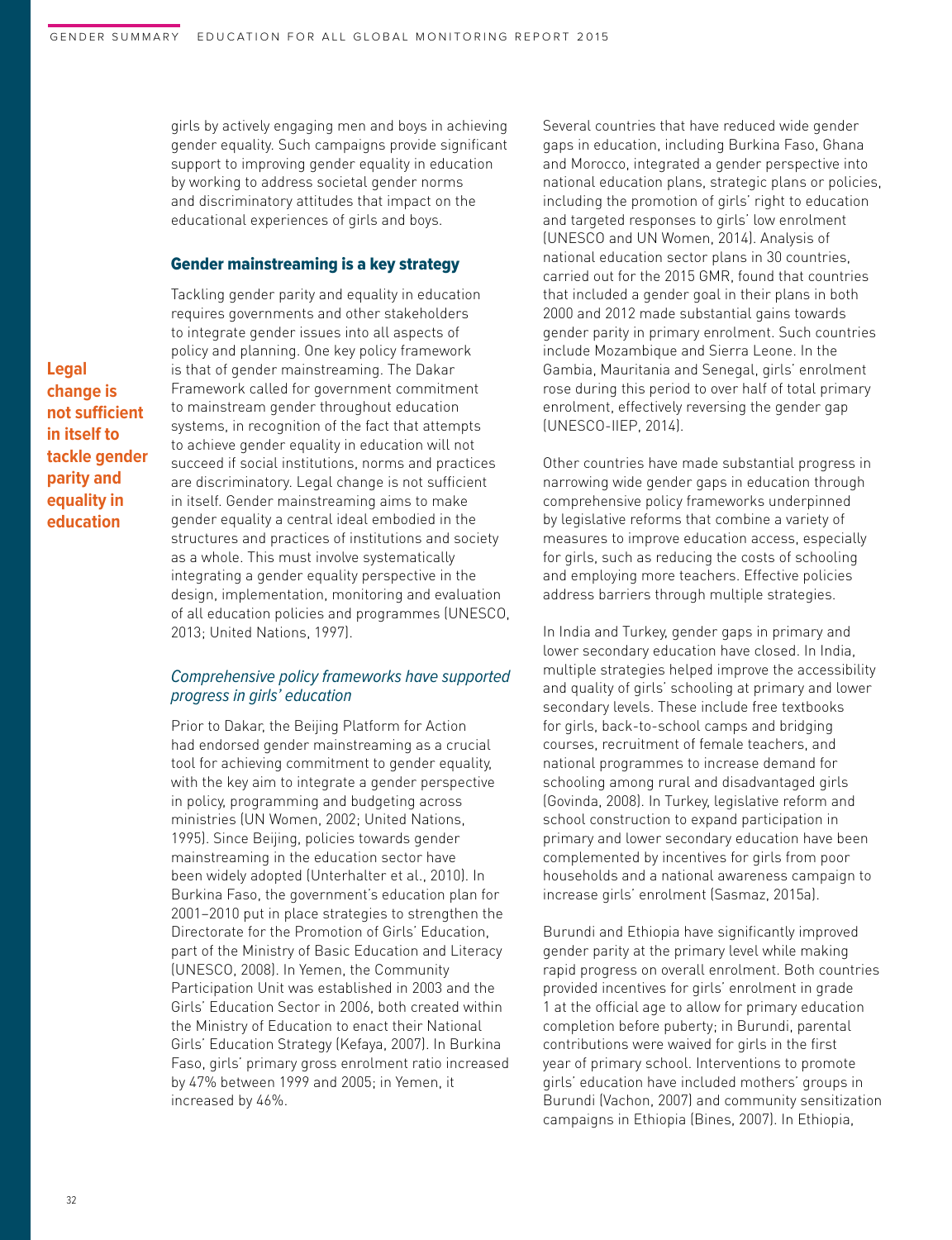legislative change to reduce child marriage has supported an enabling policy environment (Psaki, 2015a).

## Budgets can be used to promote gender equality

UN Women promotes gender-responsive budgeting in over 60 countries (UN Women, 2012b). The approach scrutinises government budgetary practices for their differing effects on men and women, girls and boys. It also enables civil society groups to hold governments accountable for their commitment to gender equality (Global Campaign for Education and RESULTS Education Fund, 2011). In the United Republic of Tanzania, the Gender Budgeting Initiative has helped recognize and reduce girls' household labour time by providing better community water facilities (Plan International, 2012; UN Women, 2012a). Research suggests that investing adequate resources throughout the education system for gender mainstreaming strategies helps ensure gender equality in educational institutions (Unterhalter, 2014).

## Policy frameworks can face challenges

Yet, in many countries, gender mainstreaming initiatives have been constrained, and achieving transformative change in institutional settings remains an enormous challenge. Resources to effect change have been inadequate, gender units marginalized within institutions, advocacy support insufficient, and implementation limited by entrenched forms of discrimination (Subrahmanian, 2006; Unterhalter et al., 2010). The success of the Shisksha Karmi Project in Rajasthan, India, which aimed to involve men and women from remote communities in improving children's access to education, was undermined by persistent discriminatory attitudes towards girls and women among some project leaders (Jain, 2003).

Meanwhile, education policies specifically targeting boys' education remain scarce, and rarely form the comprehensive, multilevel frameworks developed for girls' education. Yet distinct policies for girls and boys are needed to support the enrolment and completion of all children and young people.

Developing countries' education policies often pay little attention to improving boys' enrolment in and completion of primary or secondary education, even in countries where boys are particularly

disadvantaged (Jha et al., 2012). For example, no strategies to reduce the gender gap and tackle barriers to boys' attainment are evident in policy documents in Lesotho or Swaziland (Lesotho Ministry of Education, 2002; Swaziland Ministry of Education and Training, 2011). Yet Lesotho's extreme gender disparity at the secondary level, with more than 140 girls enrolled for every 100 boys, is largely unchanged since 1999. In the Philippines and Thailand, where disparity in enrolment at the expense of boys emerges in secondary education, gender equality mechanisms and policies largely focus on women and girls (Hepworth, 2013). While it is important not to undermine gains made in girls' education, it is necessary to also develop policies that address the problems many boys face.

## Civil society and community mobilization is necessary

In order to promote education as a human right and to increase demand for schooling, particularly for girls, awareness must be improved of education's economic and sociocultural value to individuals, families, communities and societies. National advocacy and community mobilization campaigns have been used as part of wider policy frameworks to change community and parental attitudes and build a groundswell of support for girls' education. Efforts are also needed to garner support for adult literacy and early childhood education.

At the global level, the Global Campaign for Education (GCE) was founded in October 1999 by ActionAid, Oxfam International, Education International and the Global March against Child Labour in the lead-up to the Dakar conference. They help 'mobilize public pressure on governments to fulfil their promises to provide free, quality education for all people, particularly for women' (Culey et al., 2007), The GCE has since been at the forefront of the civil society movement for EFA, now working in 150 countries, and actively campaigns for gender equality in education (Global Campaign for Education, 2014).

At the national level, early large-scale social mobilization campaigns in the 1990s, in Burkina Faso (Hickson et al., 2003), Ethiopia (Bines, 2007) and Malawi (Rugh, 2000), helped build extensive community support for girls' education. In Tajikistan, the National Strategy for Education Development (NSED) 2015 included television and radio campaigns to promote girls' education. The

**Burundi waived parental contributions for girls in the first year of primary school to improve parity**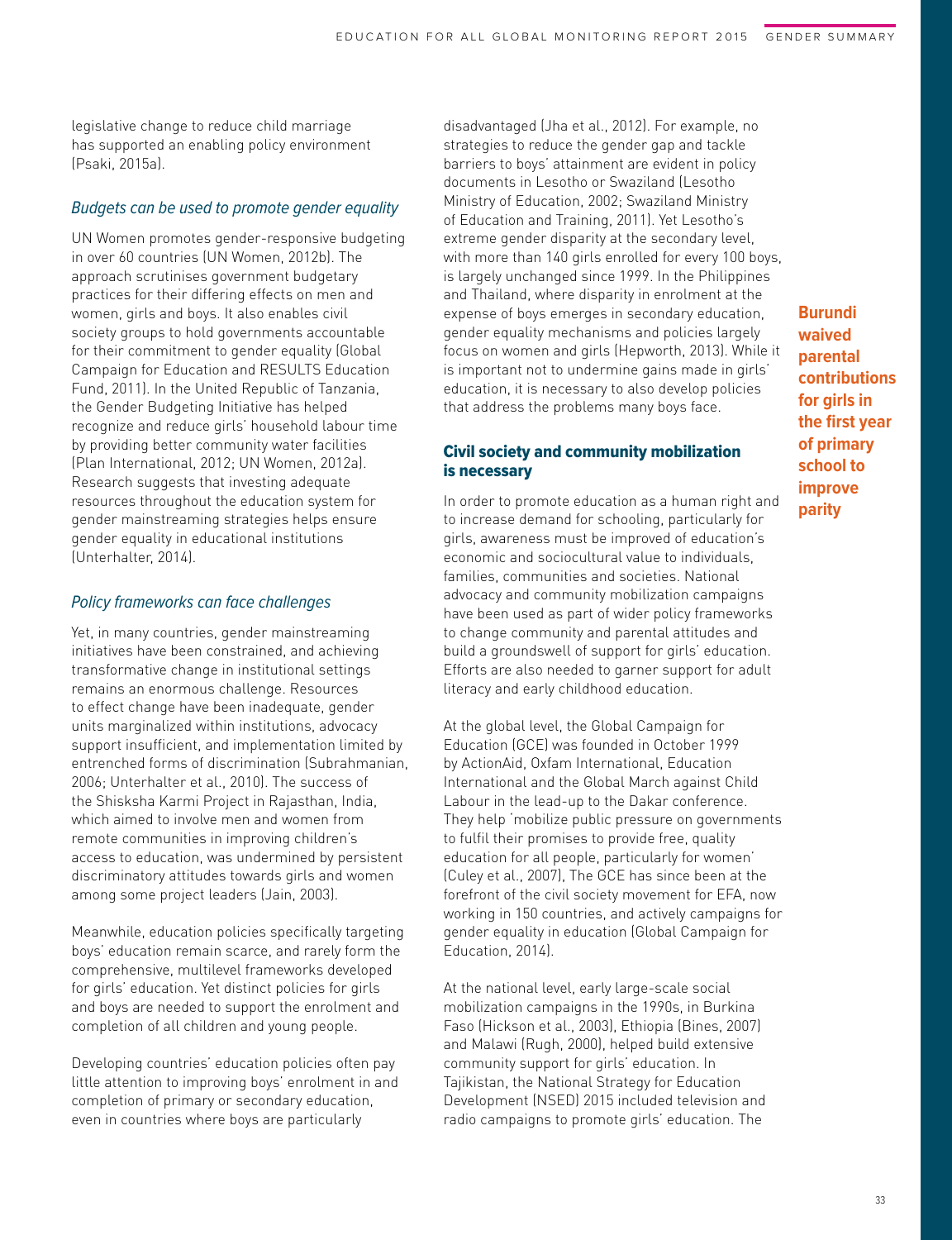more recent NSED 2020 continues the use of media campaigns, but aims specifically at improving the particularly low enrolment of girls in postcompulsory secondary education (UNICEF, 2013b), 90 girls for every 100 boys in 2012.

National education coalitions, representing civil society in political forums, can support advocacy for girls' education and gender equality. The GCE works with over 80 national education coalitions (Global Campaign for Education, 2014; Verger and Novelli, 2012). Its 'Make it Right' campaign calls for robust government plans to be drawn up in collaboration with civil society and backed by resources to achieve gender equality in education (Global Campaign for Education and RESULTS Education Fund, 2011). One of its members, the Ghana National Education Coalition Campaign, obtained a pledge by its Ministry of Education to develop a gender education policy as part of the government agenda for 2012 (Global Campaign for Education, 2012) to address gender disparity at the secondary level, where 91 girls were enrolled for every 100 boys.

Community mobilization strategies have also been integrated into many non-government programmes and small-scale projects supporting girls' education. In Burkina Faso, community mobilization strategies were part of a project to provide quality, girl-friendly schools (Kazianga et al., 2013). In India, the District Primary Education Programme supported early initiatives to increase girls' enrolment by mobilizing and organizing women through a women's advocacy project (Unterhalter, 2007).

Campaigns that have proved particularly effective engage partners from multiple sectors, are supported by national planning and policy, and directly involve grass-roots organizations and communities (Parkes and Heslop, 2013). In Turkey, the inclusion of multiple stakeholders in a national campaign to promote girls' education resulted in increased enrolments in the targeted districts (**Box 7**). However, despite the increased levels of schooling among young women supported by this campaign, attitudes toward gender equality have not improved more broadly (Dincer et al., 2014). Women's rights are still not fully protected in Turkey's constitution and penal code. High levels of domestic violence against women persist and women's participation in the political arena and the labour market remains poor (Pasali, 2013).

## Box 7: Multiple stakeholders support campaign to promote girls' education in Turkey

In Turkey, the Hey Girls, Let's Go to School! campaign supported government efforts to expand access to education and increase girls' enrolment. The campaign was launched in 2003 in the 10 Turkish provinces with the most gender disparity in access to basic education.

Since the Ministry of National Education lacked accurate information on out-of-school children, a steering committee sent consultants to the 10 provinces to assess needs and inform local stakeholders about the campaign. This met with limited success due to the hierarchical structure of the Turkish education system: consultants were perceived as inspectors, and uptake of the campaign was poor.

Following a shift in approach, the campaign established a new model of relationships between a wide range of central and provincial stakeholders: officials met frequently to solve problems faced by local teams. Both state officials and teachers were heavily involved in home visits – an effective strategy in persuading families to send girls to school. And local civil society organizations were made part of the campaign.

In the end, the 10 provinces selected at the beginning of the campaign were found to have made better progress than the other Turkish provinces in closing gender gaps in enrolment. It is estimated that up to 350,000 children were enrolled in school during the four years of the campaign.

Sources: Beleli (2012); Sasmaz (2015b).

## Reducing costs of schooling is effective

Throughout the EFA era, global attention has been directed towards redressing gender disparities in enrolment and attainment by lowering direct and indirect costs of education to families, predominantly at the primary and secondary school levels. Reducing costs can be particularly advantageous for girls because, where family resources are limited, they tend to be allocated to boys first. Measures to reduce costs include fee abolition, scholarships and stipends.

Fee abolition has been the main strategy of governments for increasing enrolment of both girls and boys at primary and secondary levels. And the decade after Dakar saw large increases in enrolment.

In principle, most countries now have primary schooling free of tuition fees. Based on GMR research, progress has been particularly impressive in sub-Saharan Africa where, since 2000, 15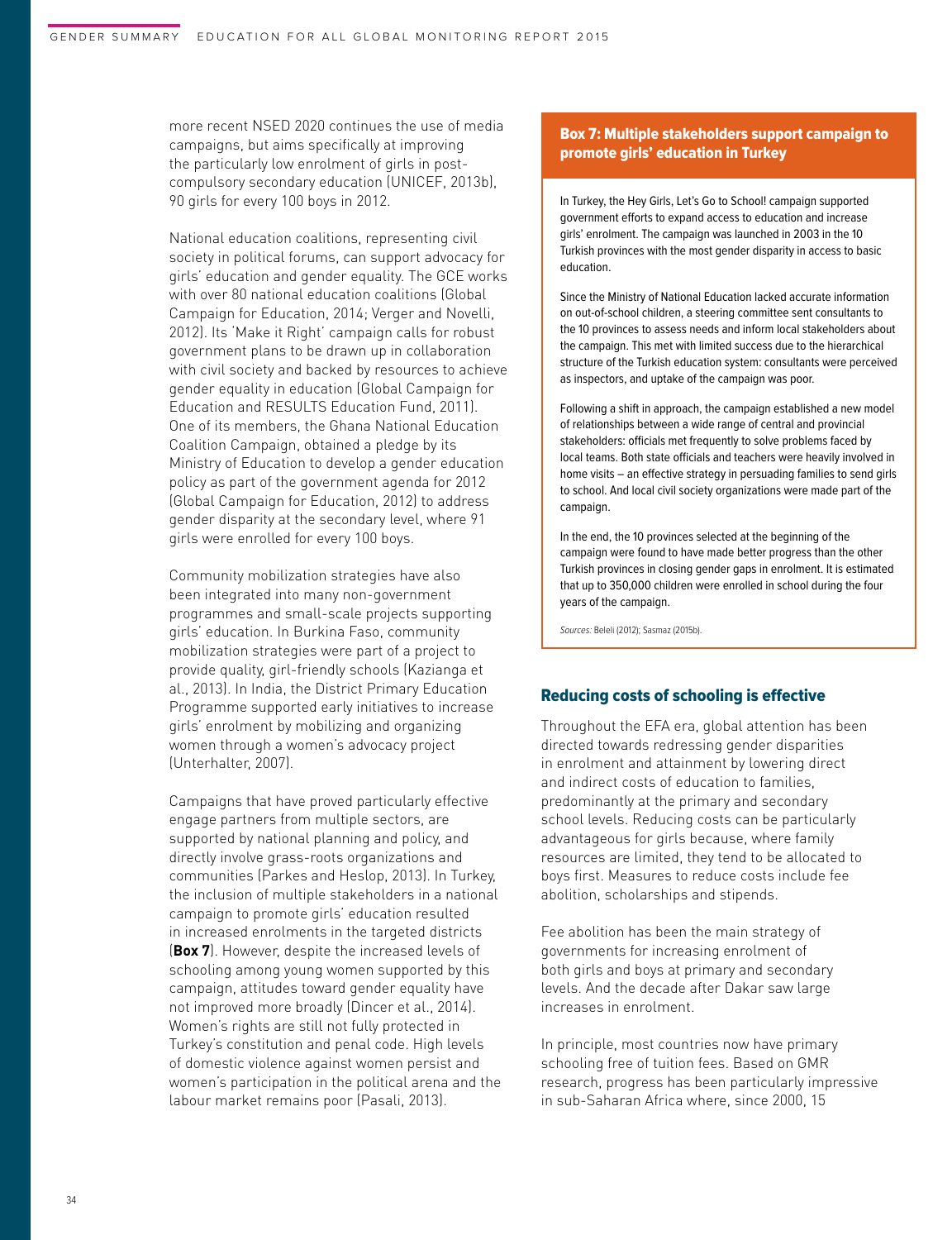countries have adopted legislation abolishing school fees for primary education: 7 through constitutional guarantees and 8 through other forms of legislation. An additional 8 did so through non-legislative policy measures. By 2014, 40 countries had also instituted compulsory pre-primary education, although some have yet to expand public provision and still charge fees. In Kenya and the United Republic of Tanzania, laws require pre-primary sections to be attached to all primary schools, but fees are being charged in both countries (World Bank, 2012).

In Benin, the government abolished school fees for all girls in public primary schools in rural areas in 2000 (Benin Ministry of Education and Scientific Research, 2000). This measure, combined with community mobilization strategies to increase demand for girls' education, saw gender gaps at primary level reduced substantially, with the GPI increasing from 0.64 in 1999 to 0.89 in 2012. In Uganda, research found that fee abolition for primary education reduced delayed entry to schooling, incentivized enrolment and reduced dropout, particularly of girls and children in rural areas (Deininger, 2003; Grogan, 2009; Nishimura et al., 2009). In 2006, Yemen introduced a school fee and uniform waiver for all primary girls (Kefaya, 2007).

At the lower secondary level, as for primary, the abolition of school fees has led to increased enrolment. Analysis of documents in the UNESCO Right to Education Database indicates that 94 of 107 low and middle income countries have legislated free lower secondary education (UNESCO, 2014b). Of these, 66 have constitutional guarantees while 28 enacted other legal measures. As of 2015, only a few nations charge lower secondary school fees, including Botswana, Guinea, Papua New Guinea, South Africa and the United Republic of Tanzania.

Despite widespread fee abolition at primary and lower secondary levels, schooling is rarely free. There are many other indirect costs to families such as school uniforms, transport to and from school, and school lunches. GMR analysis shows that among 50 low, middle and high income countries in all regions with data for 2005–2012, household education spending accounted for, on average, 31% of the total national spending on education. In almost one-quarter of the countries, households spent more on education than governments; in general, the poorer the country, the larger the burden on households.

## There is some success with scholarships and stipends

The Dakar Framework stated, 'Wider social policies, interventions and incentives should be used to mitigate indirect opportunity costs of attending school'. Strategies to increase parental demand for schooling through incentives, particularly for girls' education, have included targeted fee waivers and scholarships to offset direct school costs to families in countries where these still exist and cash stipends to reduce additional costs.

Well-targeted scholarships and stipends have been effective at improving girls' education. In Cambodia, scholarships for girls to transition from primary to lower secondary schooling, conditional on regular attendance and grade progression, increased girls' enrolment in the targeted secondary schools by between 22 and 32 percentage points; the positive impact of the programme was strongest on girls from the most disadvantaged backgrounds (Filmer and Schady, 2008). In the province of Punjab in Pakistan, the Female School Stipend Programme, established in 2003, targeted girls in grades 6–8 in government schools in districts with the lowest literacy rates. This led to increased enrolment rates ranging from 11% to 32% for all cohorts during the first four years of the programme (Independent Evaluation Group, 2011). In contrast, in Nepal, scholarships have not always been sufficient to cover all school costs, such as educational materials, and have thus failed to provide an incentive for the poorest families to send girls to school (Ridley and Bista, 2004).

While attempting to redress disparities in school access, other forms of inequity may arise from scholarships, stipends or school-fee reduction. In Pakistan, evidence shows that in families where girls are eligible for stipends restricted to government schools, boys are more likely to be enrolled in private schools, which often provide a better quality of education (Independent Evaluation Group, 2011). In India, analysis of household expenditures found families spend less on girls: girls are more likely to be enrolled in fee-free government schools and boys in private schools (Azam and Kingdon, 2013). Inequality as a result of fee reduction can also occur. In Bangladesh, an acclaimed secondary school stipend programme for rural girls, introduced in 1991, increased girls' enrolment but appeared to disproportionately benefit girls from wealthier, landowning households (Khandker et al., 2003). Boys may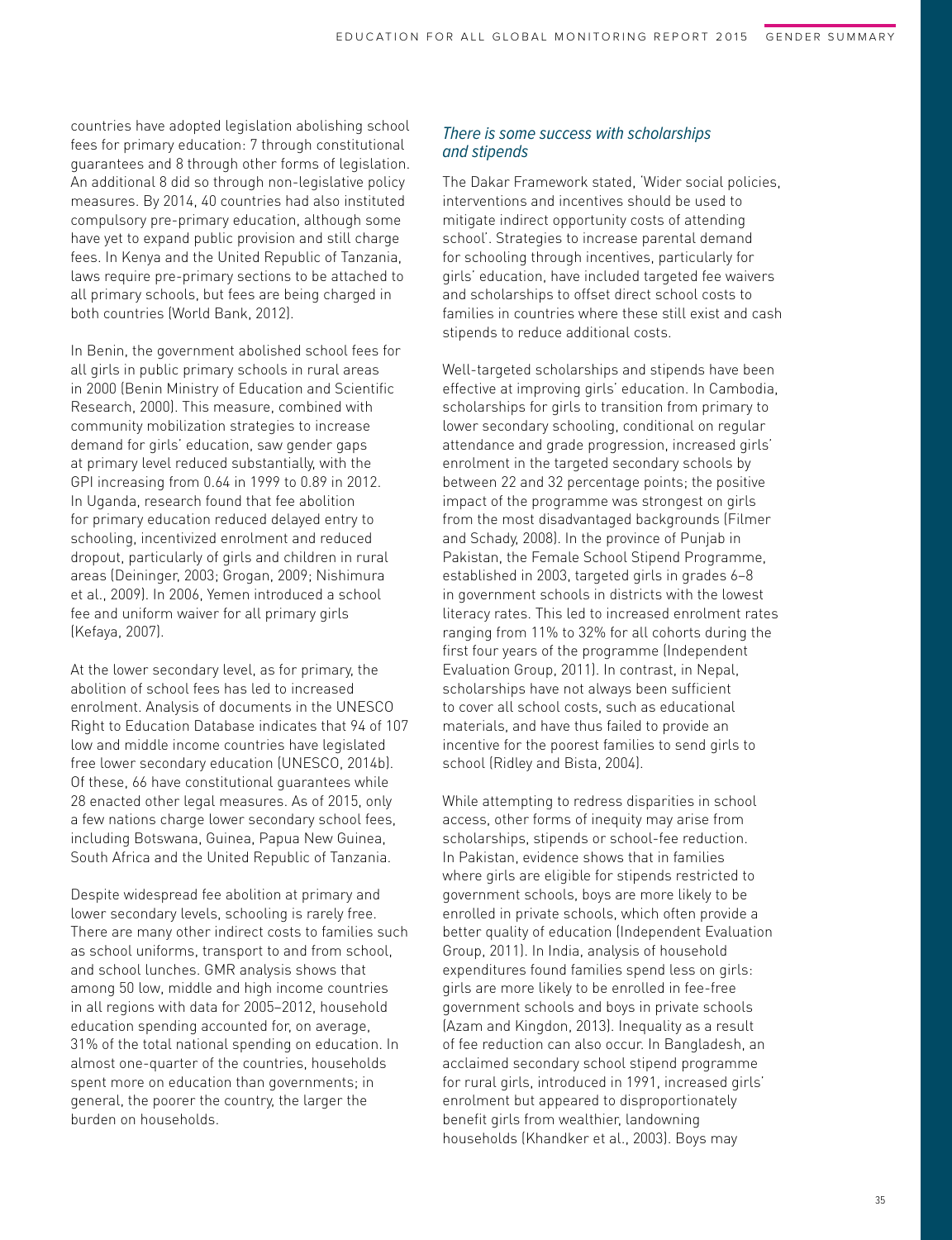also be disadvantaged: a primary education stipend programme which ran from 2000–2006 in Bangladesh had a negative impact on grade progression for boys from poor households. As boys were ineligible to receive an additional stipend available to girls at the secondary level, families had an incentive to keep boys in primary school for longer (Baulch, 2011).

## Cash transfers and school-feeding programmes are generally positive

Since 2000, cash transfers to vulnerable households have been a popular initiative in several Latin American and low income countries. Research indicates that programmes specifically targeting children most in need and conditional on school attendance are more effective than unconditional transfers at improving children's enrolment, particularly girls (Akresh et al., 2013; Baird et al., 2013; Unterhalter et al., 2014). However, a direct comparison of conditional cash transfers (CCTs) and unconditional cash transfers (UCTs) in Malawi found that while CCTs outperformed UCTs in improving attendance and enrolment, UCTs were much more effective at preventing teen pregnancy and early marriage, since girls who lost their CCT through dropping out of school were more likely to marry (Baird et al., 2011). In Jamaica, a government programme providing education grants to poorer households introduced higher payments for boys enrolled in secondary school. This aimed to improve boys' attainment by reducing the risk of them dropping out (Fiszbein and Schady, 2009).

School feeding programmes are another strategy to improve attendance and attainment in schools and reduce dropout, but evidence is mixed on their effectiveness (Behrman et al., 2013; Lister et al., 2011). Although such programmes may increase enrolment, particularly of girls, as an initiative did in rural India (Afridi, 2011), a dramatic increase in enrolment can lead to crowded classrooms and a poorer learning environment, as in Bangladesh (Ahmed and Arends-Kuenning, 2006). A recent analysis of 12 rigorously evaluated studies of school feeding and take-home ration programmes, including from Burkina Faso, Chile, Jamaica, the Lao People's Democratic Republic, Peru, the Philippines and Uganda, found a positive impact on enrolment ranging from 6–26 percentage points for a number of countries, with larger effects for girls. Meanwhile, Uganda's school feeding programme reduced boys' repetition by 20 percentage points (Behrman et al., 2013).

## Expanding and improving school infrastructure benefits both girls and boys

Progress towards gender parity and gender equality in education has also been directly and indirectly supported by polices that support investment in school infrastructure. Increasing the supply of schools and improving school facilities benefits boys' and girls' education alike, but in some contexts can particularly benefit girls.

## Building more schools reduces the barrier of distance

Building schools in underserved communities has been an obvious and effective strategy for mitigating distance-related barriers to schooling. In Egypt, the Education Enhancement Programme, initiated by the Government of Egypt between 1996 and 2006 with additional funding from the European Union and the World Bank, included significant investment for new schools, targeting deprived rural areas where girls' enrolment in particular was traditionally low (Iqbal and Riad, 2004; World Bank, 2015). In 1990, 84 girls for every 100 boys were enrolled in primary education in Egypt; in 1999, this rose to 92 girls and by 2012, 96. In Ghor province, Afghanistan, in a project run by the Catholic Relief Services and funded by USAID, villages that lacked easy access to government-run schools were randomly selected to receive a community primary school in 2007. As a result, overall enrolment in these villages increased by 42 percentage points, with girls' enrolment increasing by 17 percentage points more than boys, thus closing an existing gender gap (Burde and Linden, 2012).

Governments facing declining school-age populations, however, have made policy decisions to reduce the numbers of schools in remote areas. This can have unintended effects on gender disparity. In China, a study of 102 rural communities in 7 provinces found the presence of a local primary school increased girls' completion of lower secondary by 17 percentage points (Li and Liu, 2014). And yet, a government policy to merge rural primary schools reduced the numbers of rural schools from 440,000 in 2000 to 253,000 in 2008.

Research indicates that the availability of postprimary schools can influence the effectiveness of other strategies to improve gender parity at primary and secondary levels. A longitudinal study of Pakistan found a strong positive relationship between the availability of post-primary schooling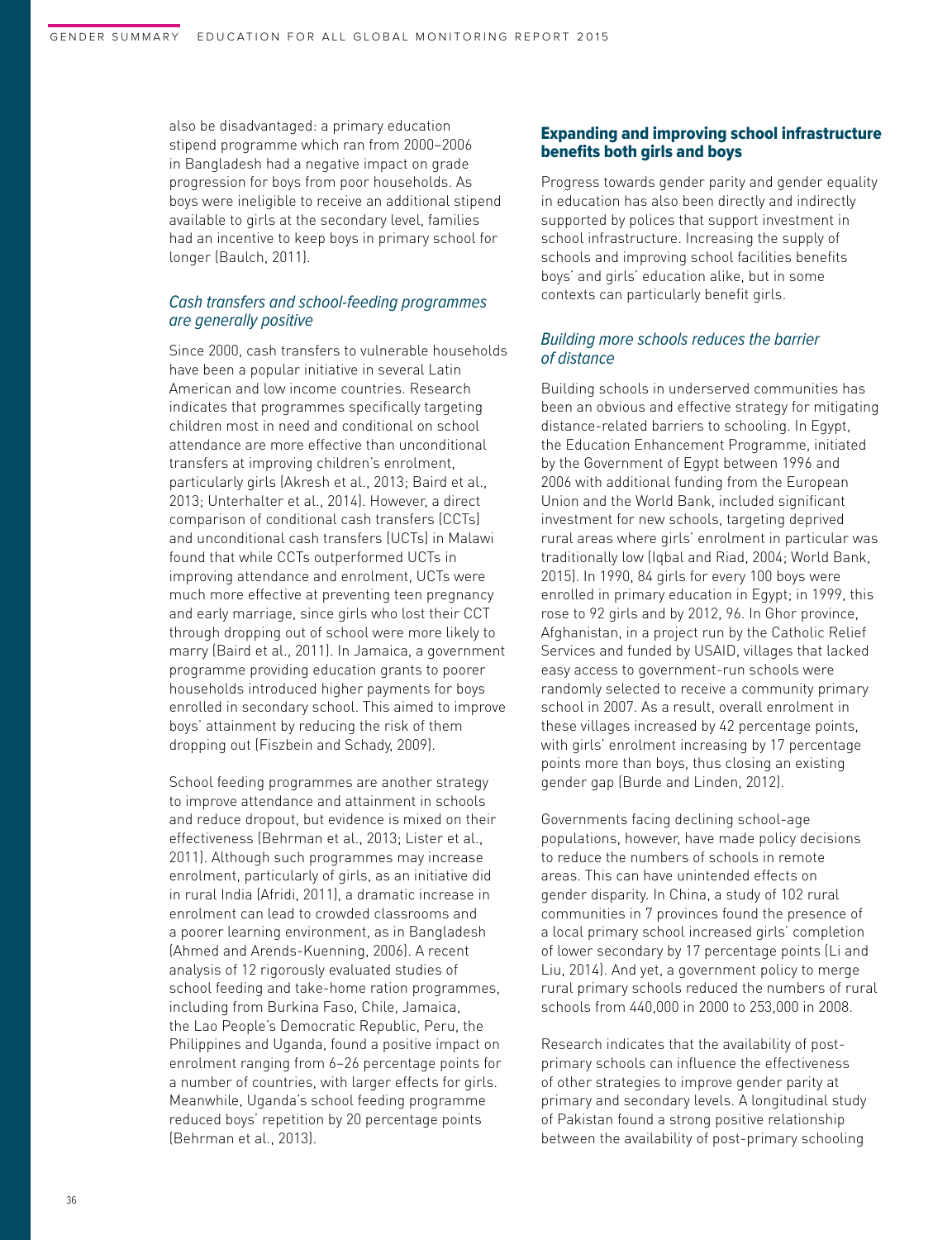and girls' retention in primary school (Lloyd et al., 2006). And in Bangladesh, where stipends for girls have driven enormous growth in secondary school enrolment, the government's action a decade earlier to bring Islamic schools into the formal education sector increased the availability of places (Asadullah and Chaudhury, 2009).

## Water and sanitation must be addressed for gender equality

The provision of safe and separate sanitation facilities for girls was a key strategy emphasized in the Dakar Framework for promoting more equitable school environments and improving girls' attendance. The Focusing Resources on Effective School Health task force, launched at Dakar, advocated for adequate water, hygiene and toilet facilities in schools as particularly relevant for adolescent girls (Joerger and Hoffmann, 2002; UNESCO, 2015). In recent years, the WASH in Schools global partnership has continued to promote these efforts. Critical to the push for improved sanitation in schools has been understanding that adolescent girls' concerns over privacy, particularly during menstruation, influence their education decisions and can act as an obstacle to school attendance (Adukia, 2014).

School water and sanitation provision in many developing countries has improved since 2000, but progress has been slow. Many children still go to school in conditions that are not conducive to learning, lacking potable water, handwashing facilities and safe, clean toilets. Of 126 countries with data, the average percentage of primary schools with adequate sanitation rose from 59% in 2008 to 68% in 2012; in 52 of the least developed and other low income countries, the share rose from 35% to 50% (UNICEF, 2013d).

A review of 44 national education plans for developing and transition countries from 2005–2009 found that 25 included strategies to improve water and sanitation in schools, with 11 specifically linked to gender-related objectives. Primarily, this involved building separate latrines for girls and boys (UNESCO-IIEP, 2009). In 2012, 60% of the funds in the Punjab Education Sector Reforms Programme in Pakistan were earmarked for improving facilities for girls' schools, with provision of toilets a top priority (ASER Pakistan, 2014).

Data are limited on the extent of separate facilities for girls and whether they are well maintained or

even functional. And surprisingly little evidence is available on the impact of single-sex toilets on girls' enrolment and completion, and the effectiveness of their provision as a stand-alone strategy to improve girls' attendance (Birdthistle et al., 2011). Existing evidence is mixed. In Kenya, research suggests that cleanliness and good maintenance of primary school toilets may be more important in improving attendance than their quantity (Dreibelbis et al., 2013). In India, however, research based on a school latrine construction programme in the early 2000s indicates that provision of latrines, whether sexspecific or not, substantially benefited boys and girls of younger ages. And provision of single-sex toilets significantly increased adolescent girls' enrolment, which suggests privacy and menstruation issues may well be a key factor affecting girls' attendance in India. The construction of single-sex toilets also had a positive impact on the share of female teachers at schools, which may also indirectly benefit girls (Adukia, 2014).

More research is needed to assess the impact of toilet availability within interventions that combine infrastructure with training, outreach and hygiene education, including menstrual hygiene. Nevertheless, whether a significant factor in girls' attainment or not, access to better facilities and support are likely to have positive effects on girls' dignity and the overall quality of their school experience (Unterhalter et al., 2014).

## Recruiting female teachers has a positive effect on girls' schooling

As the 2013/14 GMR noted, the teaching profession often fails to attract the right balance of men and women, and people with disabilities or from different ethnic backgrounds (UNESCO, 2014c). In countries where girls experience significant difficulty participating in education due to cultural and social barriers, increasing the presence of female teachers has been shown to have a positive effect on girls' schooling.

The presence of women teachers can allay parents' concerns over safety and help increase demand for girls' schooling. A study in 30 developing countries found that increasing the proportion of female teachers in a district increased girls' access and retention in education, particularly in rural areas (Huisman and Smits, 2009a, 2009b). In Tunisia, where gender parity in primary enrolment was achieved in 2012, the greater numbers of female teachers in schools in recent years was positively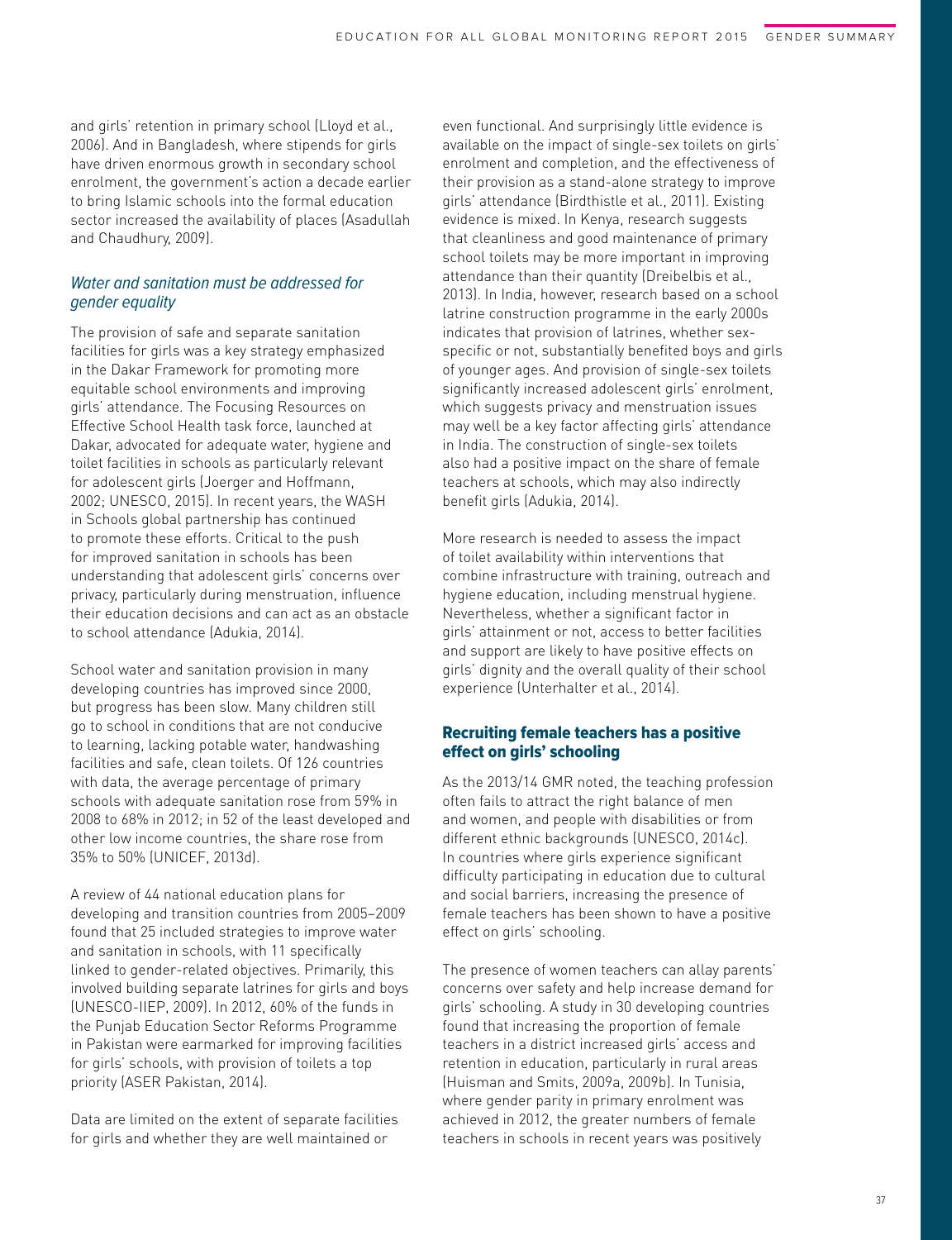associated with girls' grade averages and their scores on primary school-leaving examinations (Baliamoune-Lutz, 2011; Lockheed and Mete, 2007). In contrast, research has failed to find any causal link between boys' underachievement or low participation in school and the gender of their teachers (Kelleher, 2011).

Between 1999 and 2012, substantial progress towards achieving a gender balance among primary teachers was made in several countries where female teachers were a minority. In Nepal, where explicit policies were implemented to recruit women, the share of female primary teachers rose from 23% in 1999 to 42% in 2012; similarly in Morocco, the share rose from 39% to 54% (**Figure 18**).

The increasing proportion of women among new entrants into primary teaching in countries including Bhutan, Burkina Faso, Cameroon, Mozambique and Nepal reflects genuine effort: they now make up the majority of new teachers. On average, between 2009 and 2012, 60% of new teachers in Nepal and 62% in Mozambique were women. With more women

entering the profession, the chance of achieving gender balance among primary teachers by 2015 is greatly improved.

In Afghanistan, where conservative communities do not allow girls to be taught by men, two national plans have included clear targets on female teacher recruitment to address low levels of girls' enrolment. These included strategies to increase the number of female primary and secondary teachers by 50% by 2010 (Afghanistan Ministry of Education, 2007) and to recruit and train 50,000 grade 12 graduates, of whom 45% were to be women (Afghanistan Ministry of Education, 2014). Until recently, the lack of girls' education meant very few women qualified to become teachers. Opportunities are improving, however, and between 1999 and 2012, the percentage of female primary school teachers rose from 10% to 31%.

The growing influence of non-state providers has been a significant international trend in teacher recruitment. Growth in non-formal schooling and private provision has expanded female recruitment. In low income countries where women's mobility



Percentage of women teachers in primary education, 1999 and 2012; percentage of female teachers as new entrants 2009–2012

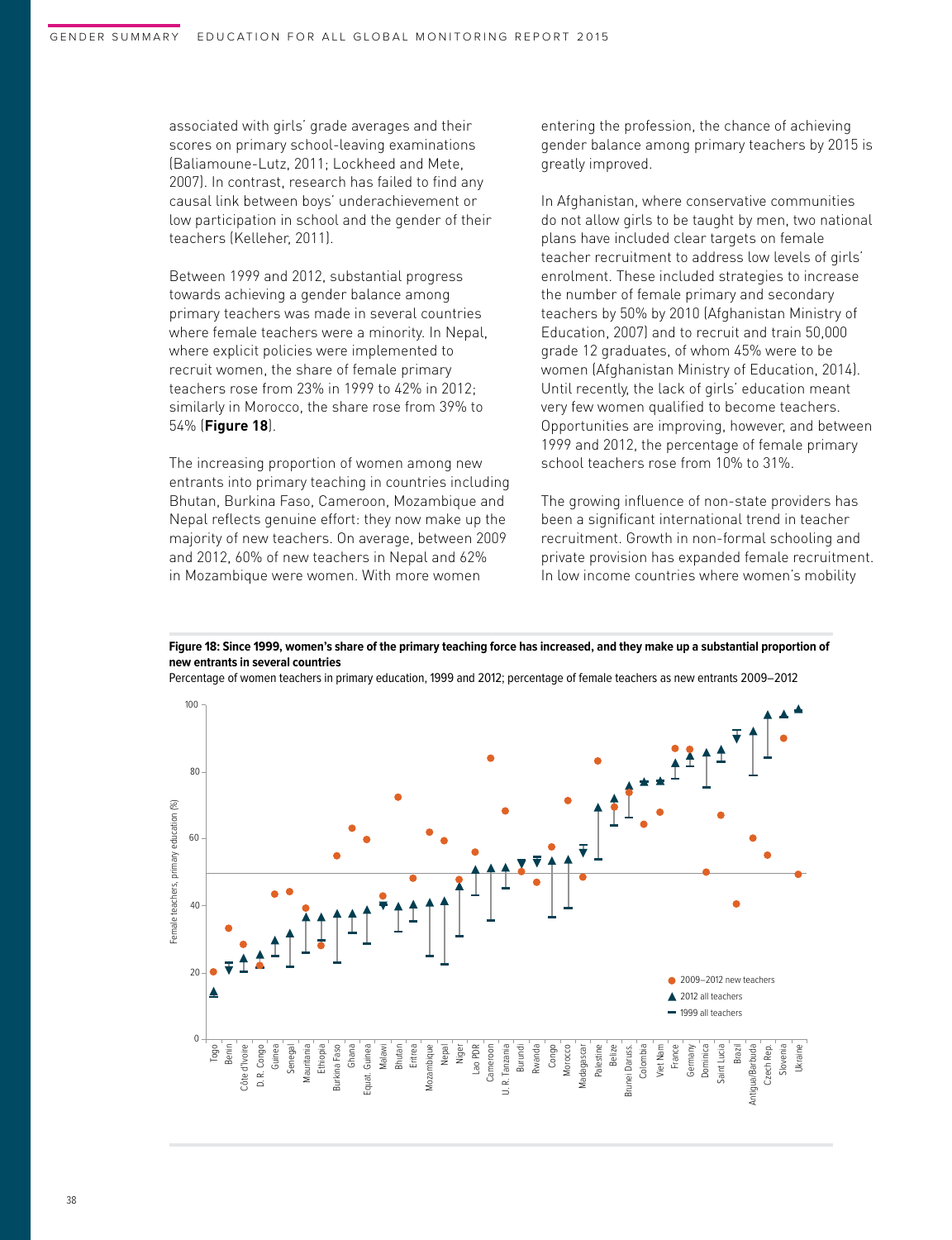has traditionally been restricted, this has produced alternative routes for women to become teachers, particularly in rural areas. In Afghanistan, the NGO BRAC has hired mainly married women, recruited locally, and trained them to teach lower primary grades (Anwar and Islam, 2013). In Pakistan, low-fee private primary schools employ young, untrained, unmarried women from local communities (Andrabi et al., 2008).

## Female representation in the teaching force falls as the level of education rises

Gender equality should be ensured in the teaching profession, attracting and retaining good female teachers for all levels of education. To do this, policy-makers need to encourage recruitment from different sectors of society, deploy teachers more fairly in both rural and urban areas, provide incentives in the form of appropriate salaries and create career paths free from gender bias.

Across OECD countries, an average of two-thirds of teachers are women, but the proportion decreases as the level of education increases: from 97% at the pre-primary level to 82% at the primary level, 68% at the lower secondary level and 56% at the upper secondary level (OECD, 2013a).

In Ghana, where gender gaps in secondary enrolment remain, despite achieving parity at the primary level, women made up less than one-quarter of secondary teaching staff in 2013. In Central African Republic, Chad, Guinea and Mali, which have severe gender disparities in education, less than 12% of secondary teachers were women in 2012.

Gender inequality in the teaching force relates to gender equality concerns more broadly. The preponderance of female teachers at pre-primary and lower primary levels in both developed and developing countries can be linked to stereotypical notions of gender that view the care of young children as women's work. This translates in most countries to lower pay and less professionalization and respect (Kelleher, 2011). A study in Jordan, where women represent 88% of the workforce in private schools, found that female teachers employed in private schools earned 42% less than their male counterparts (ILO, 2013b).

Improving the status of teaching is associated with better motivation and job satisfaction, which increases teacher retention and performance,

as well as student learning. When the status of the teaching profession is low – at any level of education – this conversely leads to difficulties in recruitment and retention. At the pre-primary level, staff turnover is often high, teachers' living conditions are poor, well-qualified teachers are hard to attract, and untrained staff are frequently employed, thus perpetuating the low status of preprimary teaching (Mathers et al., 2014).

Research on women's literacy programmes shows that the status of adult literacy educators is also low, with recruitment and training widely considered the weakest point in literacy programmes. Literacy educators – the majority of whom are women – often lack opportunities for career progression, because most programmes are run on a shortterm basis, which compounds their low status (Robinson-Pant, 2014). Many systems also continue to rely on volunteers, such as the Brasil Alfabetizado programme or the National Literacy Programme in Ghana.

Gender equality through education will not be achieved if gender inequality in education systems, including school management and leadership, is not addressed. Gender discrimination is widely evident in school management structures in both rich and poor countries where women are seriously under-represented in senior management. Women are still also acutely under-represented on school boards and in ministries of education; in 2014, just 69 education ministerial positions were occupied by women (UN Women, 2014).

Even in contexts where the majority of teachers are women, proportionally fewer women than men ascend to leadership positions. In OECD countries, men are more likely to be school principals than regular teachers. In Portugal and the Republic of Korea, less than one-third of lower secondary teachers are men, yet men make up 61% and 87%, respectively, of school principals (OECD, 2014b). A considerable bias in favour of promoting male teachers to school managerial positions was shown in data from 12 countries surveyed in the SACMEQ III project. In Kenya and the United Republic of Tanzania, while almost half of all primary teachers were female, women made up less than 20% of school principals (UNESCO-IIEP, 2011).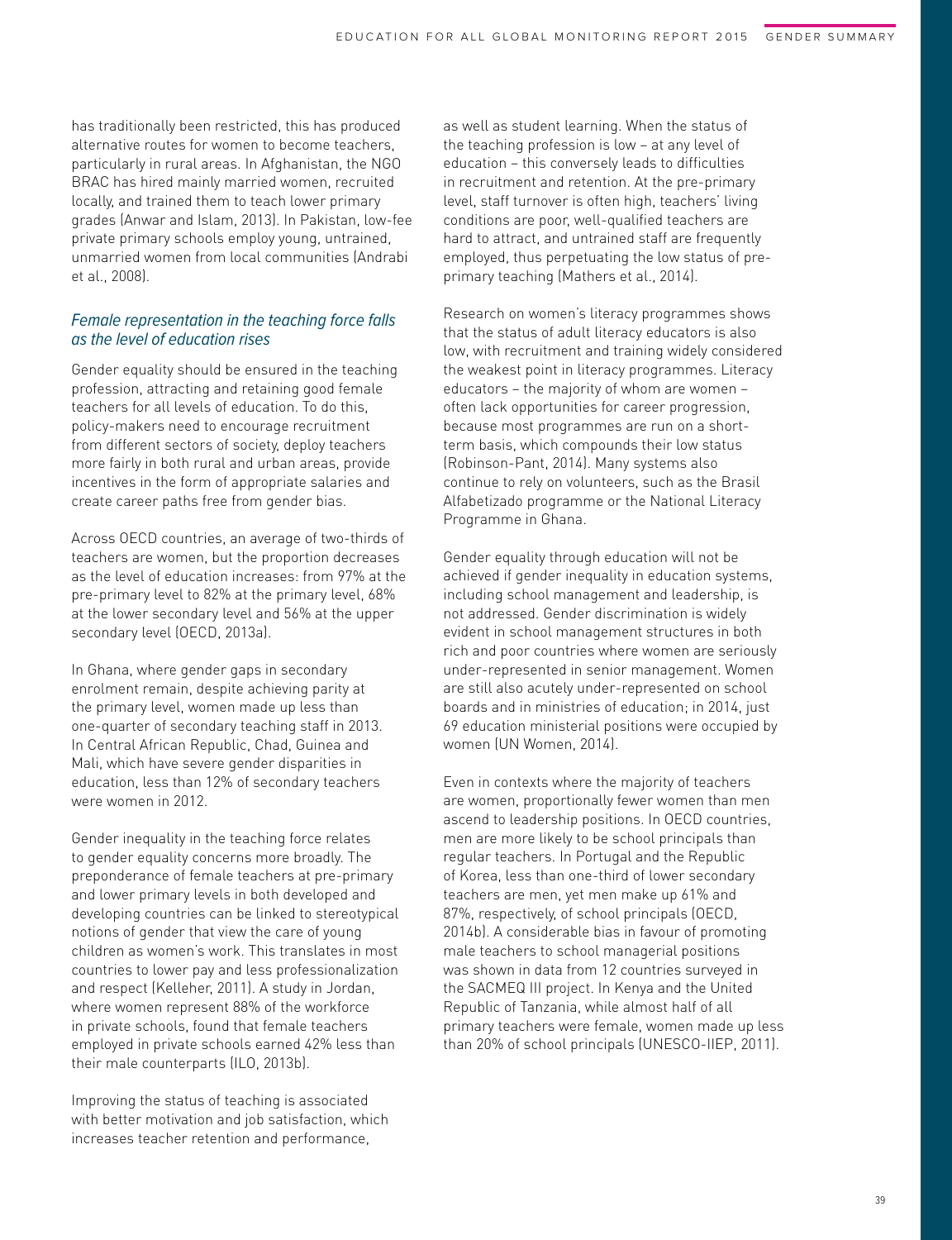### Gender-sensitive classroom practices should be promoted

Promoting gender-sensitive classroom practice provides a hugely important framework for achieving gender equality. Initial and ongoing teacher education regarding inclusion and gendersensitive pedagogy and classroom management can reduce teacher bias and build more supportive school environments. Teachers at all levels of the education system from pre-school upwards play a critical part in shaping young people's understanding of gender roles. Teacher attitudes, practices and different expectations of boys and girls in school can reproduce gender stereotypes and affect girls' and boys' motivation, participation and learning outcomes. Teachers who understand gender dimensions can challenge gender discrimination and violence so schools are safer and more equitable places for all children.

From a very young age, children actively incorporate gender messages into their daily practices and develop an understanding about what it means to be a boy or a girl in society (Kelleher, 2011). In many settings, classroom observations show teachers of both sexes interacting more often with boys, thus encouraging passivity among girls (Eurydice, 2010). Research in the Republic of Korea found male students in both elementary and junior high schools dominating interactions with teachers by being called on more often to answer questions or calling out in class (Jung and Chung, 2006). In other settings, teachers have been shown to subject boys to harsher punishments, as boys are perceived as tough and undisciplined. A recent case study in Mongolia links the higher likelihood of violence against boys in schools with boys' dropout, especially for those already disadvantaged by economic pressures (Hepworth, 2013).

Gender-sensitive training that equips teachers to improve diversity in teaching and assessment styles and promote positive attitudes and behaviour among students can ensure that girls and boys participate equally in class (Postles, 2013). Research indicates learner-centred collaborative teaching methods can help improve learning for both boys and girls (Jha et al., 2012; Oloyede et al., 2012).

Before 2000, education reform relating to classroom practice tended to concentrate on improving teaching methods for subject-related student performance. Relatively little attention was paid to gender-sensitive training, even in countries that

made efforts to address gender inequality more widely, such as Belgium, France and Switzerland (Baudino, 2007). Change has been slow. A 2010 review found that gender-sensitive teaching as a class management tool had been implemented in about one-third of European countries (Eurydice, 2010). A separate review of education policy in 40 developing countries indicated that policies to integrate gender training into teacher education remained scarce (Hunt, 2013).

Gender-sensitive training in developing countries has been largely funded by donors or international NGOs either through add-on programmes or as part of wider sector reforms. The Gender Responsive Pedagogy model, for example, is an add-on training model developed by the Forum for African Women Educationalists (FAWE) that has reached over 6,600 teachers since 2005 (FAWE, 2013). In Indonesia, under the USAID-supported Decentralized Basic Education reform, gender-sensitive training was introduced as a strategy to improve the quality of education (USAID, 2008). The Commonwealth of Learning, in partnership with UNICEF, supports mainstreaming of gender-sensitive, child-friendly schooling approaches in pre-service and inservice teacher education in Botswana, Lesotho, Malawi, Nigeria, Rwanda, South Africa, Sri Lanka, Swaziland, Trinidad and Tobago, and Zambia (Umar et al., 2012).

Some governments have made efforts to include training on gender in formal teacher education policy and programmes. A 12-month certificate of education course for teachers in Bangladesh includes a unit on gender issues, which gives teachers ways to explore their own practices and develop more inclusive approaches (Heijnen-Maathuis, 2008). Kenya's Education Sector Support Programme 2005–2010 included explicit strategies for gender-sensitive teacher training (Kenya Government, 2005). Mexico's 2013–2018 national education plan promotes a gender-sensitive approach to teacher education (Mexico Government, 2007); in-service programmes can support gendersensitive classroom practices, but are optional. Papua New Guinea's 2009–2014 Gender Equity Strategic Plan calls for gender equity to inform all pre-service and in-service teacher education (Papua New Guinea Department of Education, 2009).

Even where such strategies exist, however, a lack of clarity, inadequate resources, and poor implementation, supervision and evaluation frequently limit their effectiveness. In addition, there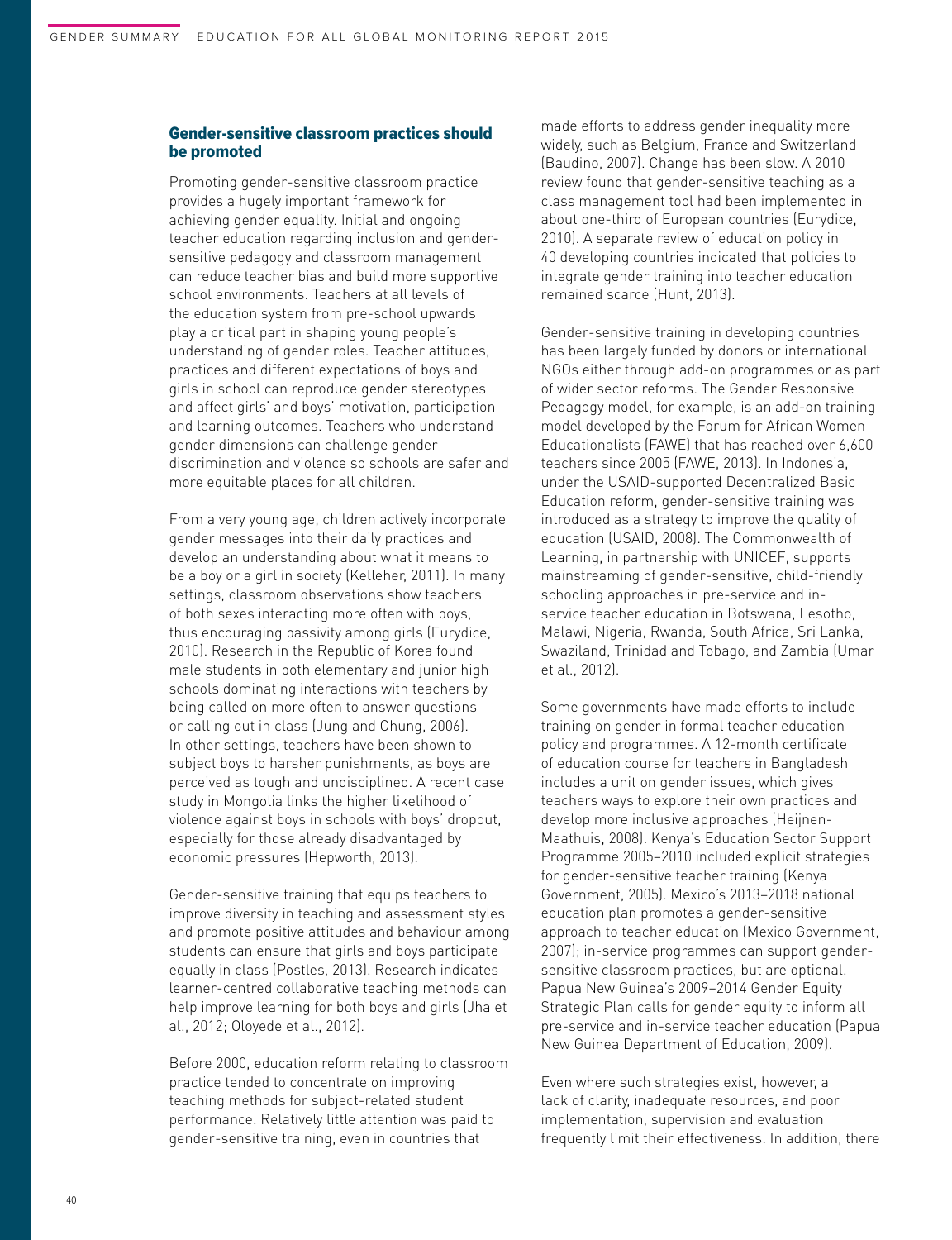is still a lack of knowledge about the extent to which teachers and teacher trainers draw on training in gender issues and how learners respond to it.

## Gender equality can be promoted through teaching and learning materials

The Dakar Framework highlighted the need for learning content and materials to encourage and support equality and respect between genders. In 2010, UNGEI reiterated the importance of eliminating gender bias in school teaching and learning materials and called for greater attention to this policy issue (UNGEI, 2010).

In schools at all levels of education, genderresponsive teaching is guided not only by pedagogic approaches but also by curriculum content, textbooks and other learning materials, which serve as vehicles for socialization (Brugeilles and Cromer, 2009). Schools can be powerful entry points for promoting equitable gender relations and diverse possibilities for male and female roles. Curricula can encourage children to question gender stereotypes and promote equitable behaviour. Conversely, discriminatory gender norms conveyed in textbooks or other curricula resources can damage children's self-esteem, lower their engagement and limit their expectations (Esplen, 2009).

## Gender-sensitive curricula should be developed

Gender-sensitive curricula acknowledge and address issues of inclusion, promote genderequitable learning and help girls and boys challenge traditional gender stereotypes. Gender reviews of curricula have helped raise awareness and support change towards more gender-responsive content and resources. In the United Republic of Tanzania, the national secondary school syllabuses, revised in 2010, contain gender-related topics. In civics, nearly 25% of form 2 lessons are devoted to gender, form 4 includes gender in the study of culture, and the 2010 civics exam included questions on gender inequality (Miske, 2013).

Gender-responsive curricula that develop transferable skills have potential to support learning and promote gender relations. The Gender Equity Movement in Schools, a project in Mumbai, India, developed an add-on curriculum including content on gender roles, violence, and sexual and reproductive health for standard 6 and 7 children. Graduates demonstrated greater problem-solving

skills and self-confidence alongside improved attitudes and gender awareness (Achyut et al., 2011). An interdisciplinary curriculum developed for the Sistema de Aprendizaje Tutorial, a secondary school programme for rural girls in Honduras including those who are indigenous, uses student-centred and inquiry-based learning that emphasizes dialogue. Its content questions dominant power structures and challenges gender stereotypes (Miske, 2013).

## Comprehensive sexuality education, including HIV and AIDS, is important

In 2000, at the time of Dakar, AIDS was a grave and growing danger. In 2001, the United Nations General Assembly Special Session (UNGASS) adopted a Declaration of Commitment on HIV/AIDS and established a core indicator (indicator 11) for monitoring life skills based on HIV education in schools (UNESCO, 2014a). Progress was assessed in 17 countries in sub-Saharan Africa by comparing household survey data in which young people were asked about their HIV and AIDS knowledge, suggesting this knowledge had improved among young men in 9 countries and among young women in 13 countries. However, inadequate treatment of human rights and gender equality in school curricula has been identified as a problem in educational responses to HIV (UNAIDS Inter-Agency Task Team on Education, 2006).

In the years since Dakar, comprehensive sexuality education has gained widespread support as a platform for HIV prevention, and there is growing international pressure to consider receiving such education a basic human right (UNESCO, 2014a). Comprehensive sexuality education empowers young people to make informed decisions about their sexuality and their sexual and reproductive health (UNFPA, 2014). It is a critical area of curriculum for promoting greater gender sensitivity and equality among young people. Its current emphasis on healthy sexuality rather than the risks associated with sex is an evolution from earlier moralistic approaches, based on fear and considering learners passive recipients of information (UNESCO, 2014a).

As yet, however, many schools still deliver narrower sex education programmes which fail to deal with the gender dynamics that accompany sexual and reproductive health (Stromquist, 2007; UNICEF, 2013c). A review of sex education curricula in 10 countries in eastern and southern Africa showed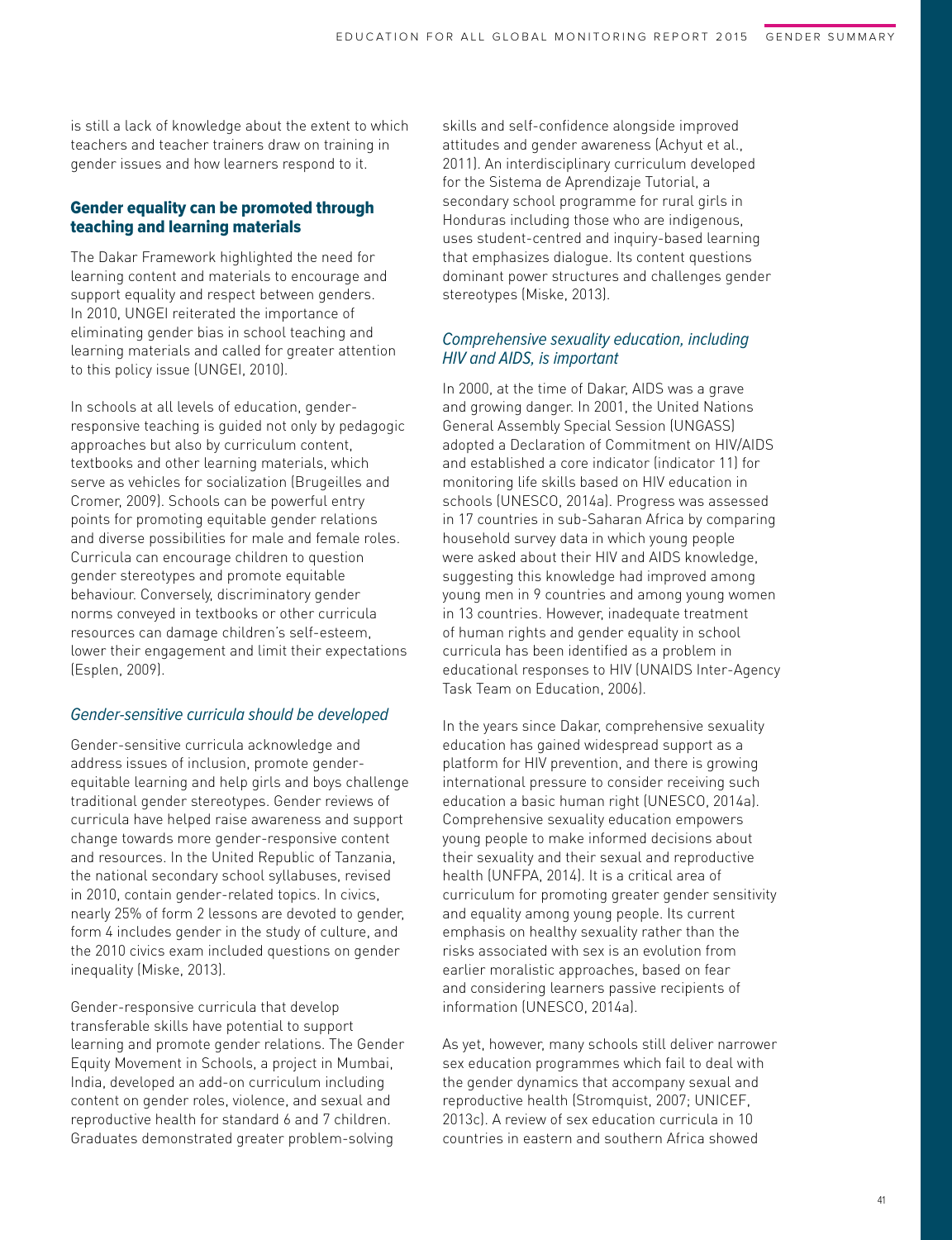all but 2 had moderate to serious gaps in topics relating to gender. Discussion of gender-based violence was overlooked in many curricula, and the overall approach to gender was considered weak and sometimes contradictory (UNICEF, 2013c). Sweden, by contrast, has a long-established curriculum that teaches sexuality in the context of its psychological, ethical and social dimensions and personal relationships, and supports the equal sharing of sexual decision-making by girls and boys (Stromquist, 2007).

### Eliminating gender bias in textbooks is challenging

Gender bias has long been a problem in school textbooks. Around 2000, despite prior widespread revisions, textbooks worldwide continued to show distinct patterns of gender bias: females were often under-represented or absent, and depictions of males and females in both the professional and domestic spheres relied on traditional gender stereotypes (Blumberg, 2007). Women were depicted in half as many images as men in Spanish language and literature textbooks (González and Entonado, 2004). Social studies texts used in China in 2000 showed all scientists as male (Yi, 2002).

The EFA movement provided new impetus for donors and governments to address gender bias in education. One of three strategies in Pakistan's 2001–2015 EFA action plan to improve gender parity and equality was a call for curricula and textbooks to be free of gender bias (Mirza, 2004). International agencies have promoted policies and initiatives to tackle gender bias in textbooks in low income countries. Between 1998 and 2005, the World Bank shifted the focus of its expenditure on girls' education interventions towards improving the quality of educational resources, including eliminating gender bias. Several large education initiatives – including in Bangladesh, Chad, Ghana, Guinea and Nepal – had explicit components aimed at eliminating gender bias from curricula and/or textbooks (Blumberg, 2007). UNESCO has funded gender audits of textbooks, including in Jordan (Alayan and Al-Khalidi, 2010) and Pakistan (Mirza, 2004). In China, the Ford Foundation funded research to investigate gender bias in textbooks and supported the development of education plans, activities and reference materials to promote gender equality (Blumberg, 2007).

However, recent studies show that despite attempts to provide greater gender balance in textbooks,

bias remains pervasive in many countries, including Georgia, the Islamic Republic of Iran, Nigeria and Pakistan (Asatoorian et al., 2011; Foroutan, 2012; Mustapha, 2012; Shah, 2012) and some high income countries such as Australia (Lee and Collins, 2009). A lack of political will and support within wider society limits the enactment of policy reform to eliminate gender bias in education resources. In some instances, policy recommendations from the global level have failed to find sufficient national support, resulting in slow progress. While the findings of the Ford Foundation research were widely disseminated in China, some stakeholders were sceptical about the importance of advocating for change (Blumberg, 2007). In Pakistan, resistance within institutions responsible for curriculum reform and textbook production has contributed to the low political priority given to textbook revision; this has been reinforced by a lack of public support (Blumberg, 2015). Another challenge, as found in Georgia, is that key professionals responsible for providing guidelines for textbook production, and approving textbooks for use, lack adequate knowledge regarding gender sensitivity (Asatoorian et al., 2011; Blumberg, 2007).

Programmes working directly with young people have shown positive effects at challenging gender norms and social practices. Girls' only clubs — and those working with boys — can offer a safe space in which issues relating to gender equality, including sexual and reproductive health, child marriage and early pregnancy, gender-based violence and human rights, can be discussed (Bandiera et al., 2014). Research suggests that regular attendance at such clubs can help girls feel more empowered, encouraging girls to be more confident and assertive in challenging inequalities and gender discrimination (Leach et al., 2012).

Well-organised clubs with fair membership criteria, which are run by well-trained mentors and are in-step with the broader school culture and local context, seem to offer the greatest potential. Research shows that out-of-school formal and informal activities such as drama, debates and workshops can have a positive impact on learning for girls when linked with formal school experiences (Unterhalter et al., 2014). There is also evidence of the positive influence of girls' club-related training, gender sensitisation and management workshops for school staff, as well as opportunities for club members to engage in advocacy and community outreach work (Parkes and Heslop, 2013).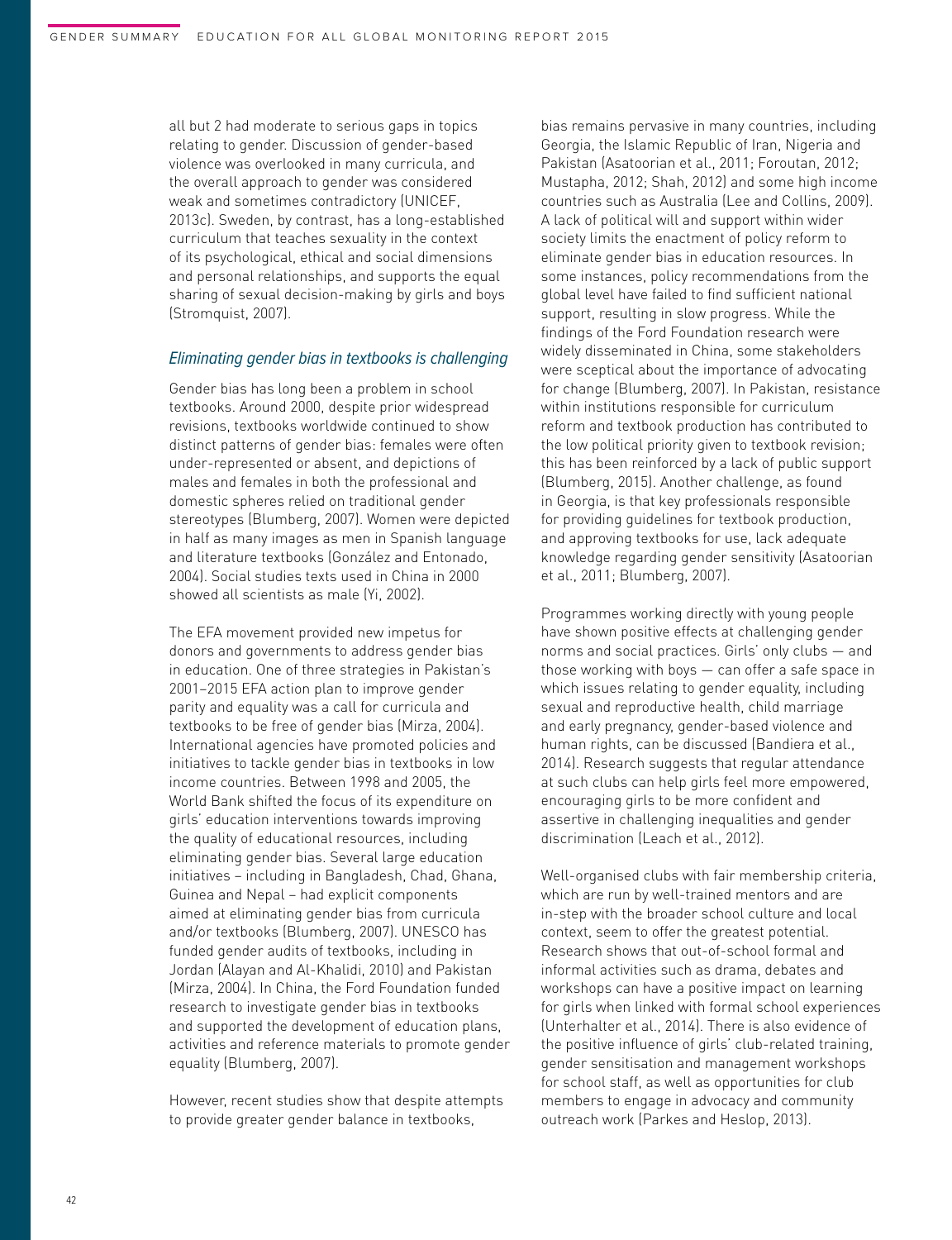An evaluation of ActionAid's Stop Violence Against Girls' in School project found that girls' clubs had positive effects on girls' knowledge, attitudes and practices in identifying violations and managing violence. Clubs worked with communities and schools to improve relationships among boys, girls, teachers, parents and other community members, and ensure that channels were in place to report incidences of gender-related discrimination and violence (Parkes and Heslop, 2013).

The Abriendo Oportunidades project for indigenous girls in Guatemala engages with community leaders and trains girls to run community girls' clubs, which provide life-skills and leadership training to girls aged 8-18. By 2011, the project had reached 3,500 girls with positive results. A 2010 evaluation found that all participants had completed sixth grade, compared with less than 82% of their peers nationally, and that 97% remained childless during the programme, compared with 78% of nonparticipants (Catino et al., 2013).

## Violence in schools can be addressed by advocacy and policy responses

Campaigns, reports, advocacy and lobbying can help efforts to prevent violence in schools by raising awareness and promoting better knowledge of children's rights to a safe education. The 2006 UN World Report on Violence Against Children documented violence against children in school settings as a global phenomenon (Pinheiro, 2006). After its publication, there was an acceleration of global and regional initiatives to address school-based violence. Other notable high profile campaigns have included the Global Initiative to End All Corporal Punishment of Children launched in 2001, Plan International's Learn Without Fear campaign, launched in 2011, and the Council of Europe's One in Five campaign to protect children against sexual exploitation and abuse, begun in 2010. The Don't Hit, Educate campaign in Brazil uses discussion groups, music and theatre to raise community awareness. In 2014, Brazil became the 38th country to ban all forms of corporal punishment (Instituto Promundo, 2015).

Attempts to address school-related genderbased violence, described earlier in this summary, build on these more general campaigns. Some countries in sub-Saharan Africa have enacted policy development to tackle gender-based violence, especially sexual violence. Liberia, a country

emerging from conflict, has advocated for the development of a syllabus on gender-based violence for use by trained educators in schools (Antonowicz, 2010). In South Africa, strategies to address gender-based violence are supported by a strong legal and policy framework, and by guidelines for schools on preventing sexual harassment and abuse (Parkes, 2015).

In many other sub-Saharan African countries, international NGOs have worked with governments to strengthen legislation and guidelines on tackling gender-based violence in schools (Parkes, 2015). The Kenyan government and ActionAid collaborated with teachers' unions to draft a bill to reinforce mechanisms for reporting sexual violence, and ensuring that guilty teachers are discharged, not transferred to other schools (Leach et al., 2014). In Ghana and Malawi, the Safe Schools project used national advocacy networks to lobby for revisions to the Teachers' Code of Conduct and to call for stronger enforcement of regulations relating to teacher misconduct (DevTech Systems Inc., 2008).

However, to ensure accountability measures are effective, they must be reinforced by legal and policy frameworks at government, district and school levels; be widely disseminated; and be enforced through effective leadership. In South Africa, strategies to address school-related gender-based violence are supported by a strong legal and policy framework and detailed guidelines for schools. Yet schools are not legally required to adopt the national guidelines and school leaders have been reluctant to report abuse of students by fellow staff members (Brock et al., 2014). A recent national survey in the country found that 7.6% of girls had experienced severe assault or rape at secondary school (Burton and Leoschut, 2013).

Overall, there is little evidence that increased awareness of the prevalence of school-related gender-based violence over the last decade is translating into effective action to change behaviour and reduce levels of violence. Enforcement of laws is often poor, reporting and referral systems weak, and policy implementation patchy, partly because of deep-seated social and gender norms at the district, community and school levels. There also remains a lack of knowledge about what works in reducing the prevalence of gender-based violence in schools, and interventions are usually small, shortterm projects which are difficult to scale up (Leach and Dunne, 2014).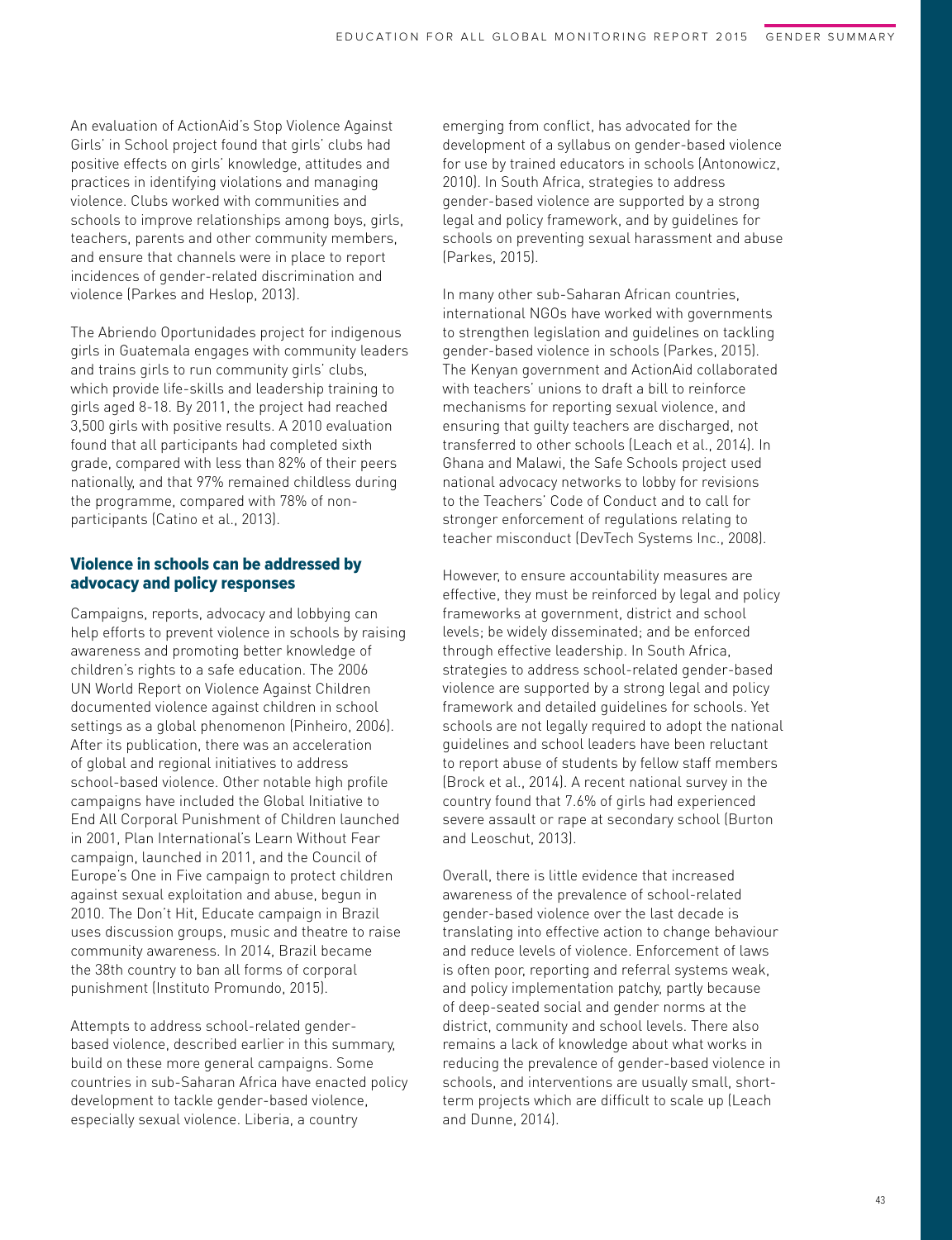### Effective initiatives exist to support equality in learning outcomes

Concern over boys' underachievement in learning outcomes, particularly reading and languages, has grown since 2000. Recent OECD research shows that boys spend an hour less per week doing homework than girls, are not as likely to read for pleasure, and are twice as likely to report school being a waste of time (OECD, 2015). Yet to address this, only a few countries with marked gender gaps have comprehensive policy frameworks. European countries and economies, such as the Flemish Community of Belgium, Ireland and the United Kingdom, have made reducing boys' underachievement a policy priority. Government concerns have largely been driven by results of national and international assessment tests, such as PISA, which have highlighted the widening gender gap in reading skills and have received significant media attention in some countries. The 'PISA shock' in 2000 – when countries were surprised at the relatively low scores of their students – led to Austria mainstreaming initiatives that promote reading and boys' achievement (Eurydice, 2010; OECD, 2012b). In England (United Kingdom), a series of projects has targeted genderrelated performance in schools (Batho, 2009; Eurydice, 2010; National Literacy Trust, 2012).

Some strategies and small-scale interventions in teaching and learning have potential to tackle boys' low achievement. They include a transferable skills emphasis, classroom approaches that foster active learning, individual mentoring and targetsetting, and a school ethos promoting respect and cooperation (Jha et al., 2012). In Seychelles, the very large gender differences in reading performance in the SACMEQ II and III assessments – boys underperformed girls by 48 points in SACMEQ III – were attributed to 'within-school streaming' (Hungi, 2011), a practice said to negatively label those in lower classes and reinforce poor performance (Leste et al., 2005). Efforts to 'de-stream' classes so student groupings were of mixed ability and genderbalanced were reported to have met with some initial success (Reid, 2011). A recent study from the United States indicates that both boys and girls achieve better in classrooms where more girls are present (DiPrete and Buchmann, 2013).

## Girls' participation and performance in mathematics and science can be encouraged

A global agenda to enhance gender equality in education and improve labour market opportunities for females has meant focusing on increasing girls' achievement and participation in mathematics and science. With gender gaps in mathematics performance declining in international assessments and those in science largely eliminated, a key challenge since 2000 has been to address girls' motivation and subject choice. PISA 2012 results show that even when girls perform as well as boys in mathematics, they tend to report less motivation to learn mathematics, less belief in their ability and greater anxiety about the subject. They are also more likely than boys to attribute failure in mathematics to themselves rather than to external factors (OECD, 2013b).

This phenomenon appears to stem from cultural norms and discriminatory practices present from an early age. A cross-country analysis of mathematics test scores in 10 low and middle income countries found evidence of a clear gender gap in mathematics performance favouring boys, and the gap nearly doubled when comparing fourth and eighth grade students. Lower performance was strongly associated with girls' self-reported expectations of their abilities in mathematics – they were more pessimistic than boys. Gender stereotyping and societal expectations lead girls to be less confident in their own mathematics ability, which in turn affects learning outcomes (Bharadwaj et al., 2012). A study of girls in grades 1 to 5 in the United States found that anxiety about mathematics could be reduced if female teachers received more training in teaching mathematics and addressed stereotypical beliefs about gender differences in students' ability (Antecol et al., 2012).

In South Africa, the National Strategy in Mathematics and Science, launched in 2001, was dedicated to increasing participation and performance in grade 12 examinations in these subjects, focusing on female students. Incentives for girls included preferential access to schools dedicated to good quality teaching of mathematics and science (South Africa Department of Education, 2001). In three years, achievement in participating schools increased by 30% in physical science and 22% in mathematics (South Africa Department of Education, 2004).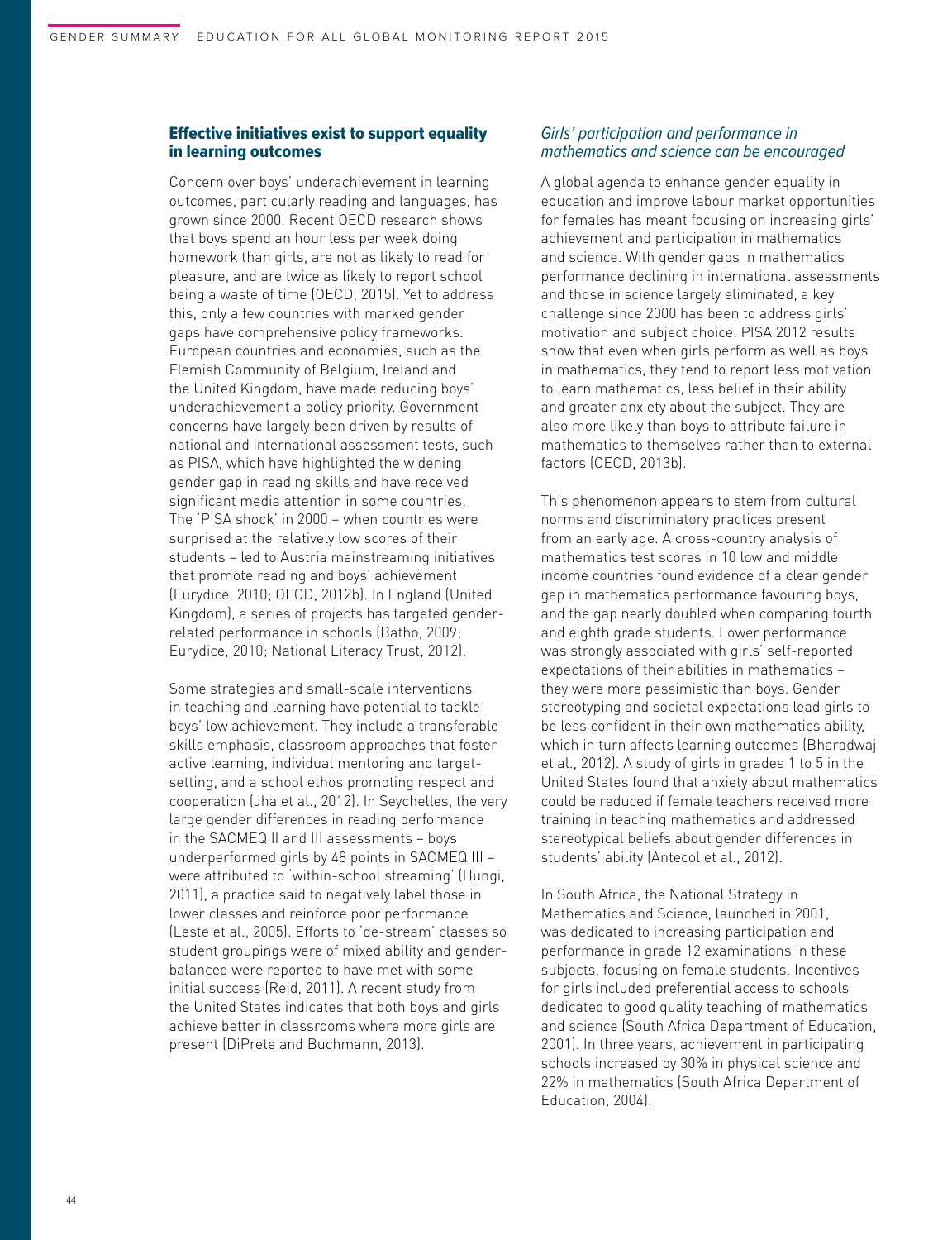International agencies and NGOs have supported initiatives to improve girls' participation and performance in mathematics and science in several developing countries. The Capacity Building in Scientific and Technological Literacy programme in Nepal, supported by UNESCO, aimed to raise awareness and promote genderinclusive approaches to teaching mathematics and science (Koirala and Acharya, 2005). Several smaller programmes have also been implemented, such as the USAID-funded 2006 Girls Science Camp in Zanzibar, United Republic of Tanzania, in partnership with the Ministry of Education and Vocational Training and the Aga Khan Foundation (USAID, 2008). But information regarding the uptake and impact of such initiatives remains scarce.

Providing vocational guidance with a gender perspective can challenge gender stereotyping in school cultures, and among students and employers regarding study and career options. Making provision for work-related learning at secondary school can build students' interest in particular subjects (Rolfe and Crowley, 2008).

## Young people who are out of school should be able to access alternative education opportunities

Improving secondary education for all young people can help mitigate problems such as early marriage and early pregnancy and is crucial for achieving greater gender equality in the family, the labour market and society more generally (Lloyd and Young, 2009; UNESCO, 2012b). As the 2012 GMR notes, unequal access to secondary schooling locks many young people, particularly young women from poor households and/or marginalized communities, into a life of disadvantage (UNESCO, 2012b).

In the absence of inclusive secondary education, alternative education can help young people who are out of school to continue their education. Non-formal second-chance programmes in Angola and Malawi allow adolescent mothers to bring their children with them to classes (Jere, 2012; Save the Children, 2012). In Jamaica, where pregnant adolescent girls were routinely excluded from school until a change in legislation in 2013, the Adolescent Mothers Programme has provided education, counselling, skills training and contraceptive advice to mothers under the age of 17 and helped reintegrate them back into the formal education system (UNFPA, 2013b).

In India, the Pratham Open School of Education (POSE) aims to reach young girls and women who have been marginalized from the mainstream education system and give them a second chance to complete their schooling. Founded in 2011 as a residential programme, it has expanded to seven states and provides a 6 month condensed foundation course to bridge the gap between basic concepts and the secondary school curriculum (Pratham Education Foundation, 2015).

The Ishraq ('Sunrise') second-chance programme in Upper Egypt provided literacy and life-skills training to girls aged 12–15 in girl-friendly 'safe spaces' to prepare them to re-enter the formal education system. A 2013 evaluation found that young women who participated in the programme had acquired greater self-esteem and confidence in decision-making than peers who did not participate. They had also developed different attitudes about desired family size and were more likely to want to delay marriage until at least 18 years of age. The programme's community outreach work was also successful at garnering parental support for girls' education (Selim et al., 2013).

## A greater push for gender equality and empowerment

As detailed in this report, there has been progress since 2000 towards gender parity and gender equality in education around the world. This progress is crucial for ensuring the rights of all children to good quality education that will provide them with solid foundations for the rest of their lives. Progress has been supported by mainstreaming gender in education institutions, through increased civil society support and advocacy, and through community mobilization. This has been underpinned by increased government policy and legislation, as well as the allocation of greater resources to ensure that laws and measures are implemented at district, school and community levels.

However, as this report has also highlighted, serious and enduring obstacles to gender equality in education remain. Gender-based violence and discrimination in schools and classrooms negate positive schooling experiences and education outcomes, and perpetuate inequality in gender relations. And even in countries where girls and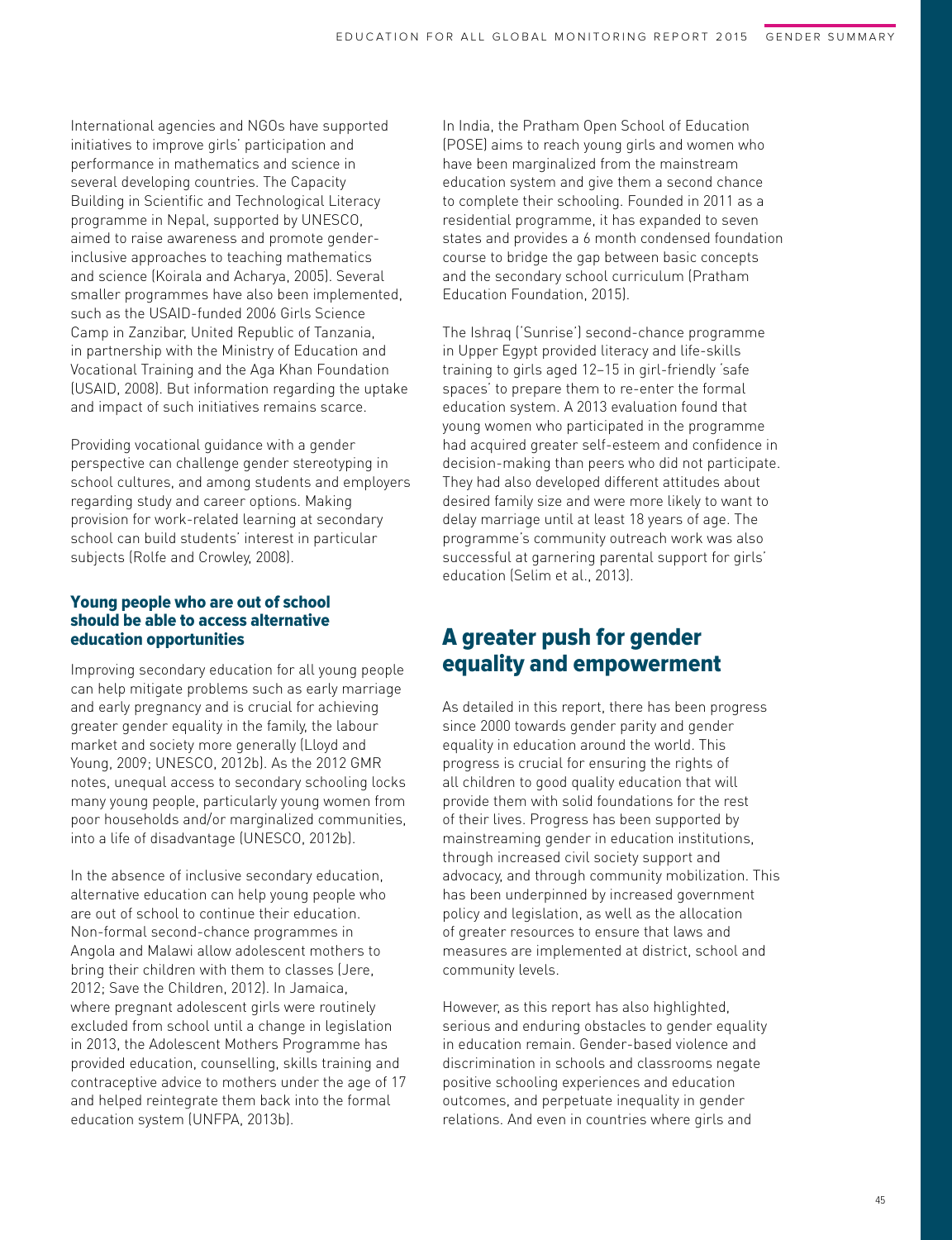boys have similar levels of educational achievement, women continue to be under-represented and face disproportionate disadvantage in political, economic and civic life.

The absence of women in leadership and decisionmaking positions, including as education ministers and head teachers, is a consequence of inequity in society; it is a serious barrier to progress and must be addressed. Men who currently hold positions of power must provide critical leadership for gender equality through their roles as decision-makers, public figures and opinion-makers in speaking out about violence and discrimination against women. To move forward, both men and women need to be engaged in the process of change.

Education can and must play a significant role in addressing gender biases and empowering women and men to live better lives. With better education, both women and men have more access to different choices, are more equipped to question and challenge traditional gender norms and inequalities, and are thus better positioned to make different decisions about their lives and those of others. Education must also play a role in empowering boys and men to think of alternative possibilities and futures that are less violent, more caring and more gender equitable. Education for women also helps their families: consistent evidence shows that with better education, women are more likely to promote the importance of good nutrition, health and education for their own children.

Increasing the availability and accessibility of education by reducing school costs and improving infrastructure has helped expand girls' enrolment and reduce gender gaps. Overall, however, EFA targets, including those on gender equality, suffered from lack of clarity on their parameters or expected results. Serious gender inequality in educational attainment remains and, in the case of boys' disadvantage, continues to emerge. And related notable failures include the fact that millions of adults, especially women, continue to be denied their right to literacy and numeracy.

Education can be part of a social transformation process involving men, women, boys and girls towards developing a more gender-just society. The proposed Sustainable Development Goal (SDG) 4 that calls for 'inclusive and equitable quality education and lifelong learning opportunities for all' has maintained a specific target for eliminating gender disparities in access to education (target 4.5). However, if the proposed SDG 5 on gender equality and empowerment is to be met, education must play a powerful role. Moving forward into the post-2015 sustainable development era, transformative approaches to ensure gender equality in education – and in society more widely – are needed, encompassing formal and non-formal educational provision for learners of all ages (**Box 8**). In the new agenda, it is crucial that boys' and girls', and men's and women's interests are allied and not pitted against one another.

In the Beijing Declaration of 1995, the full and equal participation of men and women in society was recognized as crucial for peaceful societies and peaceful societies as crucial for sustainable development. Achieving gender equality in education will go a long way to realizing this aim and must be a central goal of the new SDG agenda.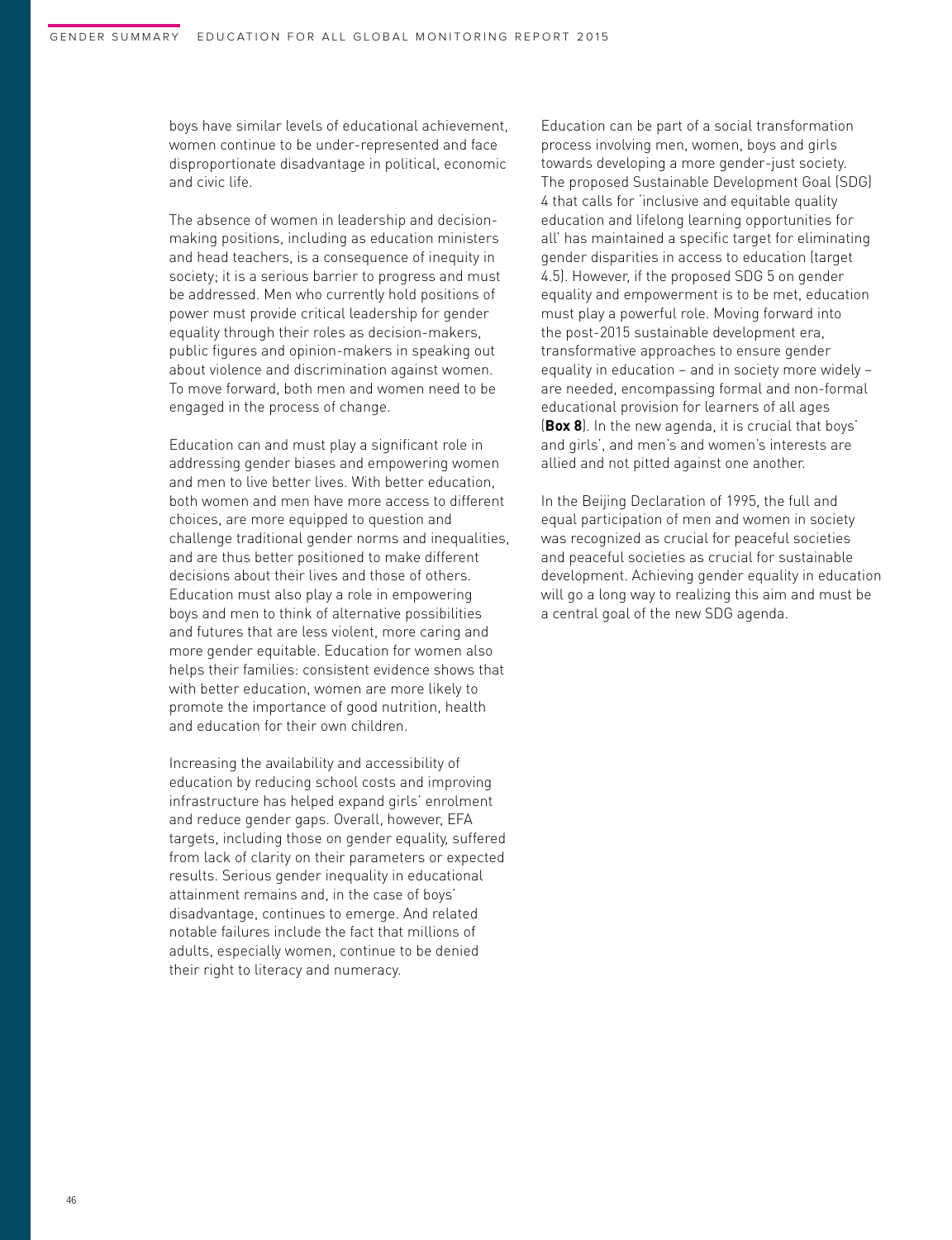#### **Box 8: Gender equality and the 2016 sustainable development agenda**

Leading up to the UN Summit on Sustainable Development in New York City in September 2015, statements on gender equality in education have been included in major international meetings of the education community. Examples include:

'We affirm that the post-2015 education agenda should be rights-based and reflect a perspective based on equity and inclusion, with particular attention to gender equality and to overcoming all forms of discrimination in and through education.' (Muscat Agreement, 2014)

'We recognize the importance of gender equality in achieving the right to education for all. We are therefore committed to supporting gendersensitive policies, planning and learning environments; mainstreaming gender issues in teacher training and curricula; and eliminating genderbased discrimination and violence in schools.' (World Education Forum, Incheon Declaration, 2015)

'The private sector, civil society, parents and local communities are encouraged to establish new partnerships to ensure that girls enrol in school and complete higher levels of education. We are committed to eliminate differences in the quality of education given to girls and to boys. We recognize the need for gender-sensitive education policies, learning environments and curricula. Furthermore, there are untapped synergies especially for girls in combined interventions in the health and education sectors, not least in the field of sexual and reproductive health.' (Oslo Summit, Chair's Statement, 2015)

The movement to eliminate all forms of discrimination and bias towards girls and women is gathering new momentum in the post-2015 development agenda. The proposed gender equality goal addresses violence against women, expanding women's choices and capabilities, and ensuring that women have a voice in their households and in public and private decisionmaking spheres. In the proposed final draft of the Outcome Document, to be agreed upon at the UN Summit, gender equality is mentioned in the following ways:

'We resolve, between now and 2030, to end poverty and hunger everywhere; to combat inequalities within and among countries; to build peaceful, just and inclusive societies; to protect human rights and promote gender equality and the empowerment of women and girls; and to ensure the lasting protection of the planet and its natural resources. We resolve also to create conditions for sustainable, inclusive and sustained economic growth, shared prosperity and decent work for all, taking into account different levels of national development and capacities. (para. 3)

'We envisage a world of universal respect for human rights and human dignity, the rule of law, justice, equality and non-discrimination; of respect for race, ethnicity and cultural diversity; and of equal opportunity permitting the full realization of human potential and contributing to shared prosperity. A world which invests in its children and in which every child grows up free from violence and exploitation. A world in which every woman and girl enjoys full gender equality and all legal, social and economic barriers to their empowerment have been removed. A just, equitable, tolerant, open and socially inclusive world in which the needs of the most vulnerable are met. (para. 8)

 'Realizing gender equality and the empowerment of women and girls will make a crucial contribution to progress across all the Goals and targets. The achievement of full human potential and of sustainable development is not possible if one half of humanity continues to be denied its full human rights and opportunities. Women and girls must enjoy equal access to quality education, economic resources and political participation as well as equal opportunities with men and boys for employment, leadership and decision-making at all levels. We will work for a significant increase in investments to close the gender gap and strengthen support for institutions in relation to gender equality and the empowerment of women at the global, regional and national levels. All forms of discrimination and violence against women and girls will be eliminated, including through the engagement of men and boys. The systematic mainstreaming of a gender perspective in the implementation of the Agenda is crucial. (para. 20)'

Of critical importance is the fact that gender equality is enshrined as one of the 17 main SDGs (SDG 5), whose aim is to 'achieve gender equality and empower all women and girls.' This goal contains six targets and three means of implementation.

In the proposed education goal (SDG 4), gender parity is explicitly mentioned in several targets as well as the equity target. It is clear that even in countries where notable reductions in gender disparities in education have occurred, this has rarely translated more widely into gender equality. The 2016 Global Education Monitoring Report will aim to identify which underlying mechanisms influence gender equality in education, and how these can be addressed most effectively by political leaders and policy-makers. It will also describe education settings that create genderresponsive school environments; promote gender-empowering knowledge, attitudes and transferable skills through appropriate curricula and teaching; address discrimination and gender-based violence; and contribute to healthy life choices, including sexual and reproductive health. The 2016 GEM Report seeks to disentangle the complex links among policies, practices and processes in formal and non-formal education that influence progress towards gender equality.

References to this report can be found here: bitly.com/genderref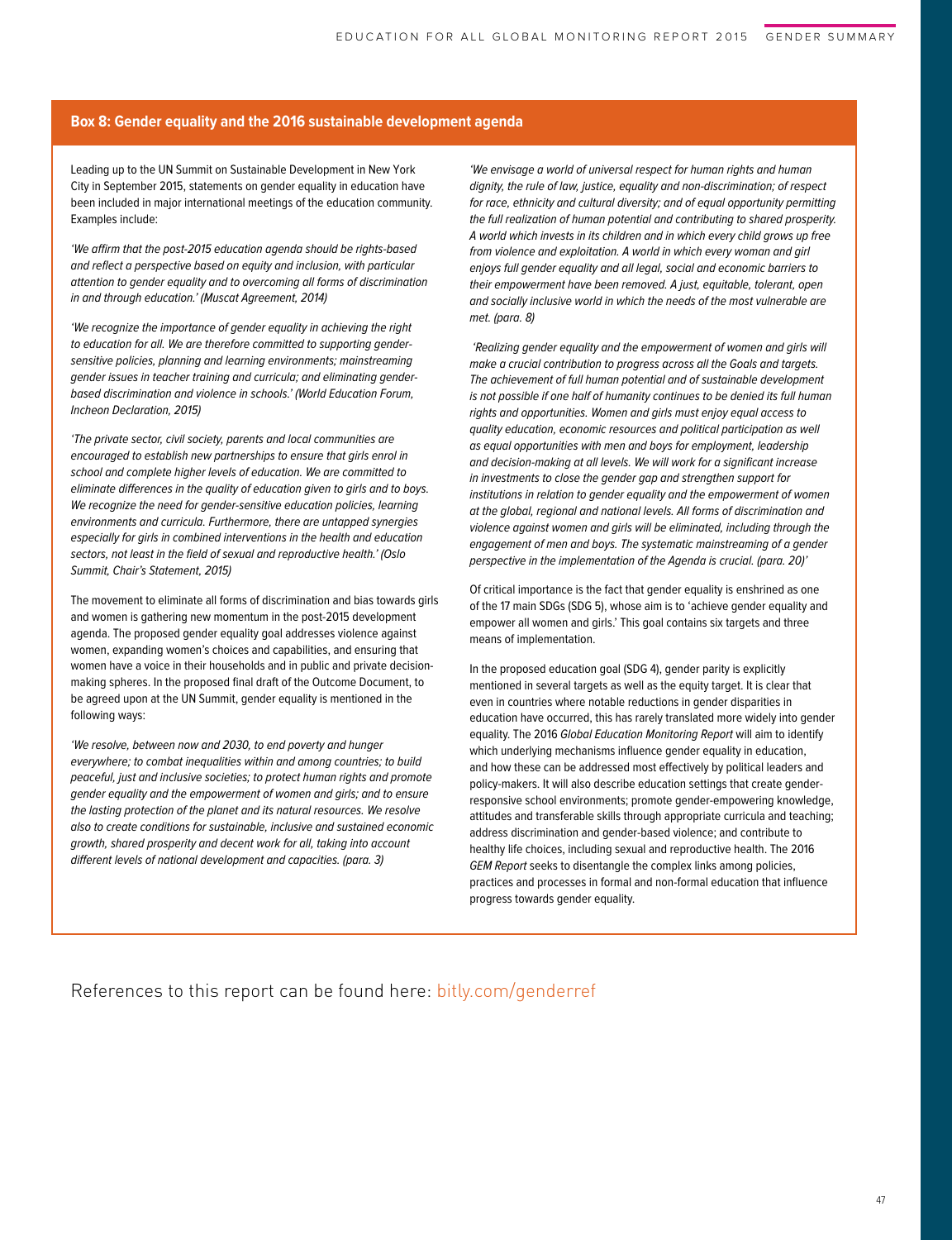## <span id="page-54-0"></span>**Recommendations**

PARITY: We must strengthen efforts to maintain or achieve gender parity at all education levels from pre-primary through to tertiary.

## 1 Education should be free. Really free.

School fees should be abolished, and costs covered for textbooks, uniforms and transport. Hidden, voluntary or school administration charges as well. Incentives, such as school stipends and scholarships, especially at the secondary level, can help offset direct school costs to families and improve girls' education. Conditional cash transfers and school-feeding programmes can help target girls most in need.

## 2 Policies must be developed to address the problems that many boys face, as well as girls, in accessing and completing education. The disadvantages boys face in education are more complex to understand and address.

Policy solutions can include an emphasis on transferable skills, as well as classroom approaches that foster active learning, individual mentoring and target-setting. Providing vocational guidance with a gender perspective can help with career options.

## 3 Alternative secondary education options should be provided for those who are out of school.

For those who have exited early from formal schooling due to poverty, child marriage, early pregnancy and other challenges, 'second chance' options should be developed to support them to continue their education. Such programmes can also help young women without even the most basic literacy skills to have an education.

EQUALITY: Greater emphasis should be placed on gender equality in education.

## 1 Governments should integrate gender issues into all aspects of policy and planning, not just in education but in all sectors.

For example, they should improve the content, quality and language appropriateness of instructional materials; and provide transport, if necessary, for children to travel safely to school. This should be complemented with genderresponsive budgeting to ensure that sufficient funds are allocated to actions that contribute to gender equality. This might mean –building more schools, and ensuring adequate and good quality water and sanitation facilities

## 2 A comprehensive framework of legislative change, advocacy and community mobilization campaigns is needed to eliminate child marriage, reduce early pregnancies and build a groundswell of support for girls' education.

In addition, policies to support the readmission of girls following the birth of a child must be enforced by education providers and communities.

## 3 Governments, international organizations and education providers must work together to tackle school-related gender based violence in all its forms.

A comprehensive and internationally agreed definition of School-related gender-based violence (SRGBV) is needed. Research and monitoring on the issue should be strengthened and harmonized. Effective solutions must involve school leaders,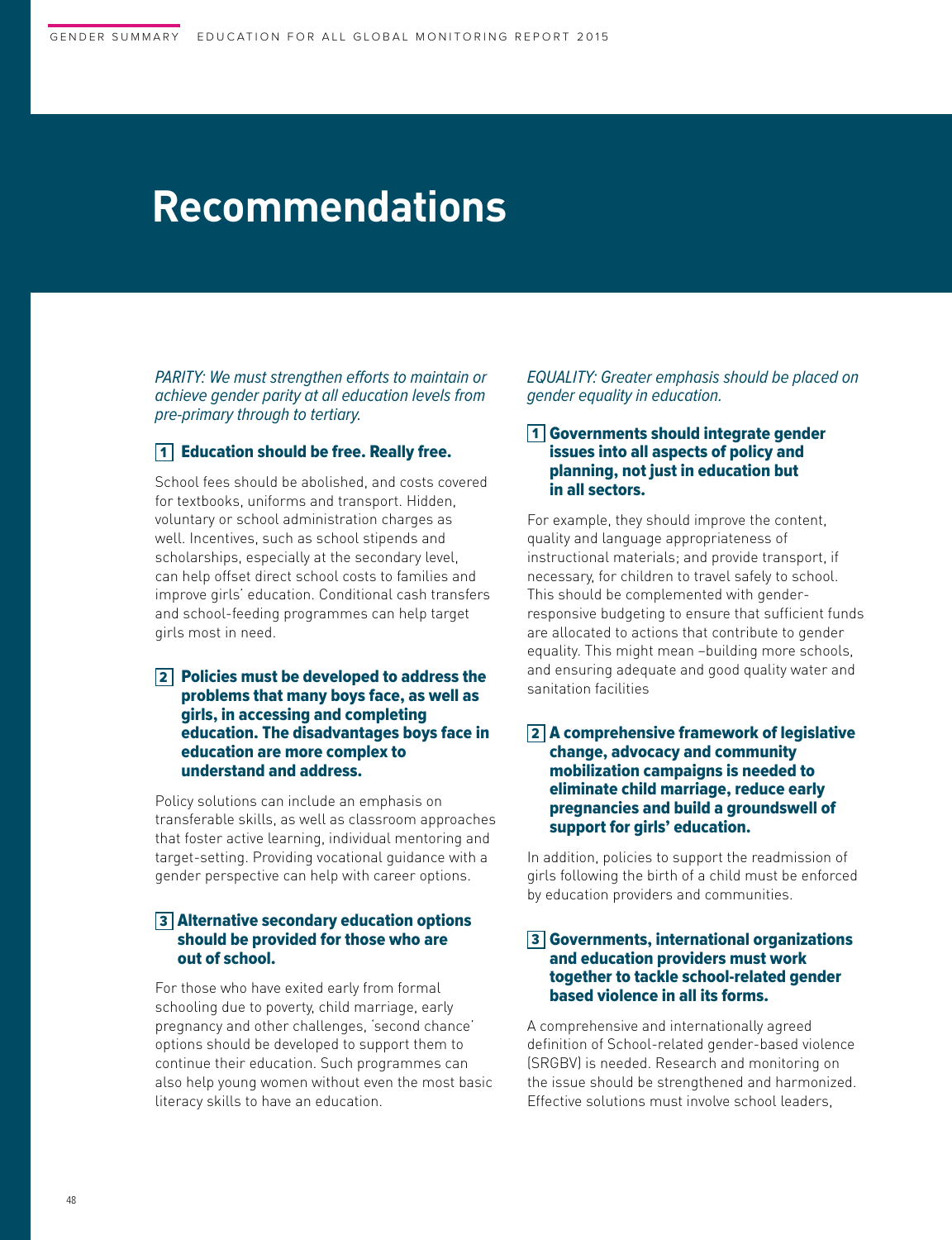teachers, parents, communities and government officials. Governments must show commitment and leadership on the issue by incorporating it into national policies and action plans. Clubs and associations can empower girls and encourage them to challenge inequalities and different forms of gender discrimination.

## 4 Governments should recruit, train and support teachers effectively to address gender imbalances in school.

They should improve the remuneration and training of teachers and ensure there is an equitable balance of female to male teachers in schools at all levels, including in school leadership. All teachers should receive good quality pre- or in-service training in gender-sensitive practices so they can challenge social norms and their own gender attitudes. Training should be designed so it is relevant to local contexts and include comprehensive sexuality education. Teachers should also be supported with teaching and learning materials that question gender stereotypes and promote equitable behavior.